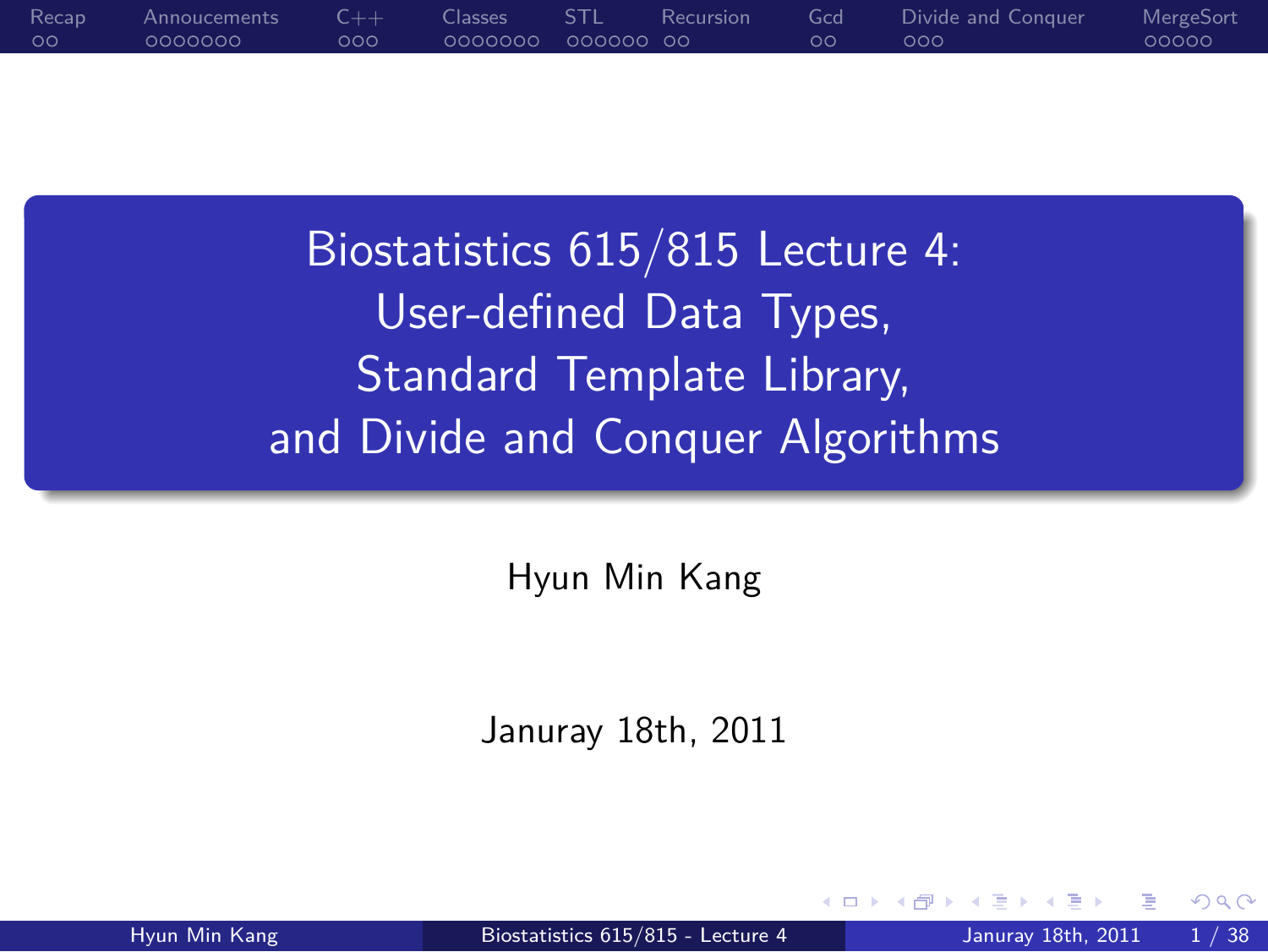### fastFishersExactTest.cpp - main() function

```
. . . . . .
#include <iostream> // everything remains the same except for lines marked with ***
#include <cmath>
double logHypergeometricProb(double* logFacs, int a, int b, int c, int d); // ***
void initLogFacs(double* logFacs, int n); // *** New function ***
int main(int argc, char** argv) {
 int a = atoi(argv[1]), b = atoi(argv[2]), c = atoi(argv[3]), d = atoi(argv[4]);int n = a + b + c + d;
 double* logFacs = new double[n+1]; // *** dynamically allocate memory logFacs[0..n] ***
 initLogFacs(logFacs, n); // *** initialize logFacs array ***
 double logpCutoff = logHypergeometricProb(logFacs,a,b,c,d); // *** logFacs added
  double pFraction = 0;
  for(int x=0; x \le n; ++x) {
   if ( a+b-x >= 0 && a+c-x >= 0 && d-a+x >=0 ) {
     double l = logHypergeometricProb(x,a+b-x,a+c-x,d-a+x);
     if ( 1 \leq logpCutoff ) pFraction += exp(1 - logpCutoff);
   }
 }
  double logpValue = logpCutoff + log(pFraction);
 std::cout << "Two-sided log10-p-value is " << logpValue/log(10.) << std::endl;
 std::cout << "Two-sided p-value is " << exp(logpValue) << std::endl;
 delete [] logFacs;
 return 0;
}
      Hyun Min Kang Biostatistics 615/815 - Lecture 4 Januray 18th, 2011 2 / 38
```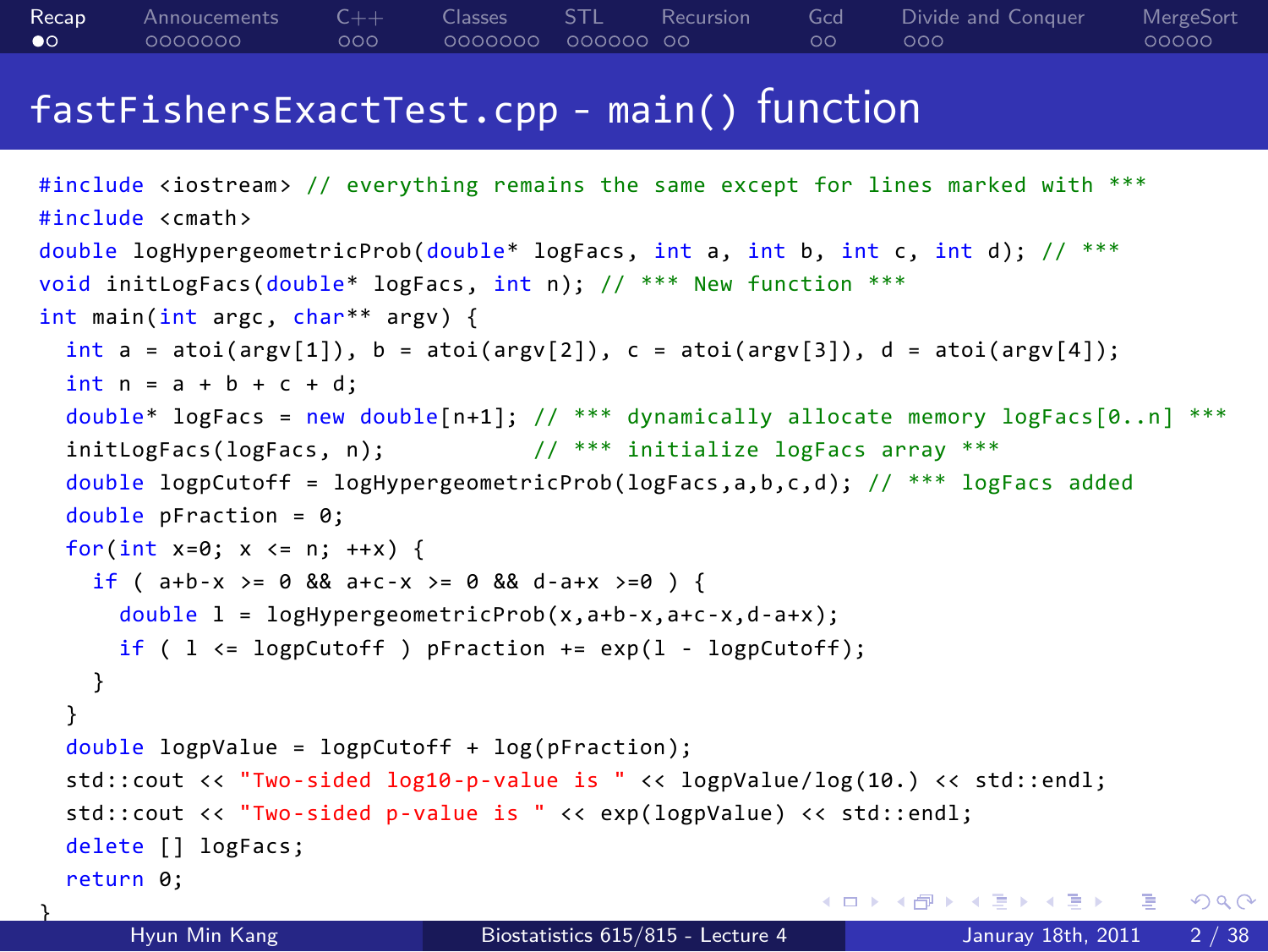### fastFishersExactTest.cpp - other functions

## function initLogFacs()

```
.
}
void initLogFacs(double* logFacs, int n) {
 logFacs[0] = 0;for(int i=1; i < n+1; ++i) {
   logFacs[i] = logFacs[i-1] + log((double)i); // only n times of log() calls
 }
```
.. .

## . function logHyperGeometricProb() ..

```
.
}
double logHypergeometricProb(double* logFacs, int a, int b, int c, int d) {
 return logFacs[a+b] + logFacs[c+d] + logFacs[a+c] + logFacs[b+d]
    - logFacs[a] - logFacs[b] - logFacs[c] - logFacs[d] - logFacs[a+b+c+d];
```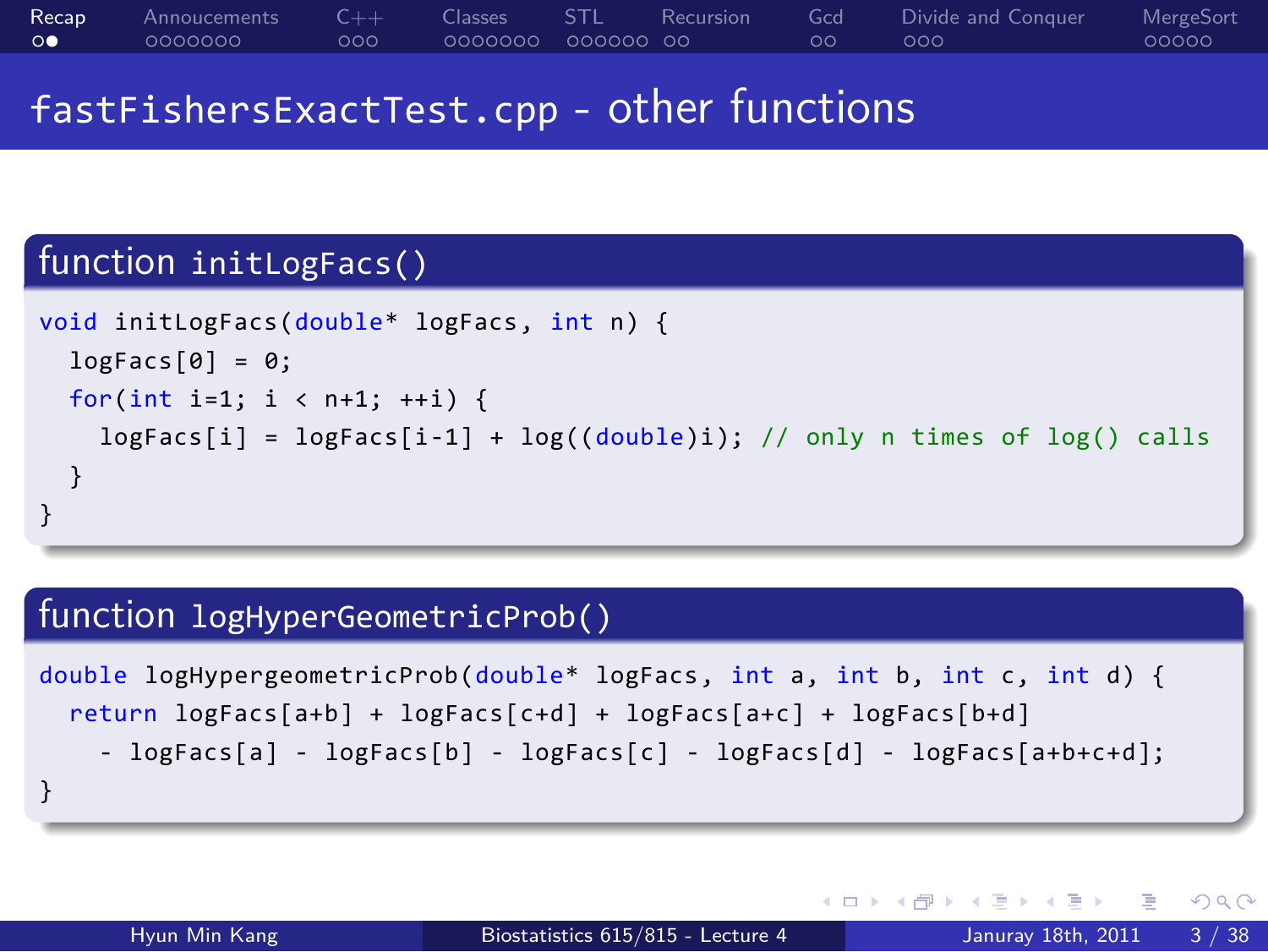### Annoucements

# Seating in classes

- Currently # enrollment is around 25-26
- *•* The classroom is supposed to hold up to 36
- *•* When the classroom is full, the seating priority should be given to students enrolled in the class.

.. .

*•* Any idea to resolve seating issue?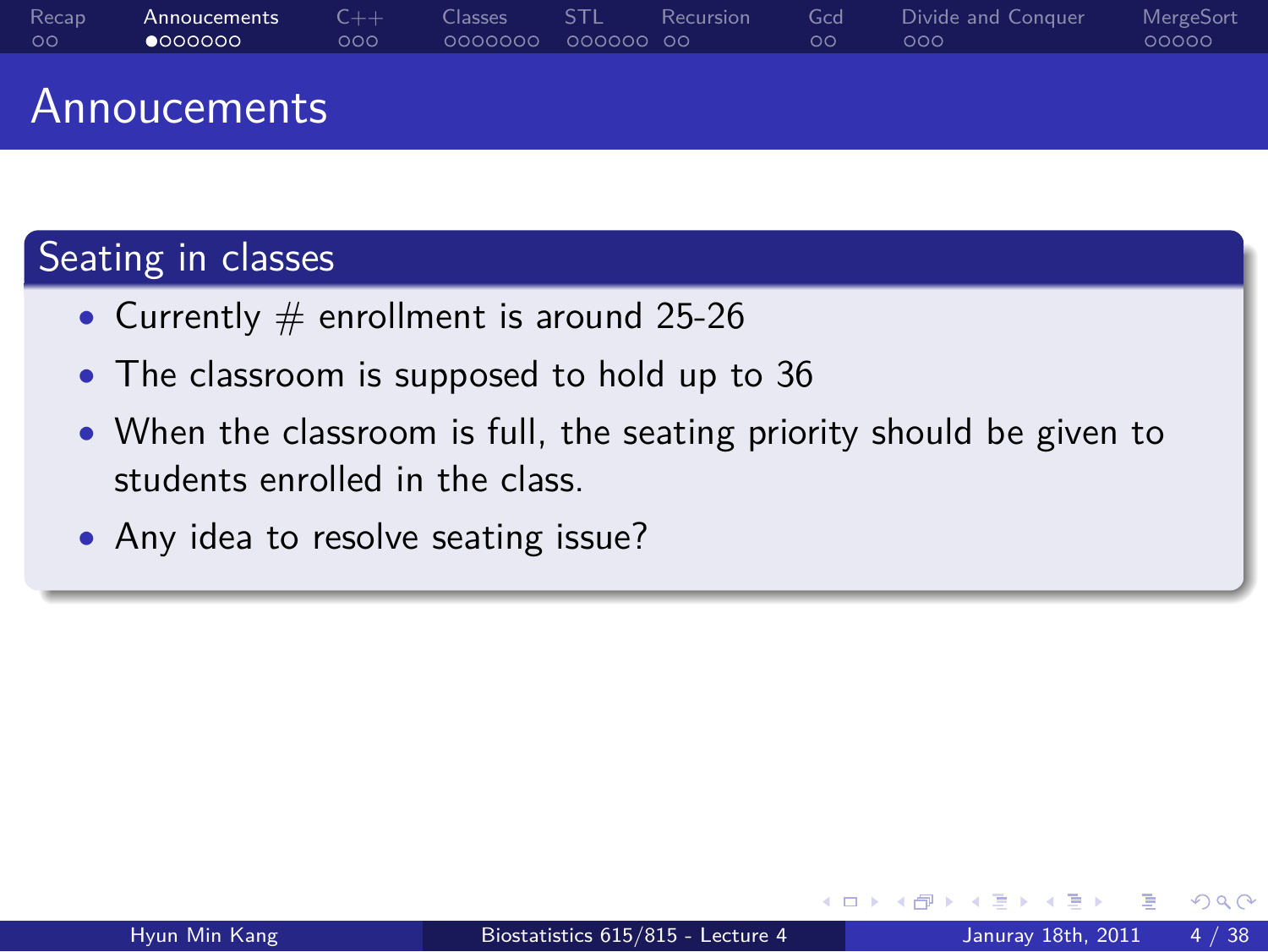### Annoucements

# Seating in classes

- Currently # enrollment is around 25-26
- *•* The classroom is supposed to hold up to 36
- *•* When the classroom is full, the seating priority should be given to students enrolled in the class.

.. .

.. .

*•* Any idea to resolve seating issue?

# $\sqrt{\frac{1}{2}}$  Homework  $\#1$

- *•* How is it going?
- *•* Any questions?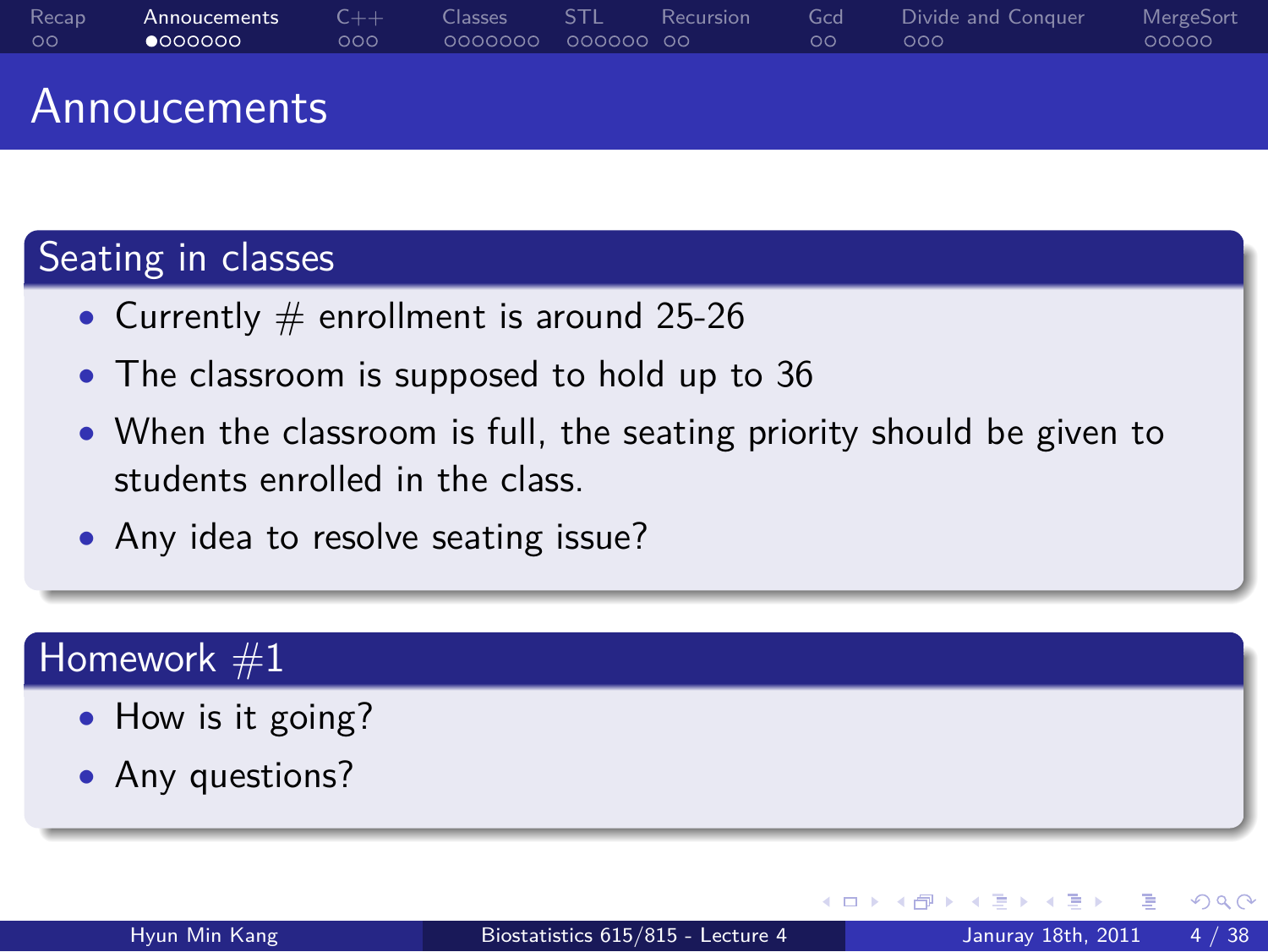### Recap<br>00 Annoucements<br>0000000 C++<br>000 Classes STL Recursion<br>0000000 000000 00 Gcd<br>00 Projects for BIOSTAT815

# Principles

- *•* Project can be done in pairs
- *•* Single-individual project is possible, but will be graded in the same basis with pair-of-individuals projects.
- *•* Each project has different levels of difficulty, which will be accounted for in the evaluation.
- *•* Suggestions of new projects will be welcomed (subject to discussion with the instructor).

.. .

Divide and Conquer<br>000

MergeSort<br>00000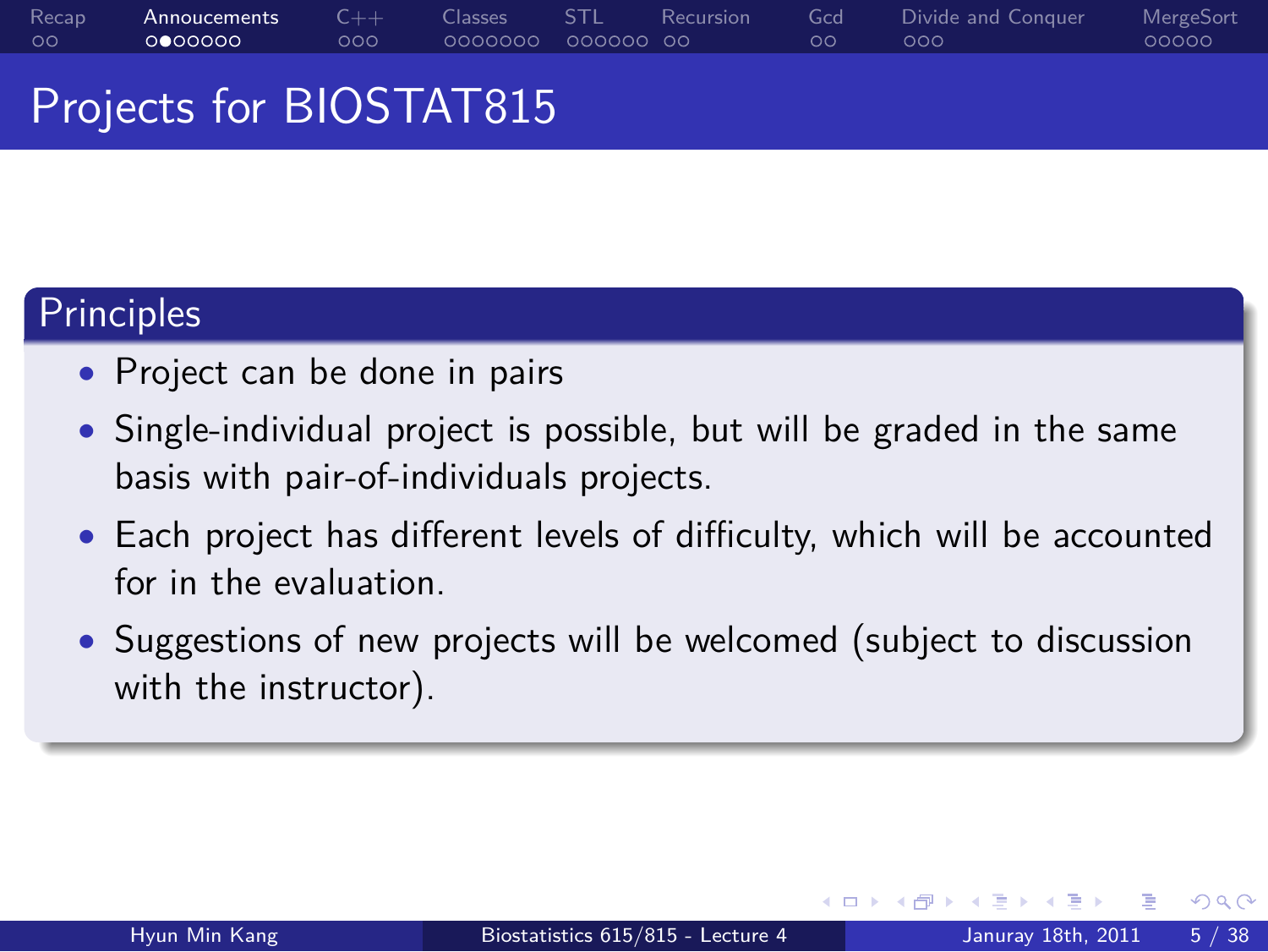Projects for BIOSTAT815

## Action Items

- *•* Rank the project preference (for every project)
- *•* Nominate name(s) to perform the project in pairs, if desired.
- *•* E-mail to hmkang@umich.edu, with title "815 Project [your name]" by Friday 11:59pm.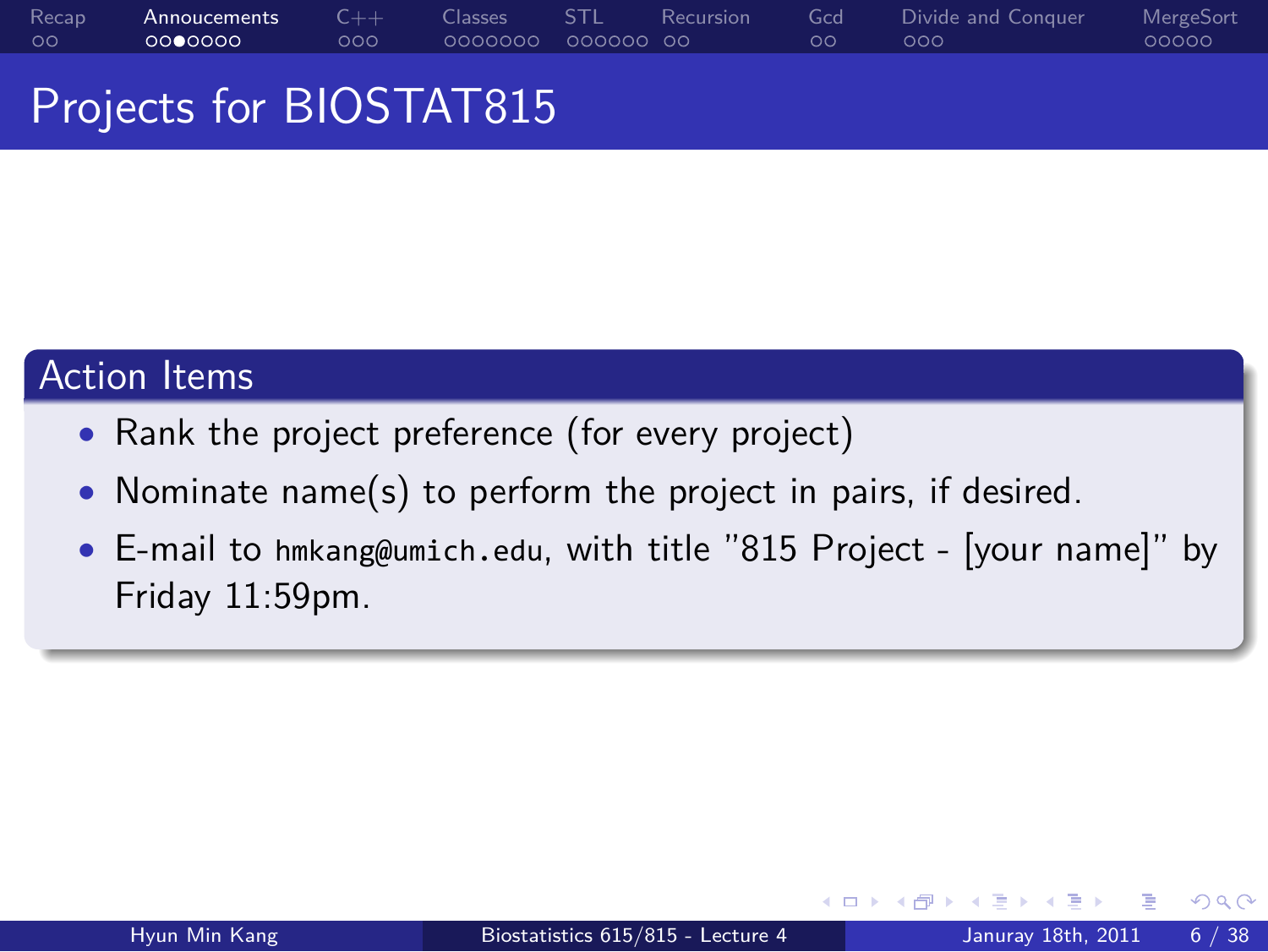List of 815 Projects

# . 1. MCMC-based p-values of large contigency table ..

Input An *I × J* contingency table

Output p-values of the contingency table, based on MCMC method

.. . Note Need to demonstrate that the method provides p-values consistent to exact method when possible to compute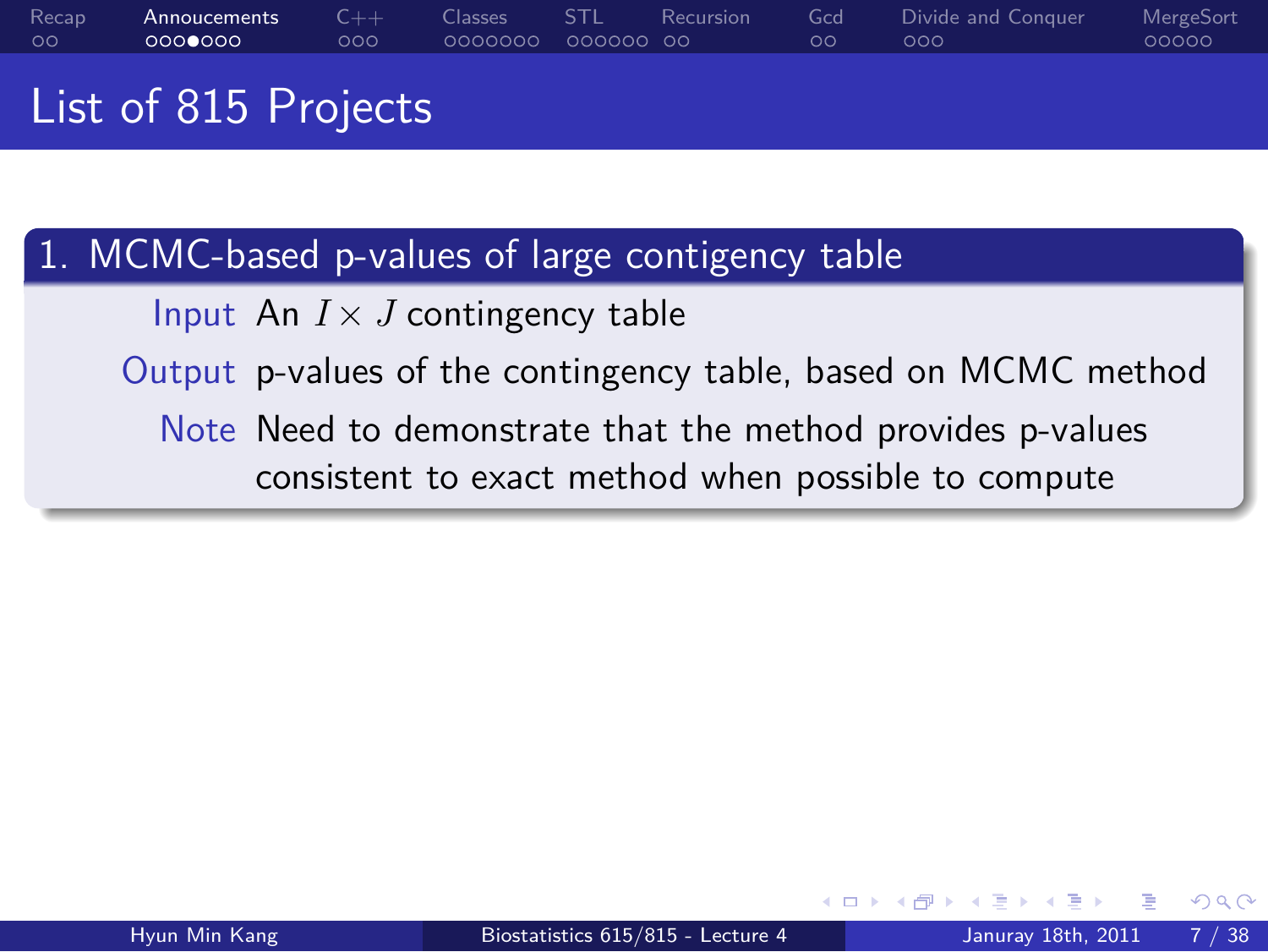List of 815 Projects

# . 1. MCMC-based p-values of large contigency table ..

Input An *I × J* contingency table

Output p-values of the contingency table, based on MCMC method

.. . Note Need to demonstrate that the method provides p-values consistent to exact method when possible to compute

# . 2. Rapid evaluation of logistic regression models ..

Input  $n \times p$  matrix *X* and binary response variables *y* of size *n*.

Output MLE  $\beta$ ,  $SE(\beta)$  and p-values logit $[Pr(y = 1)] = X\beta$ 

.. . Note Need to be fast to be able to apply for a large number of tests simultaneosuly

. □ ▶ : 4 @ ▶ : 4 m ▶ : 4 m → . 1 m → 0 m <mark>→</mark>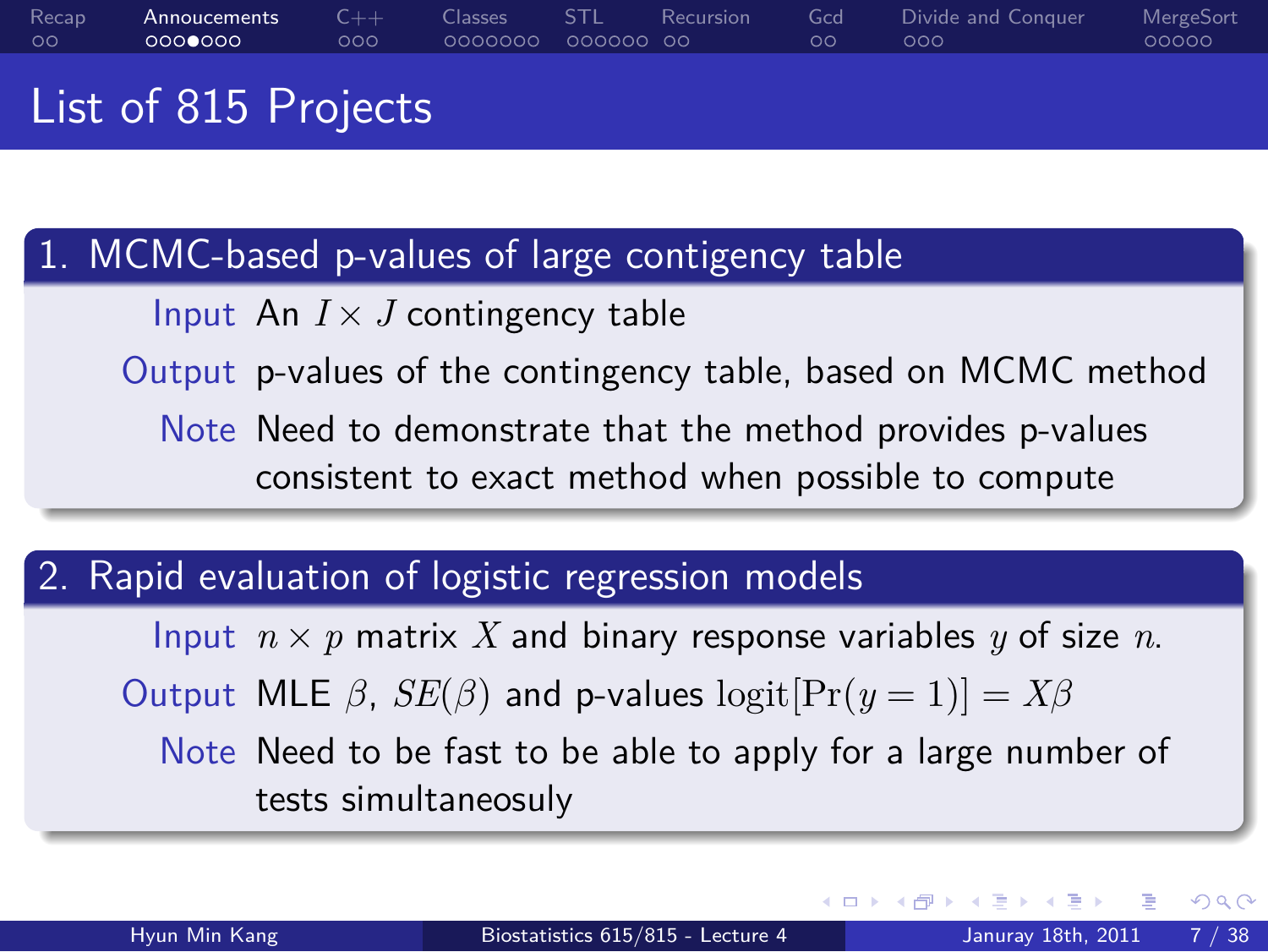## List of 815 Projects

# . 3. HMM-based profile alignment of sequence pairs ..

Input Two sequences of *{A, C, G, T}*

- Output HMM-based probablistic alignment between the two sequences, and comparison with Smith-Waterman algorithm
- .. . Note Allow banded computation for improved efficiency. Multiple sequence alignment algorithms are more than welcomed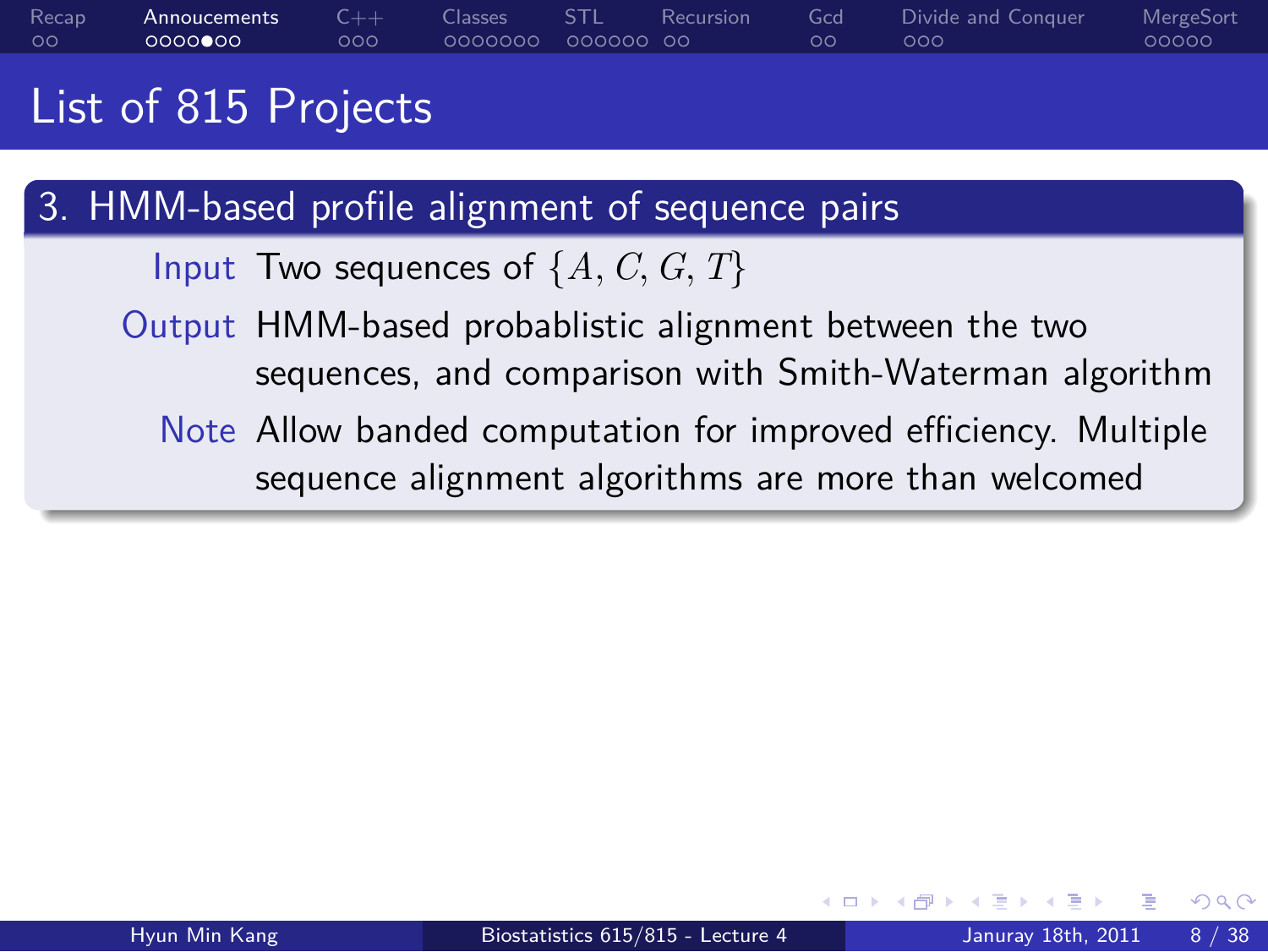### Recap<br>00 Annoucements<br>0000**0**00 C++<br>000 Classes STL Recursion<br>0000000 000000 00 Gcd<br>00  $\overline{\text{occ}}$ Divide and Conquer MergeSort<br>00000

### List of 815 Projects

# . 3. HMM-based profile alignment of sequence pairs ..

- Input Two sequences of  $\{A, C, G, T\}$
- Output HMM-based probablistic alignment between the two sequences, and comparison with Smith-Waterman algorithm
- .. . Note Allow banded computation for improved efficiency. Multiple sequence alignment algorithms are more than welcomed

# . 4. Rapid clustering of gene expression data ..

- Input  $n \times g$  matrix of normalized gene expression across *n* samples and *g* genes
- Output Clusters of genes using at least two clustering methods, among (a) hierachical clustering, (b) *k*-means clustering, (c) spectral clustering, (d) E-M clustering, and (e) other robust clustering methods

. . . . . .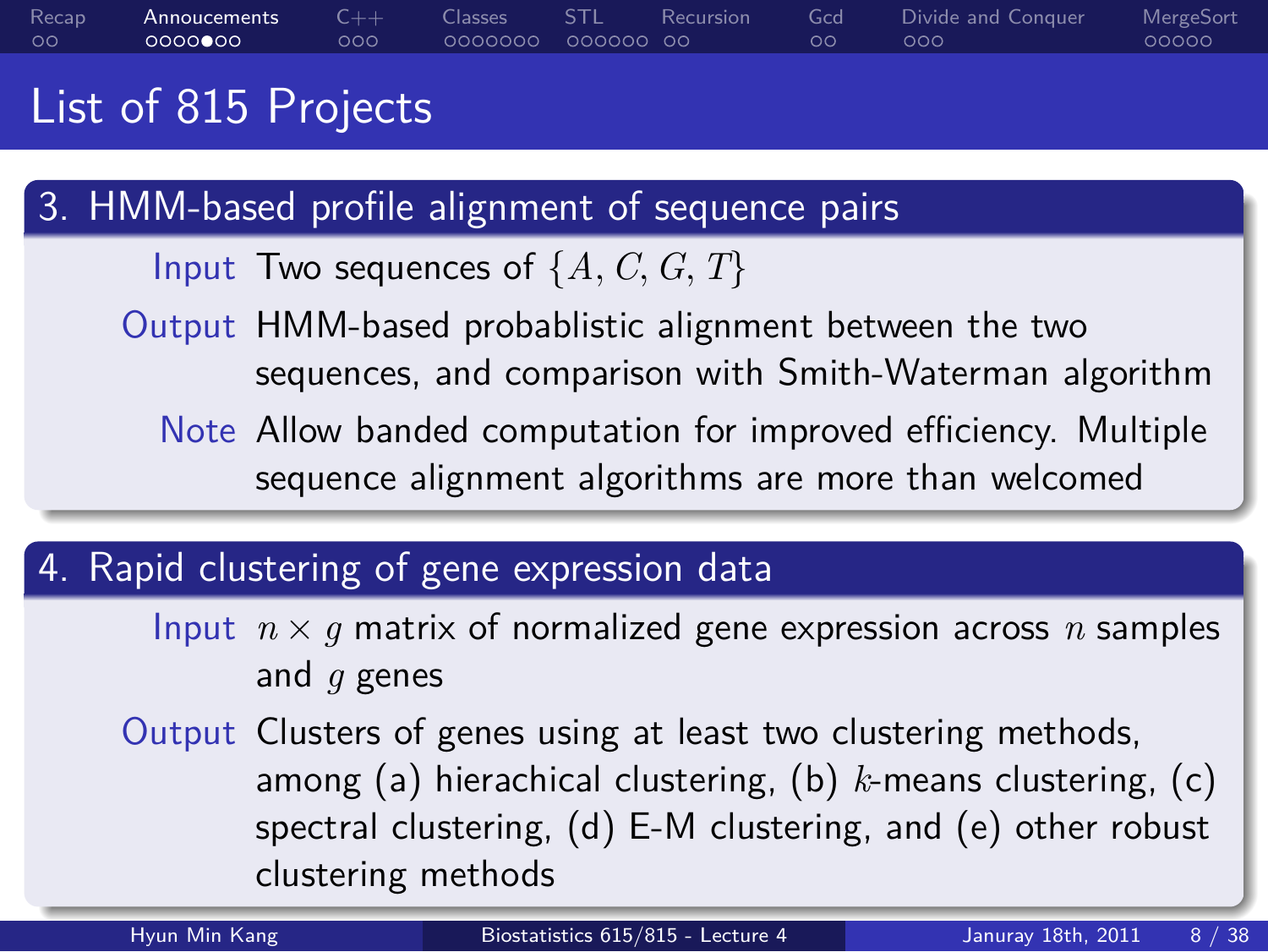## List of 815 Projects

# . 5. EM-algorithm for genotype calling from intensities ..

Input List of two dimensional intensities across *n* unrelated samples

.. . Output Possible genotype label AA, AB, BB, NN and posterior probability of each individual genotype, based on EM algorithm with mixture of Gausssian or Student *t*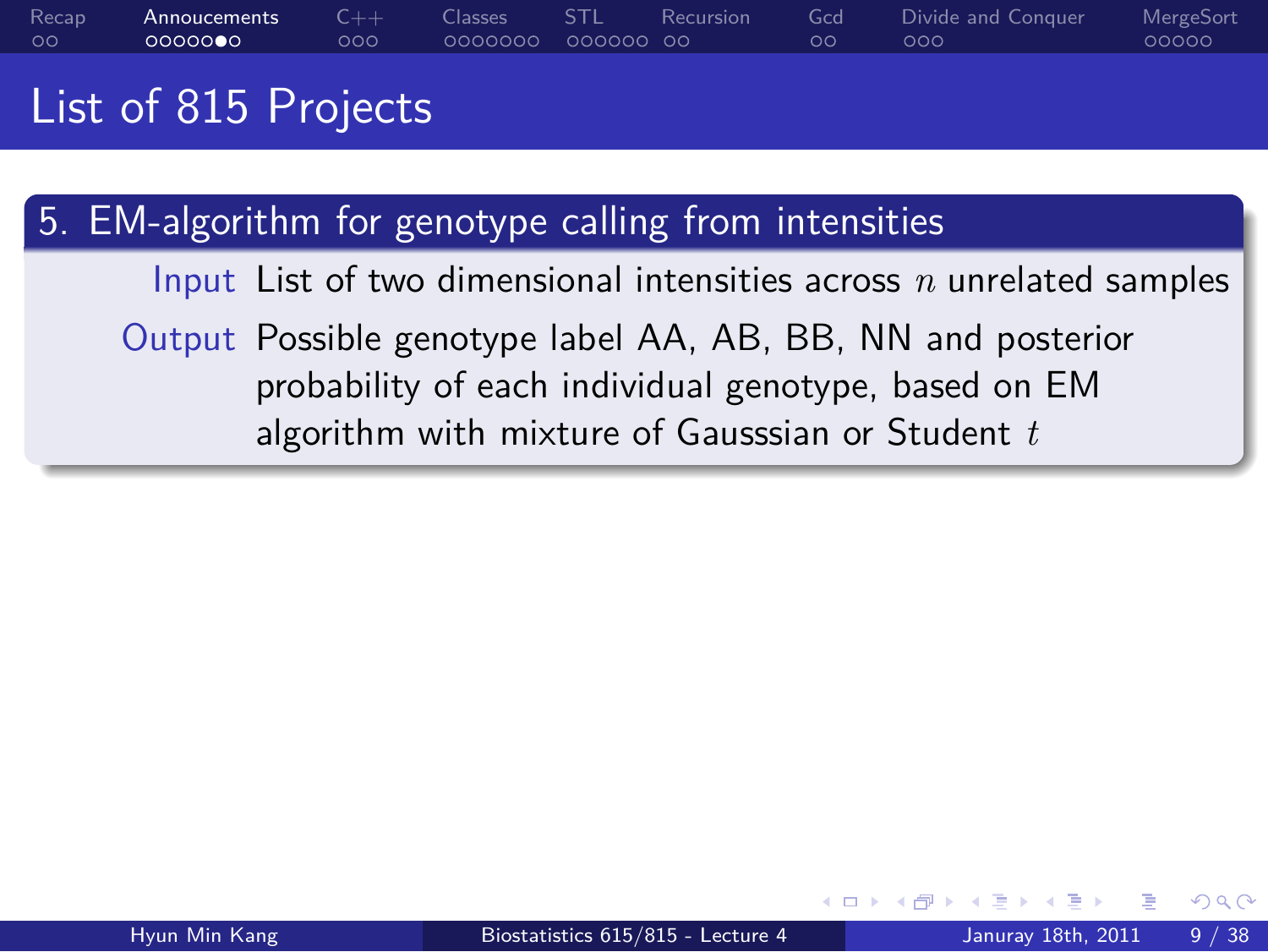### Recap<br>00 Annoucements C++ Classes STL Recursion<br>0000000 000 0000000 000000 00 Gcd<br>00 Divide and Conquer<br>000 MergeSort<br>00000

## List of 815 Projects

| 5. EM-algorithm for genotype calling from intensities                               |                      |                                                          |  |                                                                                                                                                 |  |  |
|-------------------------------------------------------------------------------------|----------------------|----------------------------------------------------------|--|-------------------------------------------------------------------------------------------------------------------------------------------------|--|--|
|                                                                                     |                      |                                                          |  | Input List of two dimensional intensities across $n$ unrelated samples                                                                          |  |  |
|                                                                                     |                      | algorithm with mixture of Gausssian or Student $t$       |  | Output Possible genotype label AA, AB, BB, NN and posterior<br>probability of each individual genotype, based on EM                             |  |  |
|                                                                                     |                      |                                                          |  |                                                                                                                                                 |  |  |
| 6. A Bayesian SNP calling algorithm from sequence data                              |                      |                                                          |  |                                                                                                                                                 |  |  |
|                                                                                     | genotype $G_1$ $G_2$ | Input For each individual and genomic position, genotype |  | likelihood, defined as $Pr(Reads G_1G_2)$ , for each possible                                                                                   |  |  |
| Output Posterior probability of a position being SNP                                |                      |                                                          |  |                                                                                                                                                 |  |  |
| Note Alternatively, starting from aligned sequence (BAM format)<br>is also possible |                      |                                                          |  |                                                                                                                                                 |  |  |
|                                                                                     |                      |                                                          |  | $\leftarrow$ $\equiv$ $\rightarrow$ $\rightarrow$ $\leftarrow$ $\rightarrow$ $\rightarrow$ $\rightarrow$ $\rightarrow$<br>$\sqrt{2}$<br>÷<br>三下 |  |  |
| Hyun Min Kang                                                                       |                      | Biostatistics 615/815 - Lecture 4                        |  | Januray 18th, 2011<br>9/38                                                                                                                      |  |  |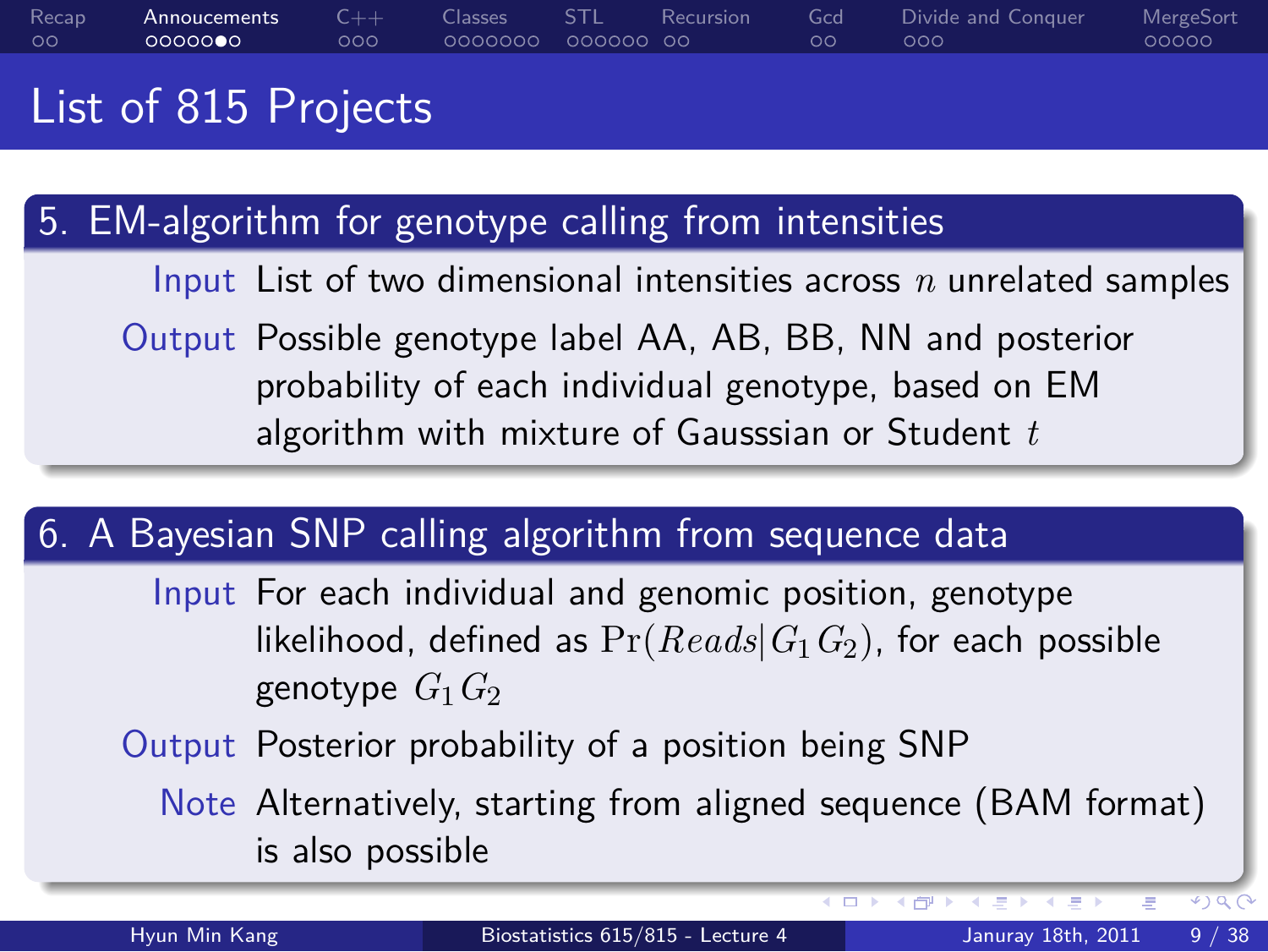## List of 815 Projects

# 7. Short read alignment

Input Short sequence reads (*n ∼* 100), and a reference genome up to the size of human genome  $(3\times 10^9)$ 

Output Best possible genomic position to align the sequence onto

.. . Note OK to mimic existing short aligning software, or have special feature such as statistical alignment into multiple places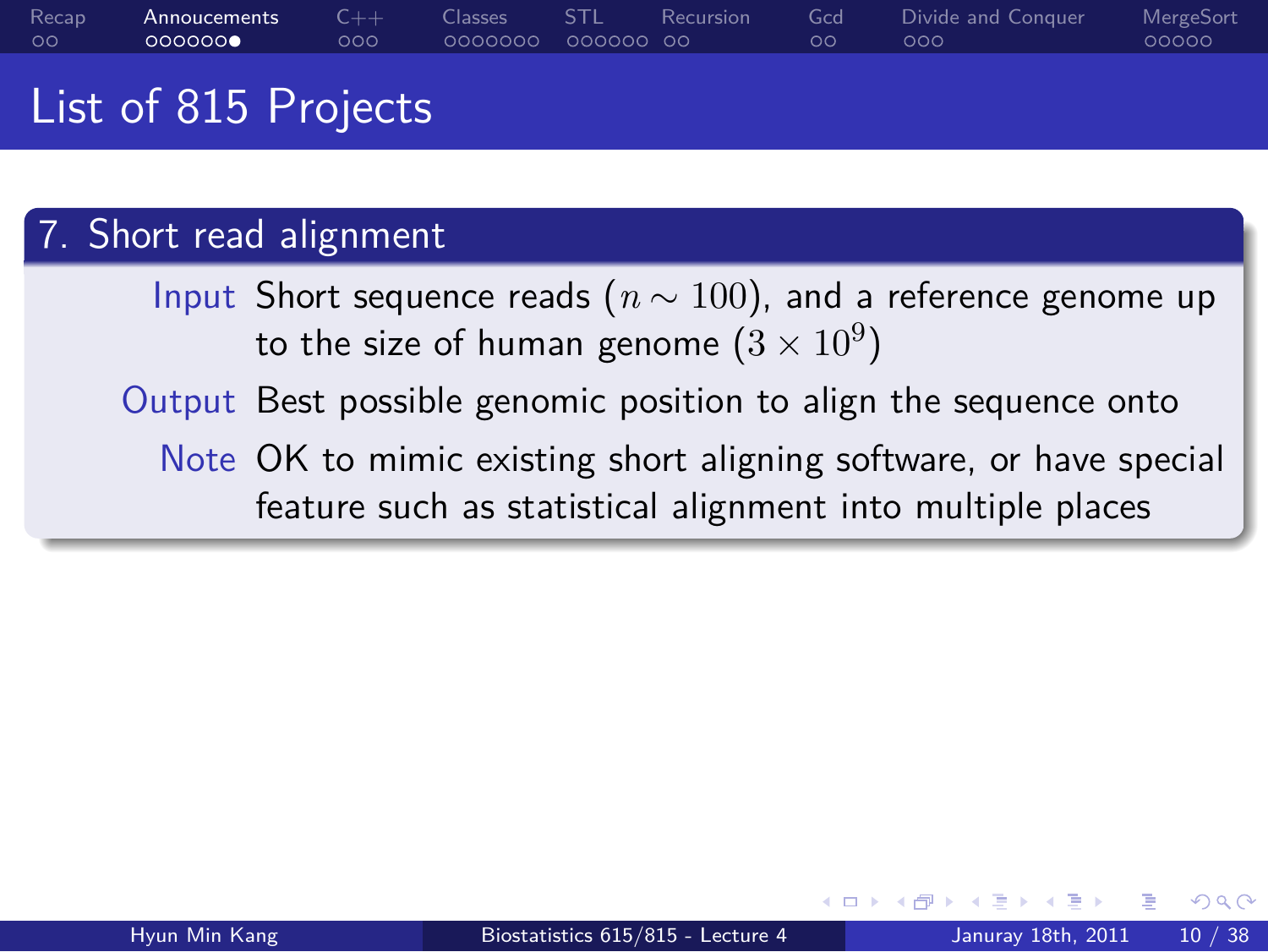### List of 815 Projects

# 7. Short read alignment

Input Short sequence reads (*n ∼* 100), and a reference genome up to the size of human genome  $(3\times 10^9)$ 

Output Best possible genomic position to align the sequence onto

.. . Note OK to mimic existing short aligning software, or have special feature such as statistical alignment into multiple places

# . 8. Solution using MapReduce Framework ..

Input Any of the problems suggested by 1-7

Output Solution implemented under MapReduce framework

.. . Note For extra credit. MapReduce framework is a scalable parallel programming technique for cloud computing

. . . . . .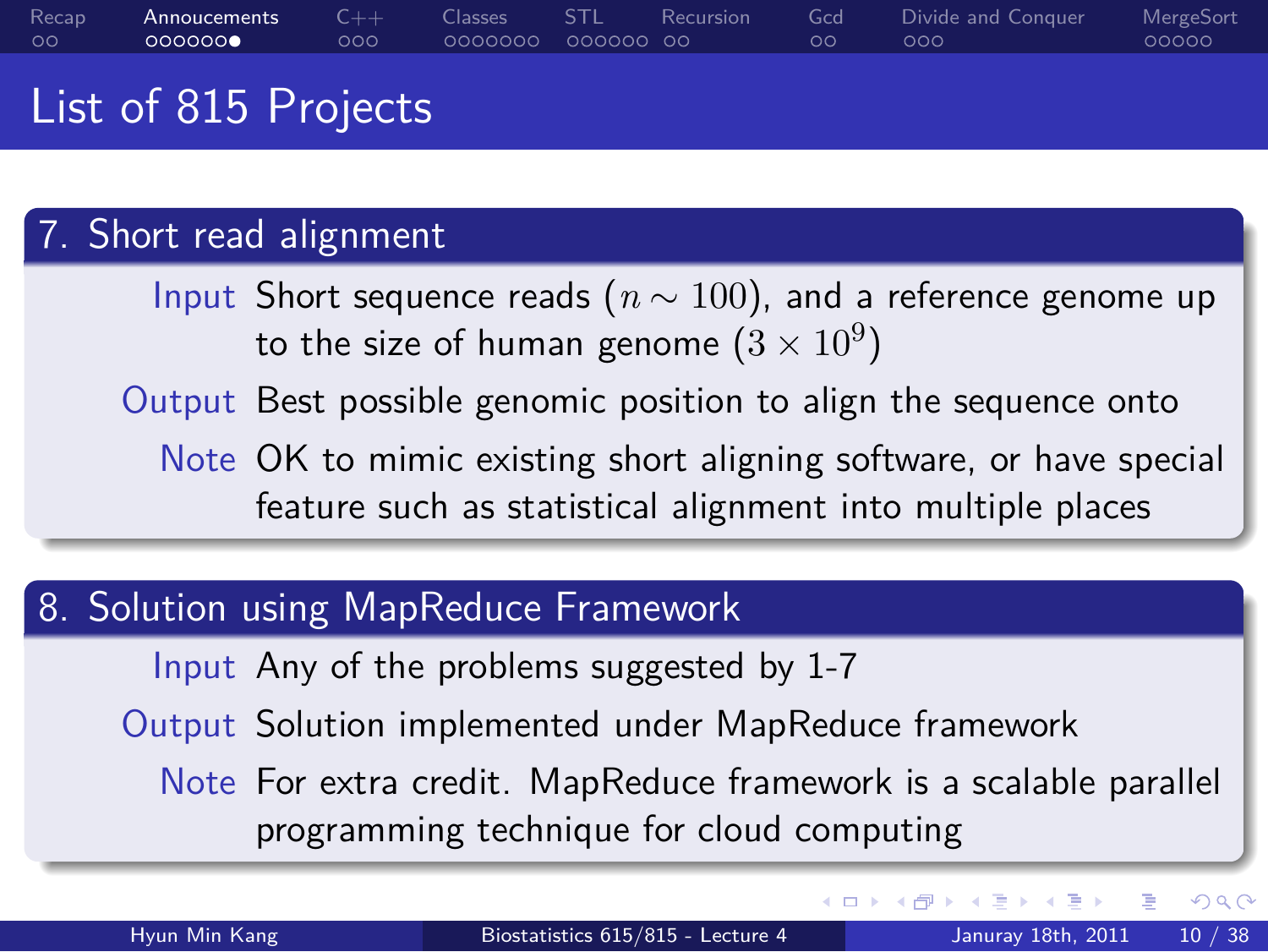## The flexibility and complexity of  $C++$

# Flexibility of  $C++$  : What  $C++$  offers

- *•* Both reference and pointer types (unlike C or Java)
- *•* User-defined data type via classes (unlike C)
- *•* Inheritance (unlike C) and multiple inheritance (unlike C or Java)
- *•* Explicit allocation and deallocation of memory (unlike Java)
- *•* Templates that operate with generic types (unlike C or earlier Java)

.. .

*•* And more.. (operator overloading, dynamic polymorphism, etc)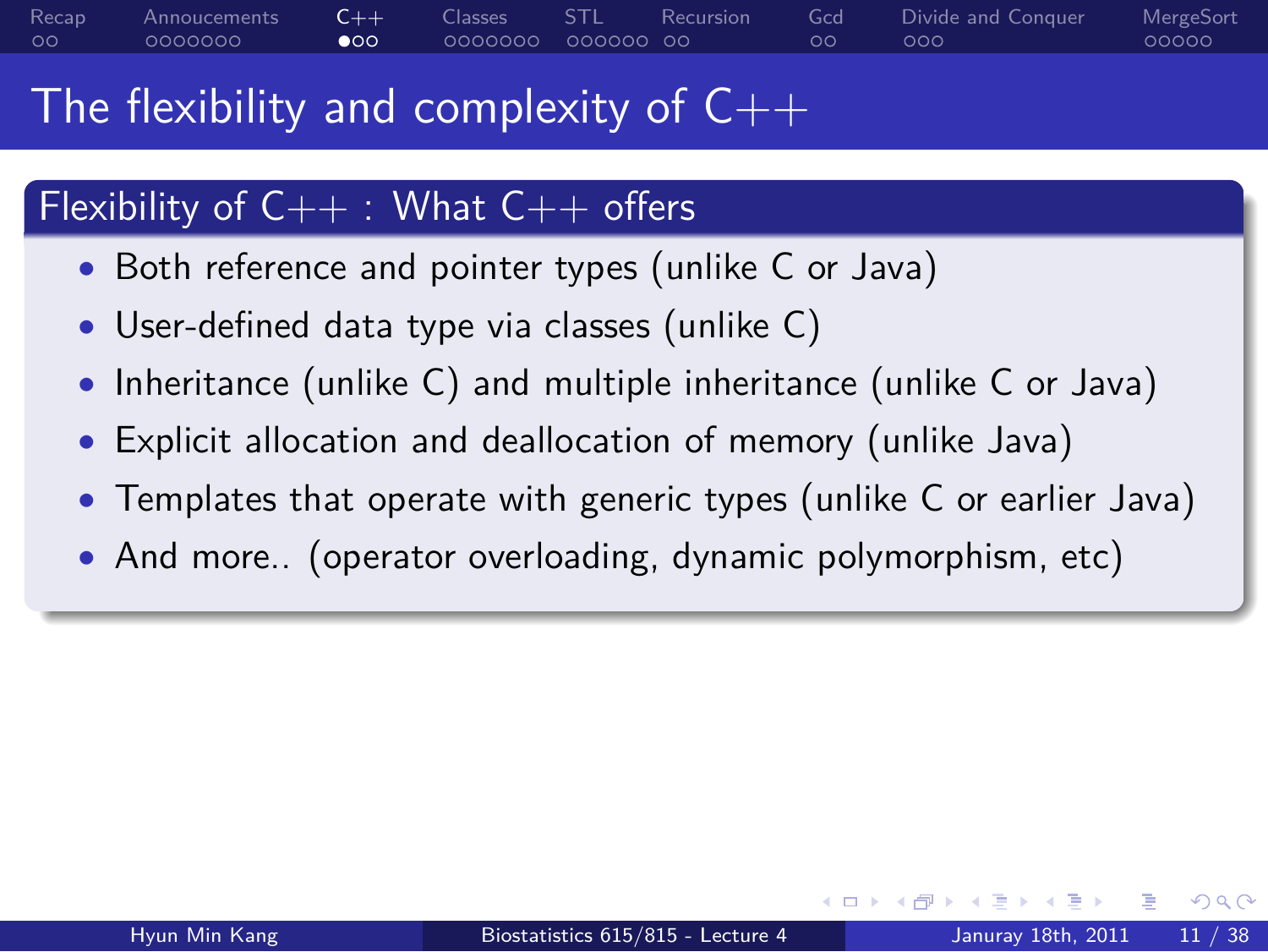### The flexibility and complexity of  $C++$

# Flexibility of  $C++$  : What  $C++$  offers

- *•* Both reference and pointer types (unlike C or Java)
- *•* User-defined data type via classes (unlike C)
- *•* Inheritance (unlike C) and multiple inheritance (unlike C or Java)
- *•* Explicit allocation and deallocation of memory (unlike Java)
- *•* Templates that operate with generic types (unlike C or earlier Java)

.. .

*•* And more.. (operator overloading, dynamic polymorphism, etc)

# Complexity of C++

to distinguish talented programmers from ordinary programmers. There is a hoax claiming that the  $C++$  designer Bjanrne Stroustrup admitted in an interview that he developed the  $C++$  language solely to create high-paying jobs for programmers, because C language is too easy to distinguish talented programmers from ordinary programmers.

. . . . . .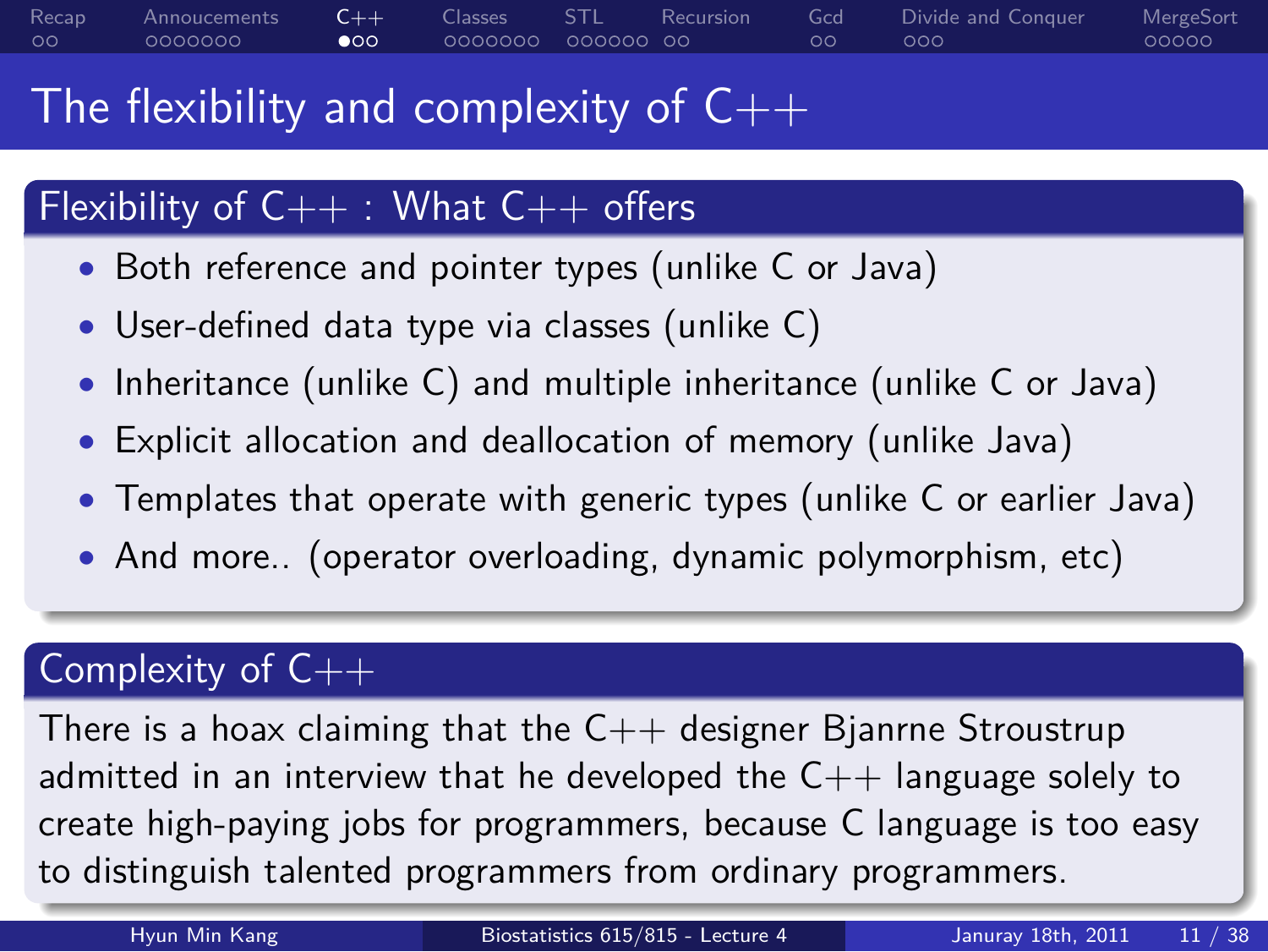Why use  $C++$  in the class?

## . C .. *•* C is relatively simple to use

*•* Library support for basic data structure (array, hash, etc) is limited.

.. .

*•* Limited support on object-oriented programming.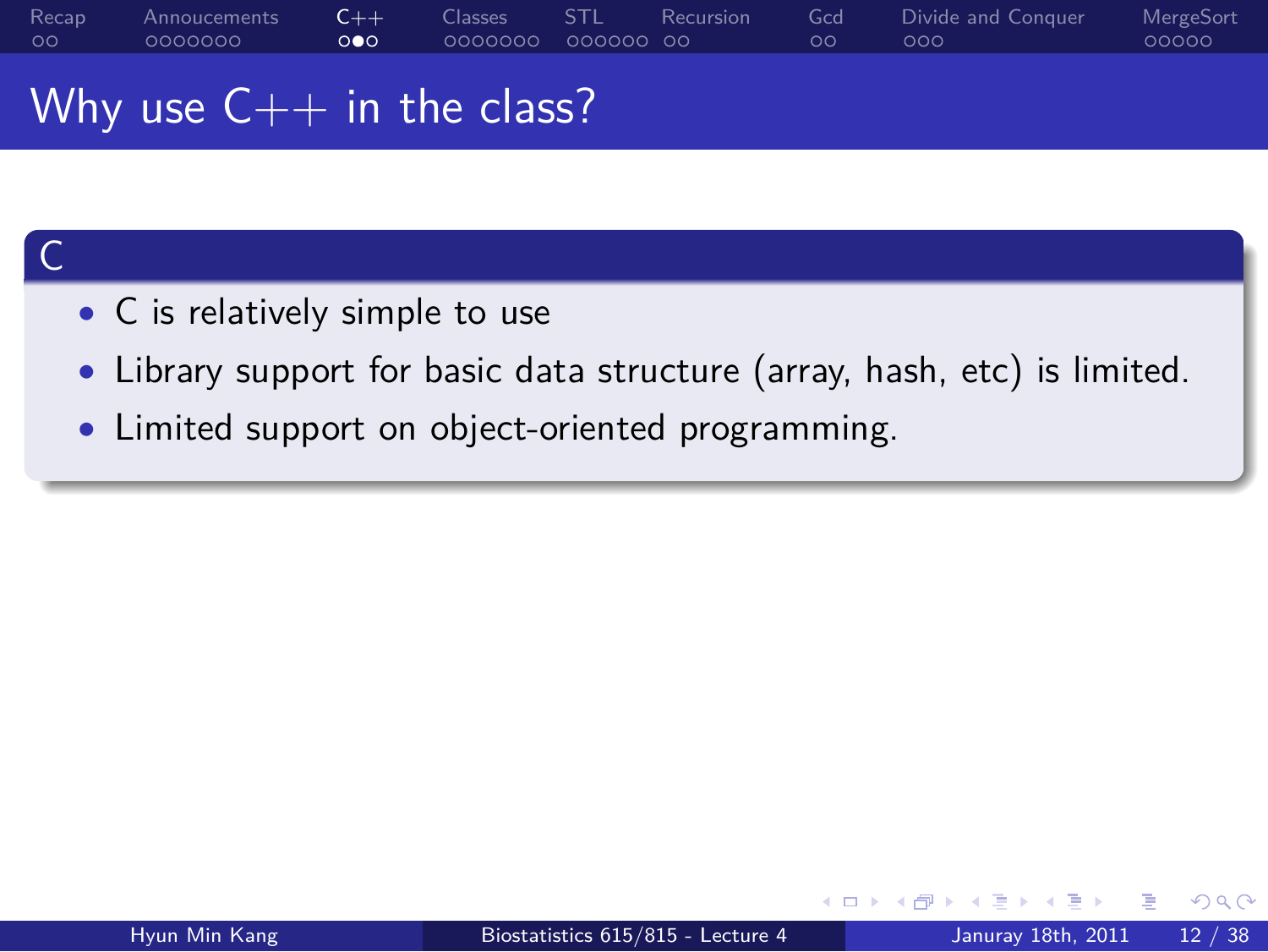Why use  $C++$  in the class?

- *•* C is relatively simple to use
- *•* Library support for basic data structure (array, hash, etc) is limited.

.. .

*•* Limited support on object-oriented programming.

### .  $\int$  Java (or  $C#$ )

. C ..

- *•* Object-oriented, clear and simple language
- *•* No explicit control on memory management
- *•* Performance can be substantially worse than C/C++ in some applications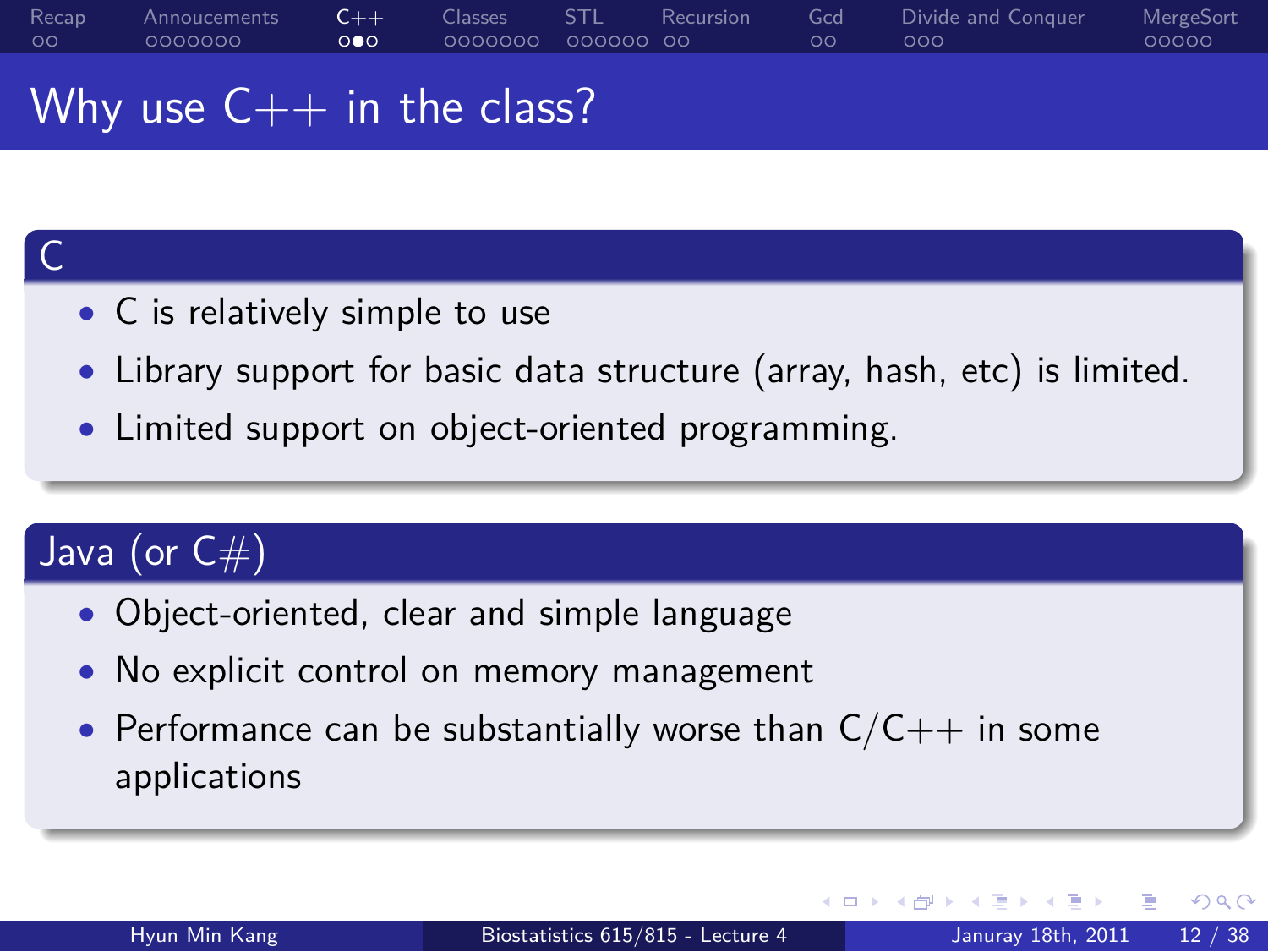### Why use  $C++$  in the class?

## $C++$

- *•* Explicit memory control with great performance
- *•* Support from standard template library and other libraries
- *•* High complexity will use only core features during lectures
	- *•* Classes with member variable, member function, inheritance, and dynamic polymorphism
	- *•* No operator overloading, multiple inheritance, deep/shallow copy
	- *•* Standard Template Library (STL)
	- *•* Other useful libraries
- *•* For advanced use of C++, read Effective C++ or take another programming course.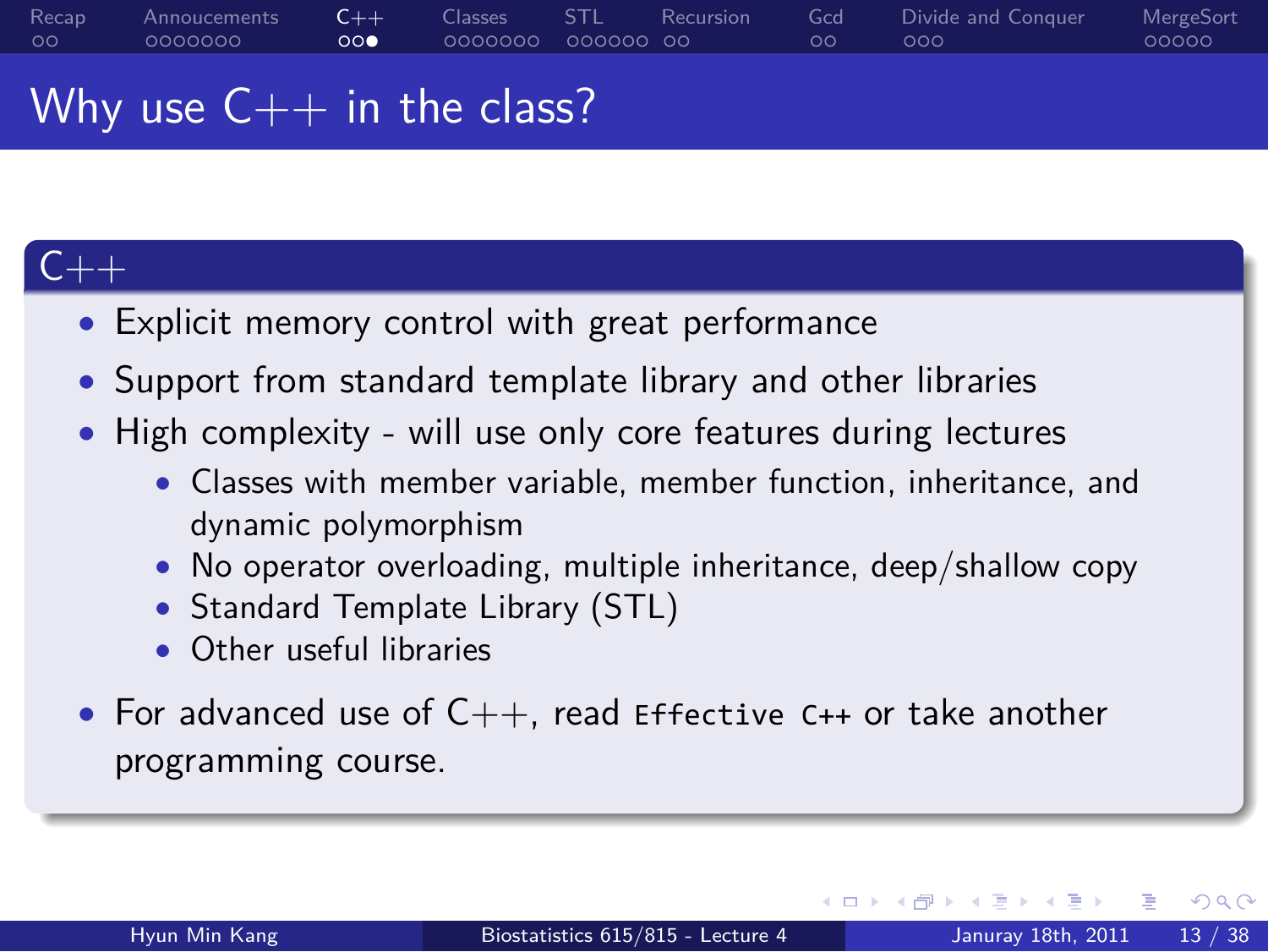## Classes and user-defined data ype

## $C++$  Class

- *•* A user-defined data type with
	- *•* Member variables
	- *•* Member functions

# An example C++ Class

```
. . . . . .
.
p.y = 4.;
.. .
class Point { // definition of a class as a data type
public: // making member variables/functions accessible outside the class
   double x; // member variable
  double y; // another member variable
};
Point p; // A class object as an instance of a data type
p.x = 3.; // assign values to member variables
```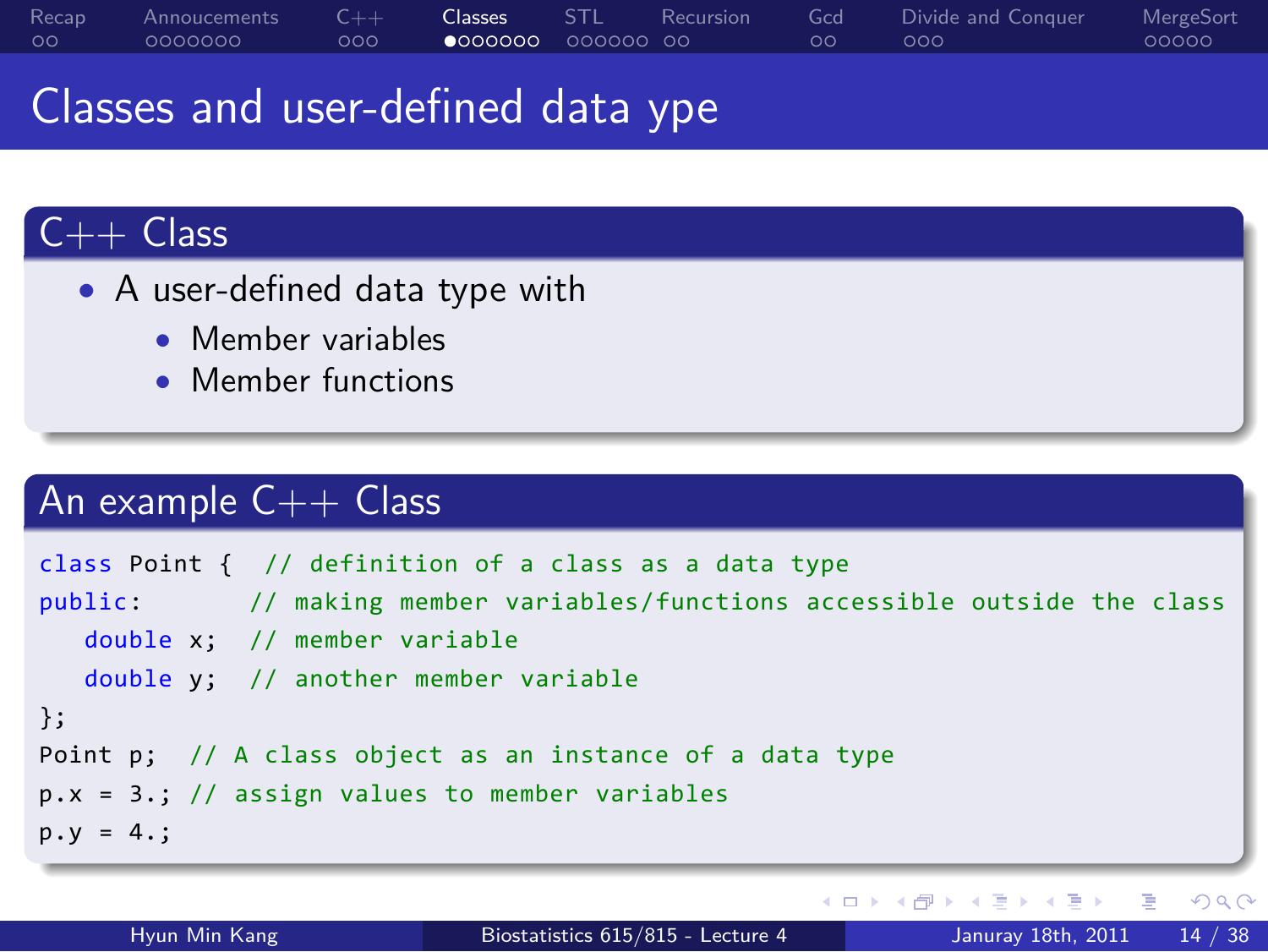Adding member functions

```
#include <iostream>
#include <cmath>
class Point {
public:
  double x;
  double y;
  double distanceFromOrigin() { // member function
    return sqrt( x*x + y*y );
   }
};
int main(int argc, char** argv) {
  Point p;
  p.x = 3.;
  p.y = 4.;
  std::cout << p.distanceFromOrigin() << std::endl; // prints 5
}
```
. . . . . . Hyun Min Kang Biostatistics 615/815 - Lecture 4 Januray 18th, 2011 15 / 38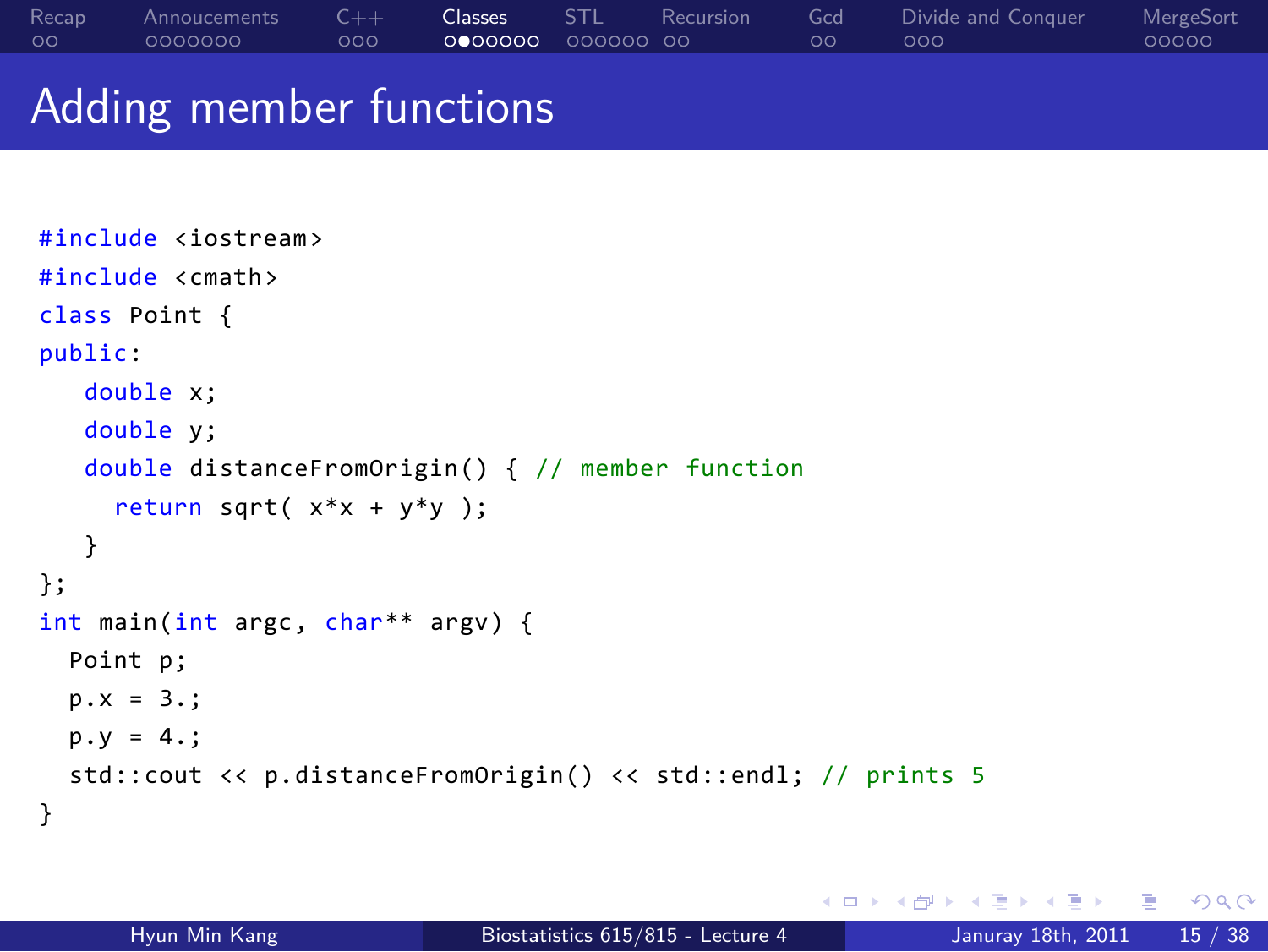### Constructor - A better way to initialize an object

```
. . . . . .
#include <iostream>
#include <cmath>
class Point {
public:
  double x;
  double y;
  Point(double px, double py) { // constructor defines here
    x = px;y = py;}
   // equivalent to -- Point(double px, double py) : x(px), y(py) {}
  double distanceFromOrigin() { return sqrt( x*x + y*y );}
};
int main(int argc, char** argv) {
  Point p(3,4) // calls constructor with two arguments
  std::cout << p.distanceFromOrigin() << std::endl; // prints 5
}
      Hyun Min Kang Biostatistics 615/815 - Lecture 4 Januray 18th, 2011 16 / 38
```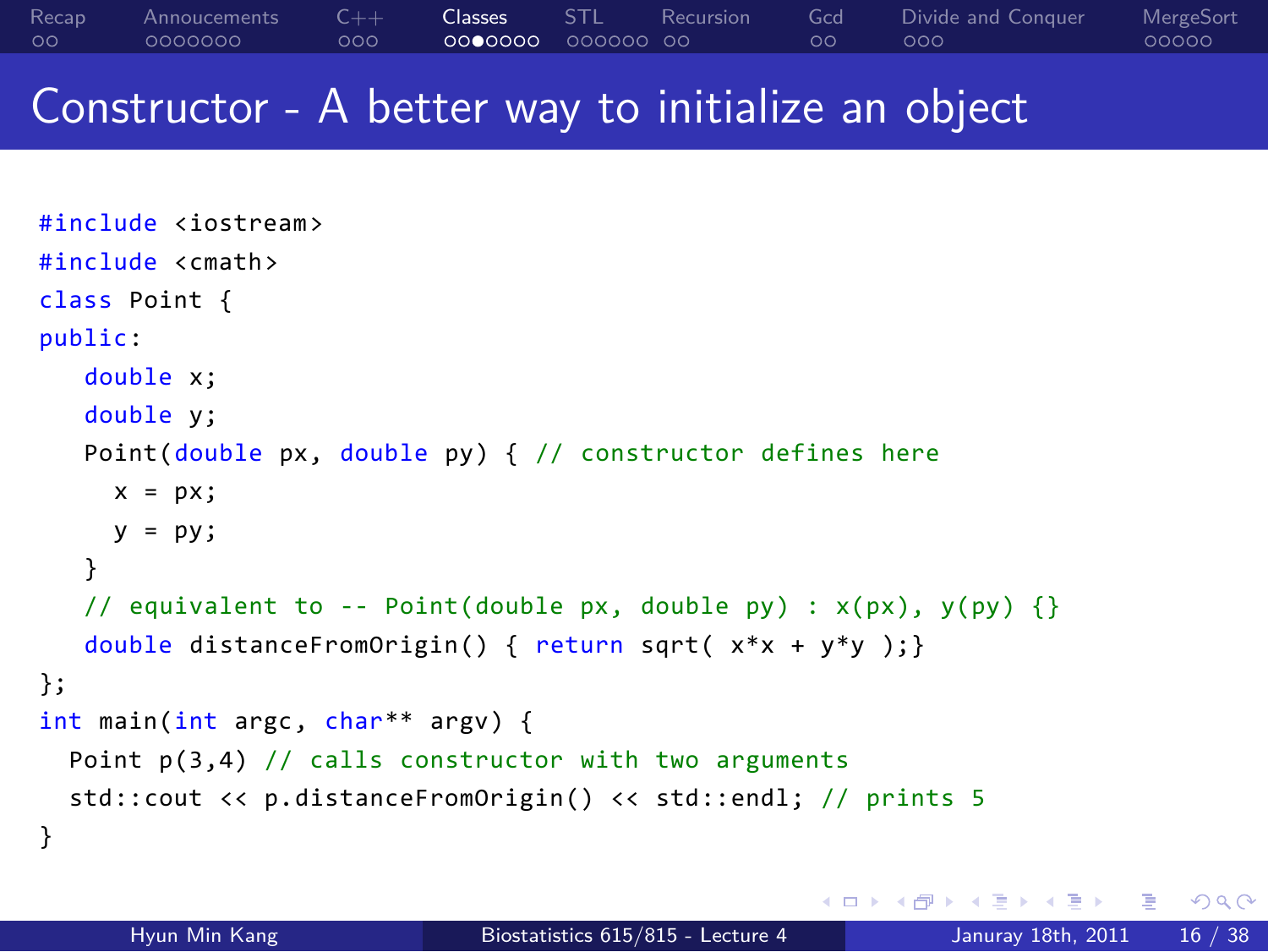```
\mathbf{1}_{\{1,2\}} \times \mathbf{1}_{\{2\}} \times \mathbf{1}_{\{2\}} \times \mathbf{1}_{\{2\}} \times \mathbf{1}_{\{2\}} \times \mathbf{1}_{\{2\}} \times \mathbf{1}_{\{2\}} \times \mathbf{1}_{\{2\}} \times \mathbf{1}_{\{2\}} \times \mathbf{1}_{\{2\}} \times \mathbf{1}_{\{2\}} \times \mathbf{1}_{\{2\}} \times \mathbf{1}_{\{2\}} \times \mathbf{1}_{\{2\}} \times \mathbf{1}_{\{2\}} \times \mathbf{1}_{\{2\}} \times \mathbf{1}_{\{2\More member functions
 #include <iostream>
#include <cmath>
class Point {
 public:
     double x, y;
     Point(double px, double py) { x = px; y = py; }
     double distanceFromOrigin() { return sqrt( x*x + y*y ); }
     double distance(Point& p) { // call-by-reference to avoid unnecessary copy
       return sqrt( (x-p.x)*(x-p.x) + (y-p.y)*(y-p.y) );
     }
     void print() { // print the content of the point
        std::cout << "(" << x << "," << y << ")" << std::endl;
     }
};
int main(int argc, char** argv) {
   Point p1(3,4), p2(15,9);
   p1.print(); // prints (3,4)
   std::cout << p1.distance(p2) << std::endl; // prints 13
}
         Hyun Min Kang Biostatistics 615/815 - Lecture 4 Januray 18th, 2011 17 / 38
```
Classes STL Recursion<br>0000000 000000 00

Gcd<br>00

 $.000$ 

Divide and Conquer

MergeSort<br>00000

Recap<br>00

Annoucements<br>0000000

C++<br>000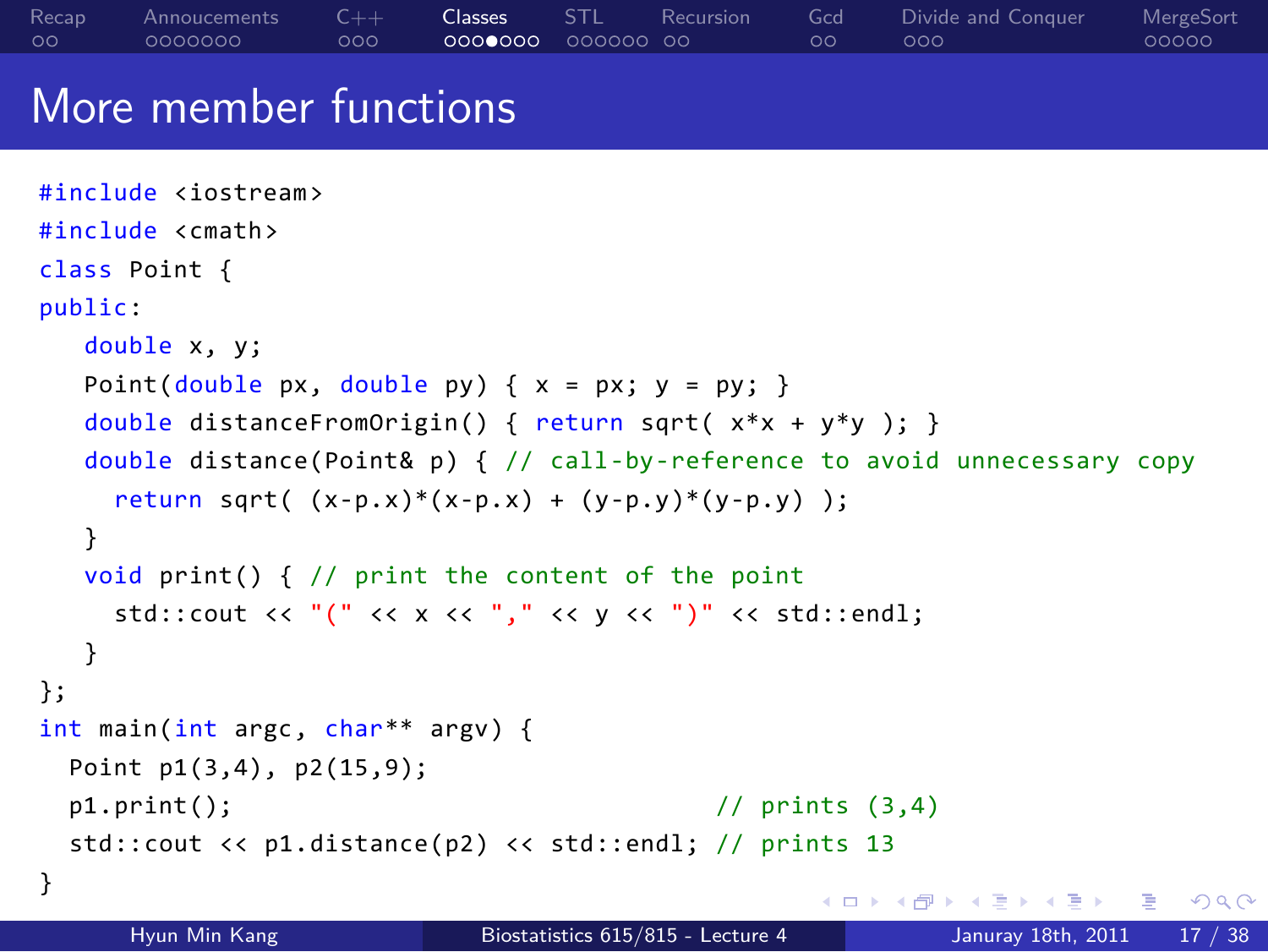### More class examples - pointRect.cpp

```
. □ ▶ . 4 @ ▶ . 2 ▶ . 2 ▶ . 2 │ ⊙ 9 Q <mark>0</mark>
// assumes that Point is defined before
class Rectangle { // Rectangle
public:
  Point p1, p2; // rectangle is defined by two points
  // initialize by calling constructors of member variables
  Rectangle(double x1, double y1, double x2, double y2) : p1(x1,y1), p2(x2,y2) {}
  Rectangle(Point& a, Point& b) : p1(a), p2(b) {}
  double area() { // area covered by a rectangle
    return (p1.x-p2.x)*(p1.y-p2.y);
  }
};
int main(int argc, char** argv) {
  Point p1(3,4), p2(15,9);
  Rectangle r1(3,4,15,9); // first constructor is called
  Rectangle r2(p1,p2); // second constructor is called
  std::cout << r1.area() << std::endl; // prints 60
  std::cout << r2.area() << std::endl; // prints 60
  std::cout << r1.p2.print() << std::endl; // prints (15,9)
}
```
Hyun Min Kang Biostatistics 615/815 - Lecture 4 Januray 18th, 2011 18 / 38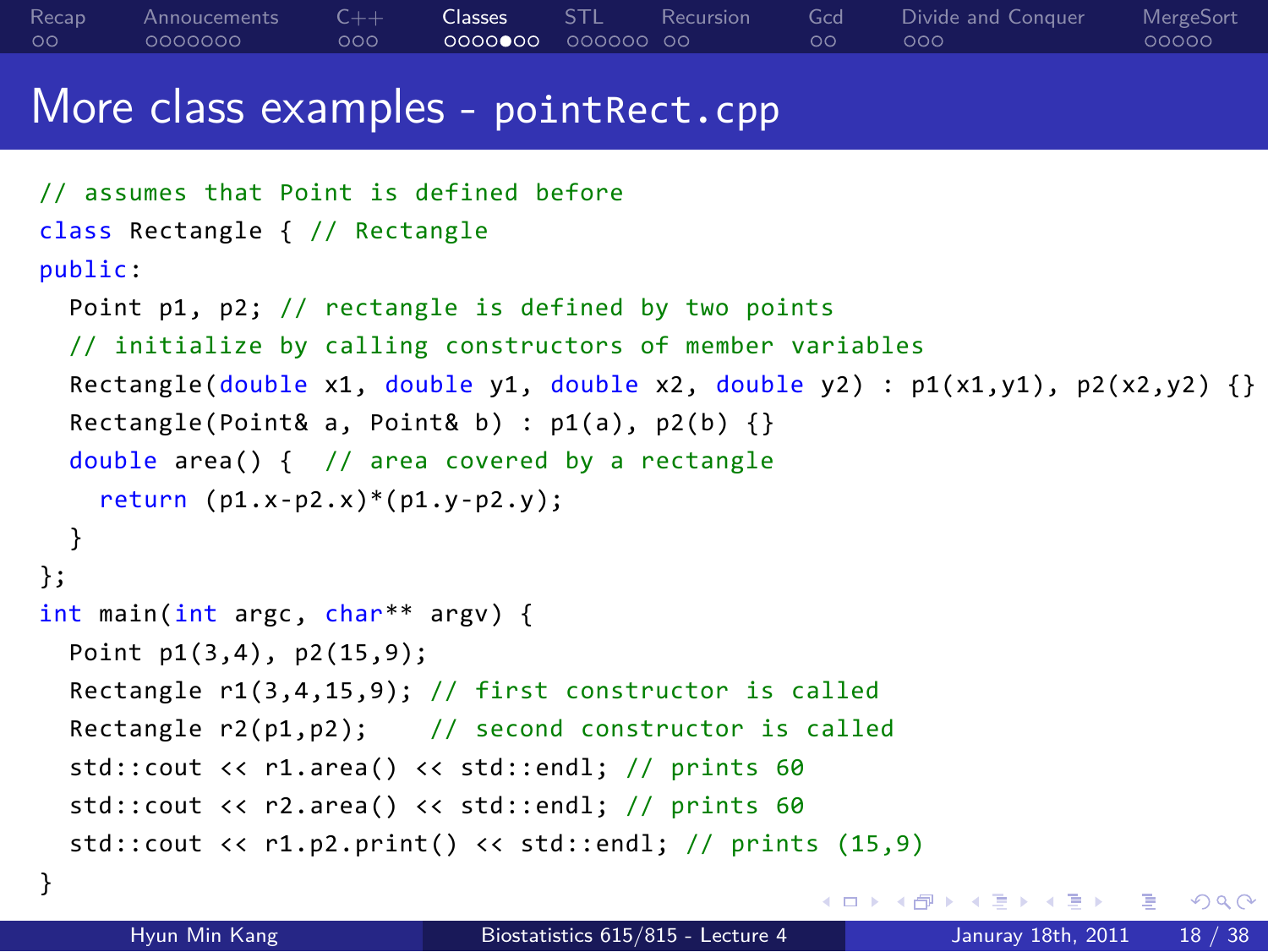### Pointers to an object : objectPointers.cpp

```
. . . . . .
#include <iostream>
#include <cmath>
class Point {
public:
 double x, y;
 Point(double px, double py) { x = px; y = py; }
  double distance(Point& p) { return sqrt( (x-p.x)*(x-p.x) + (y-p.y)*(y-p.y) ); }
  void print() { std::cout << "(" << x << "," << y << ")" << std::endl; }
};
int main(int argc, char** argv) {
  Point p1(3,4); // static allocation
 Point* pp2 = new Point(5,12); // dynamic allocation
  Point* pp3 = 8p1; // *pp3 == p1p1.print(); // Member function access - prints (3,4)
 pp2->print(); // Member function access via pointer - prints (5,12)
  pp3->print(); // Member function access via pointer - prints (3,4)
  std::cout << "p1.x = " << p1.x << std::endl; // prints 3
  std::cout << "pp2->x = " << pp2->x << std::endl; // prints 5
 std::cout << "(*pp2).x = " << (*pp2).x << std::endl; // same to pp2->x
  delete pp2; // allocated memory must be deleted
}
      Hyun Min Kang Biostatistics 615/815 - Lecture 4 Januray 18th, 2011 19 / 38
```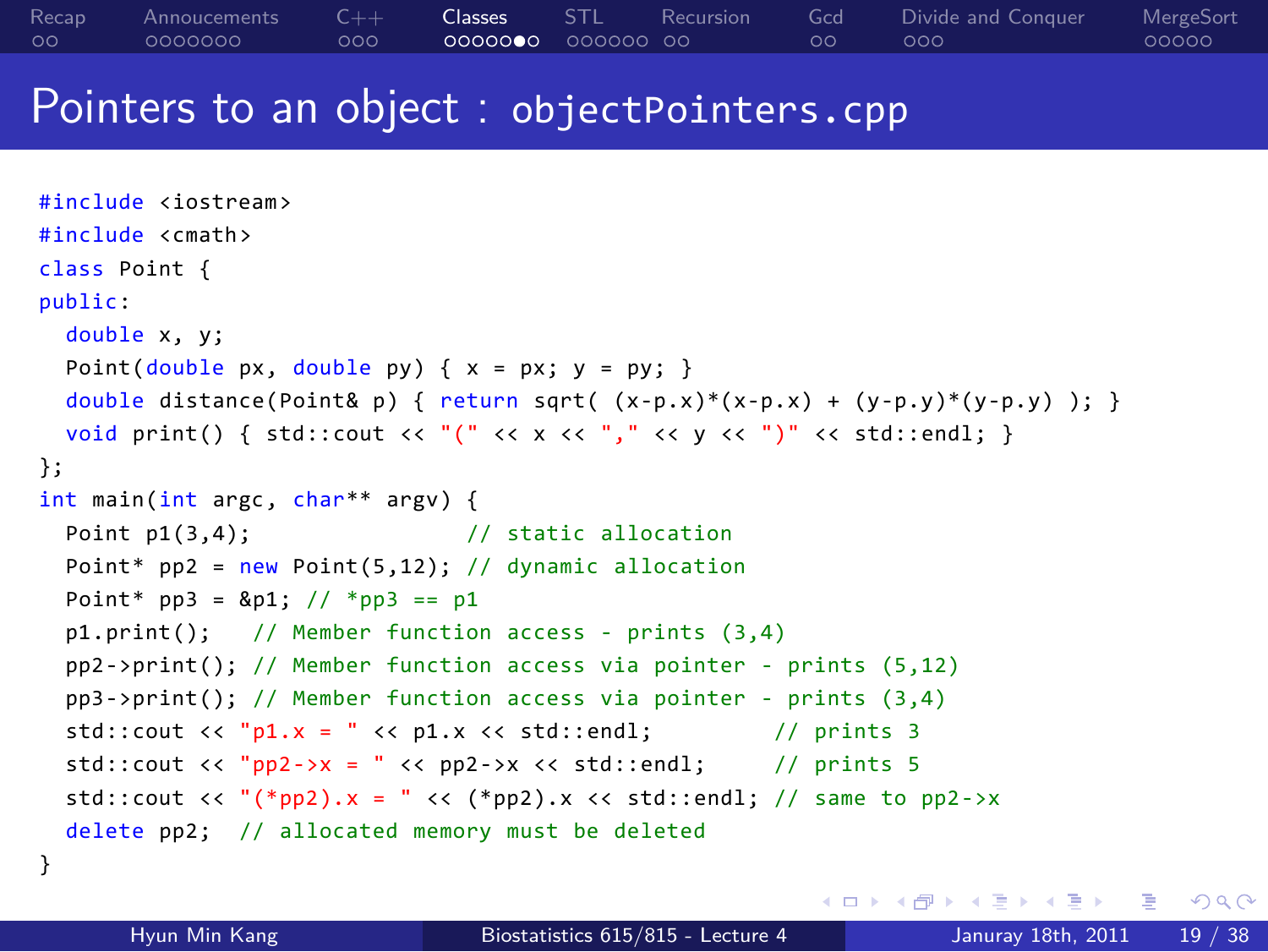### Static and dynamic allocation : staticVsDyanmic.cpp

```
// assume that Point class defined above
Point* foo(double x, double y) {
  Point p(x,y); // local variable in stack space. valid only within a function
  return &p; // WARNING: return value is invalid if function terminates
}
Point* bar(double x, double y) {
  Point* p = new Point(x,y); // heap spaces
  return p; // object is alive until delete is called
}
int main(int argc, char** argv) {
  Point* p1 = foo(3,4); // p1 is invalid after foo() is terminated.
  Point* p2 = bar(5,12); // p2 is a valid pointer
  p1->print(); // prints arbitrary value (may cause fatal error)
  p2->print(); // prints (5,12)
  delete p2; // object created by 'new' must be 'delete'd.
}
```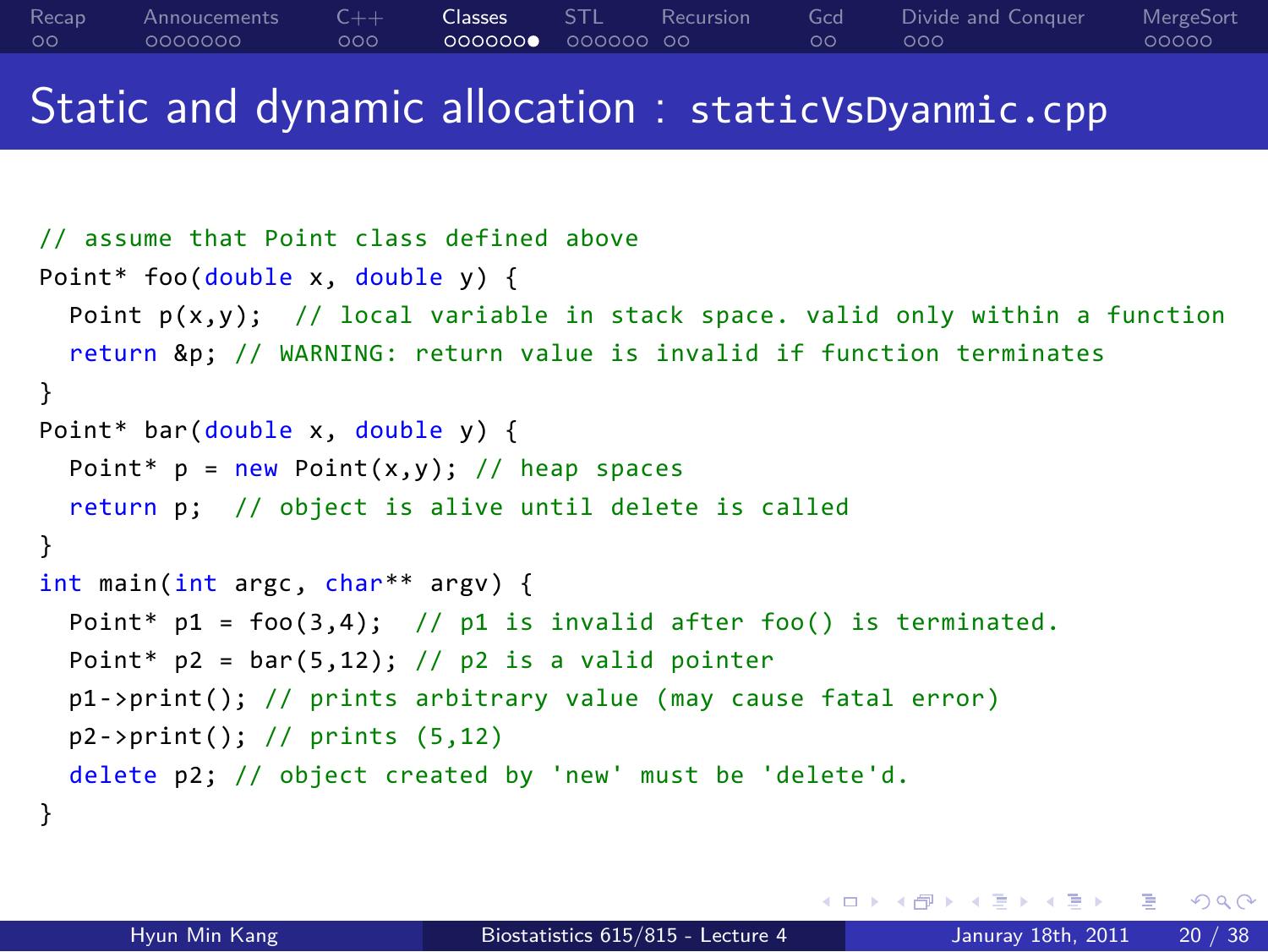### Recap<br>00 Annoucements<br>0000000 C++<br>000 . . . . . . . Classes . . . . . . STL . . Recursion Gcd<br>00 Divide and Conquer<br>000 MergeSort<br>00000

## Using Standard Template Library (STL)

# Why STL?

- *•* Included in the C++ Standard Library
- *•* Allows to use key data structure and I/O interface easily

.. .

.. .

*•* Objects behaves like built-in data types

# Key classes

- Strings library : <string>
- Input/Output Handling : <iostream>, <fstream>, <sstream>
- *•* Variable size array : <vector>
- Other containers : <set>, <map>, <stack>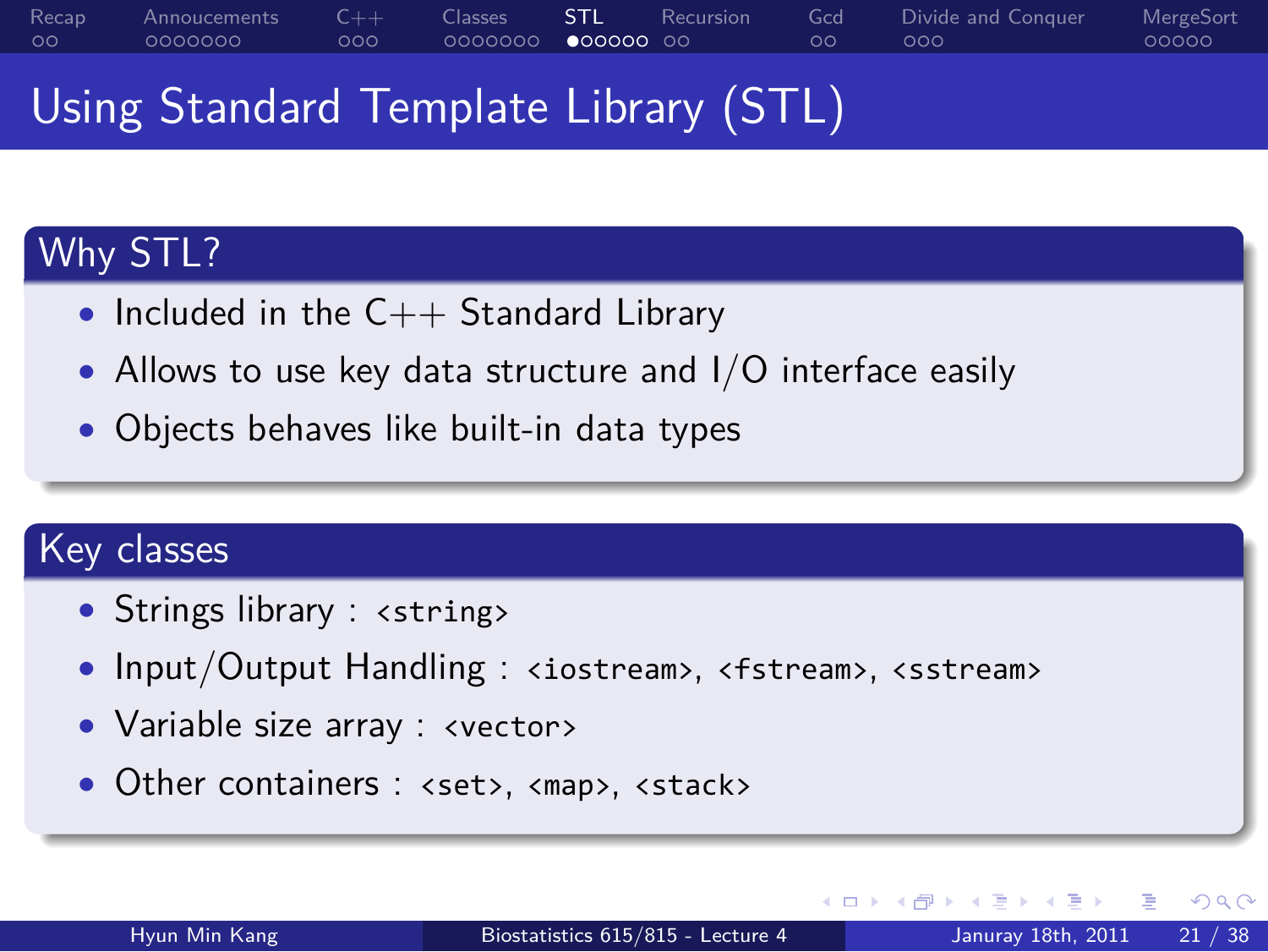## STL in pratice



Hyun Min Kang Biostatistics 615/815 - Lecture 4 Januray 18th, 2011 22 / 38

. . . . . .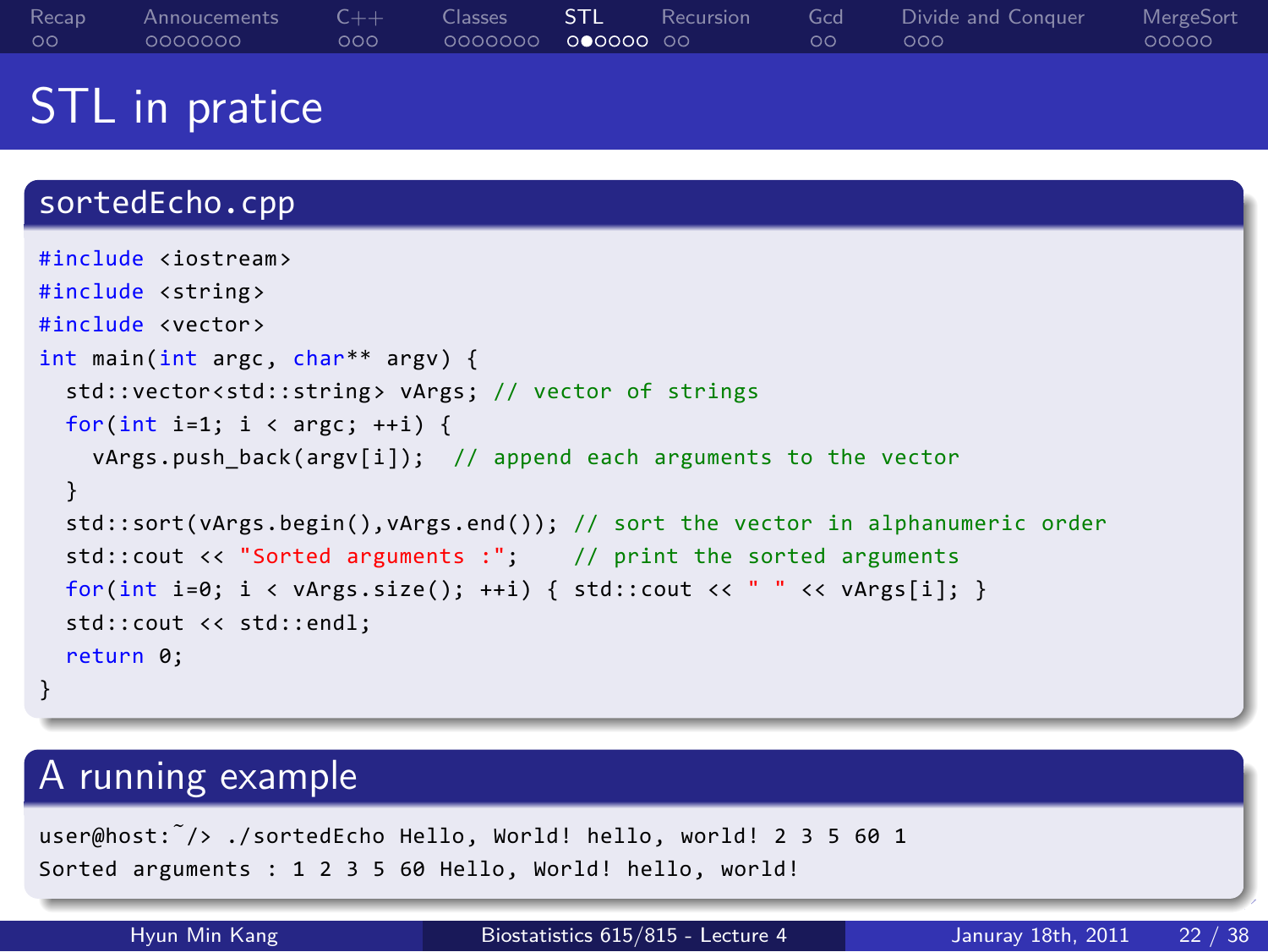### More STL example

### argsCount.cpp - List unique words with counts . } .. . #include <iostream> #include <string> #include <map> int main(int argc, char\*\* argv) { std::map<std::string,int> stringCounts; // contains a pair of string and counts for(int i=1; i < argc; ++i) // build (word, count) map {  $++(stringCounts[ary[i]]);$  } // map[key] = value for(std::map<std::string,int>::iterator i = stringCounts.begin(); i != stringCounts.end(); ++i) // iterate over the map and print (key,value) pairs { std::cout << i->second << " " << i->first << std::endl; } return 0;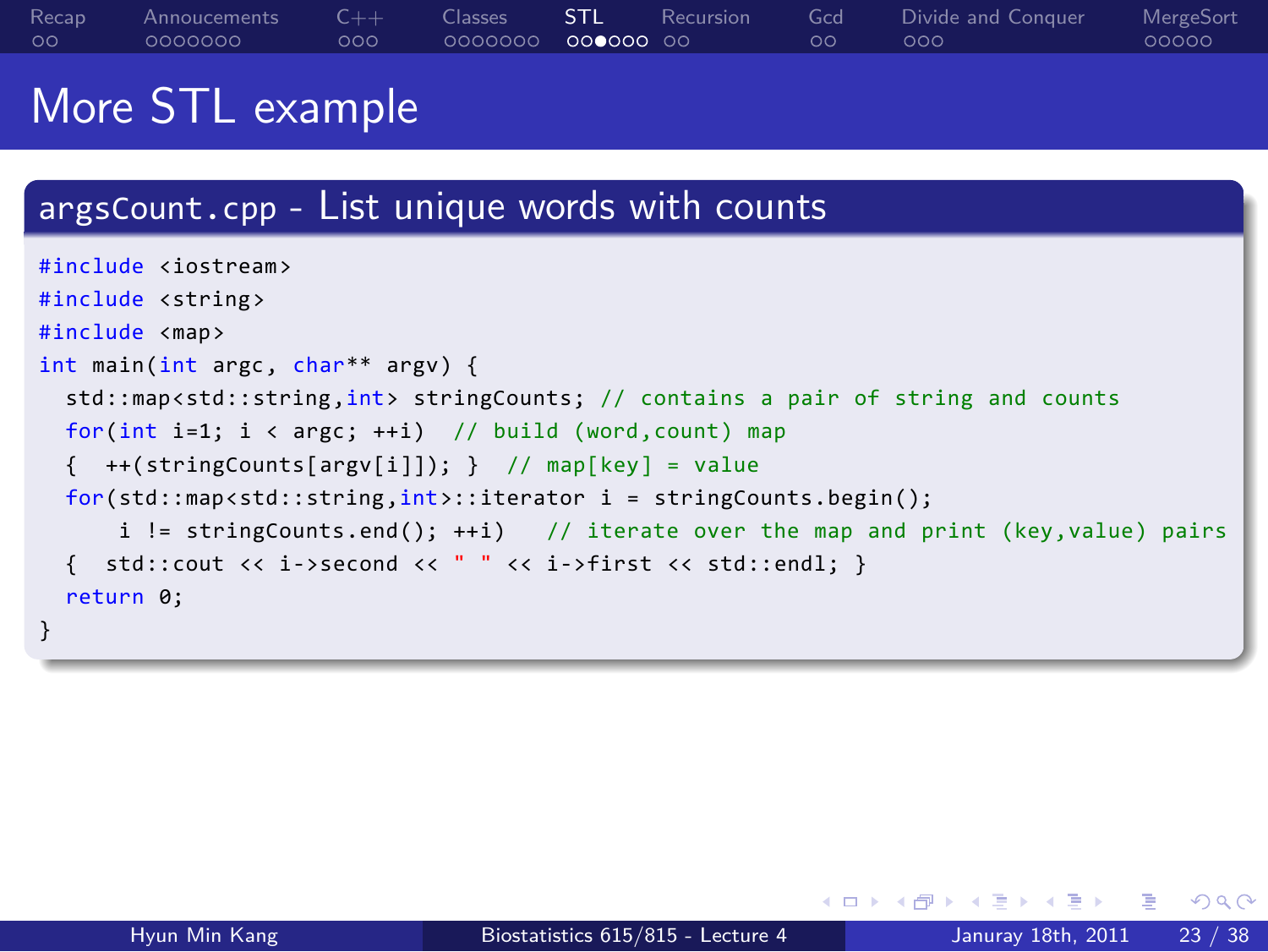### Recap<br>00 . . . . . . . Annoucements . . . C++ Classes STL Recursion<br>0000000 000000 00 Gcd<br>00 Divide and Conquer<br>000 MergeSort<br>00000

## More STL example

| argsCount.cpp - List unique words with counts                                                                                                                                                                                                                                                                                                                                                                                                                                                                                                                                                                                                                                                                                                        |                                   |                               |  |  |  |  |  |
|------------------------------------------------------------------------------------------------------------------------------------------------------------------------------------------------------------------------------------------------------------------------------------------------------------------------------------------------------------------------------------------------------------------------------------------------------------------------------------------------------------------------------------------------------------------------------------------------------------------------------------------------------------------------------------------------------------------------------------------------------|-----------------------------------|-------------------------------|--|--|--|--|--|
| #include <iostream><br/>#include <string><br/>#include <map><br/>int main(int argc, char** argv) {<br/>std::map<std::string,int> stringCounts; // contains a pair of string and counts<br/>for(int i=1; <math>i &lt; argc</math>; ++i) // build (word, count) map<br/><math>\{ ++(stringCounts[ary[i]]); \}</math> // map[key] = value<br/><math>for (std::map &lt; std::string, int):</math>: iterator <math>i = stringCounts.\nbegin{bmatrix} i &amp; 0 \\ 0 &amp; i \end{bmatrix}</math><br/>i != stringCounts.end(); ++i) // iterate over the map and print (key, value) pairs<br/>std::cout &lt;&lt; i-&gt;second &lt;&lt; " " &lt;&lt; i-&gt;first &lt;&lt; std::endl; }<br/>€<br/>return 0;<br/>}</std::string,int></map></string></iostream> |                                   |                               |  |  |  |  |  |
| A running example                                                                                                                                                                                                                                                                                                                                                                                                                                                                                                                                                                                                                                                                                                                                    |                                   |                               |  |  |  |  |  |
| user@host: /> ./argsCount here moo moo there moo moo here moo there moo here there moo moo<br>3 here<br>$8 \mod 8$<br>3 there                                                                                                                                                                                                                                                                                                                                                                                                                                                                                                                                                                                                                        |                                   |                               |  |  |  |  |  |
| Hyun Min Kang                                                                                                                                                                                                                                                                                                                                                                                                                                                                                                                                                                                                                                                                                                                                        | Biostatistics 615/815 - Lecture 4 | 23 / 38<br>Januray 18th, 2011 |  |  |  |  |  |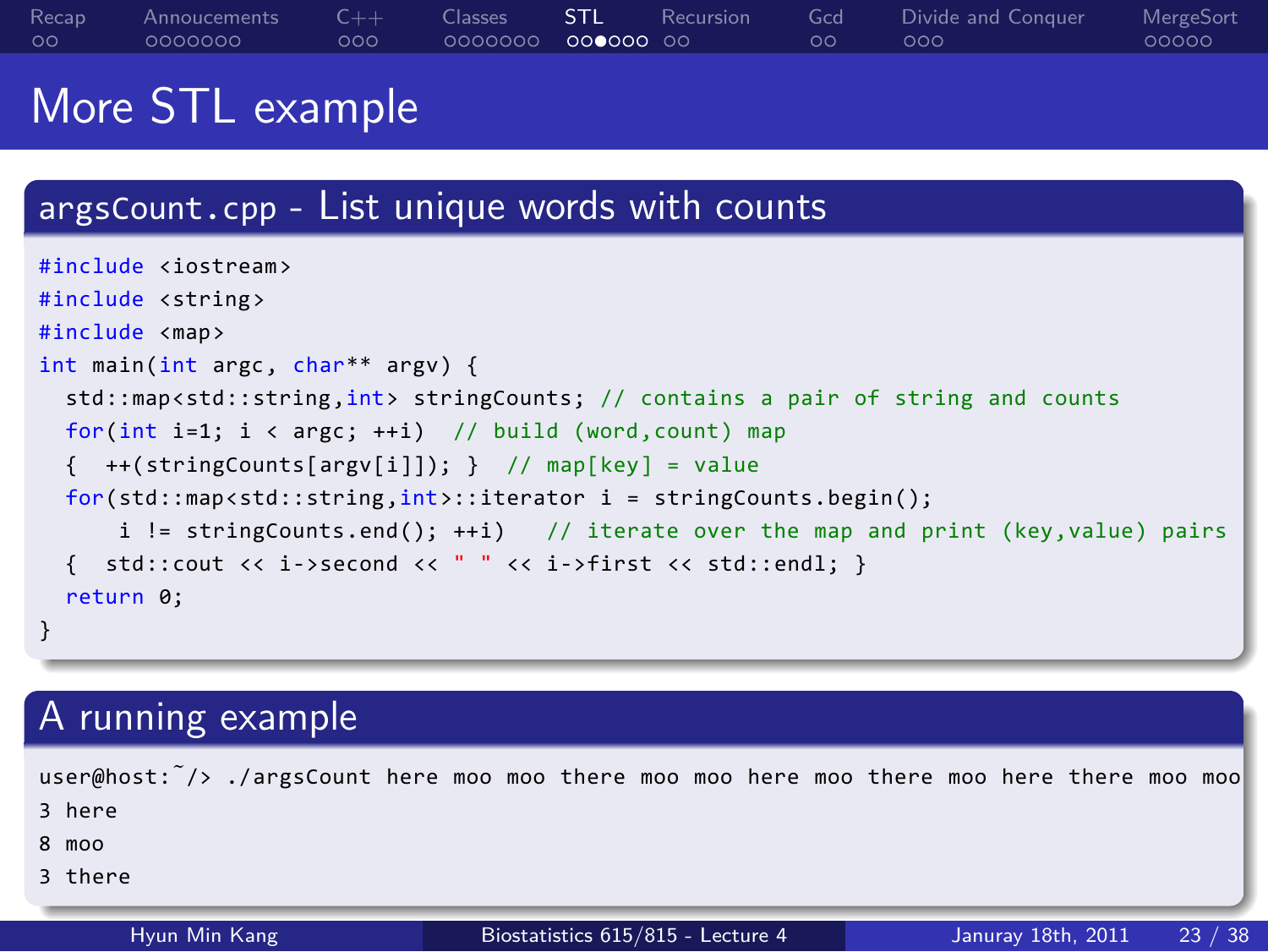STL Use in INSERTIONSORT Algorithm

### . insertionSort.cpp - printArray() function ..

```
.
}
.. .
// print each element of array to the standard output
void printArray(std::vector<int>& A) { // call-by-reference
 for(int i=0; i < A.size(); ++i) {
   std::cout << " " << A[i];
 }
 std::cout << std::endl;
```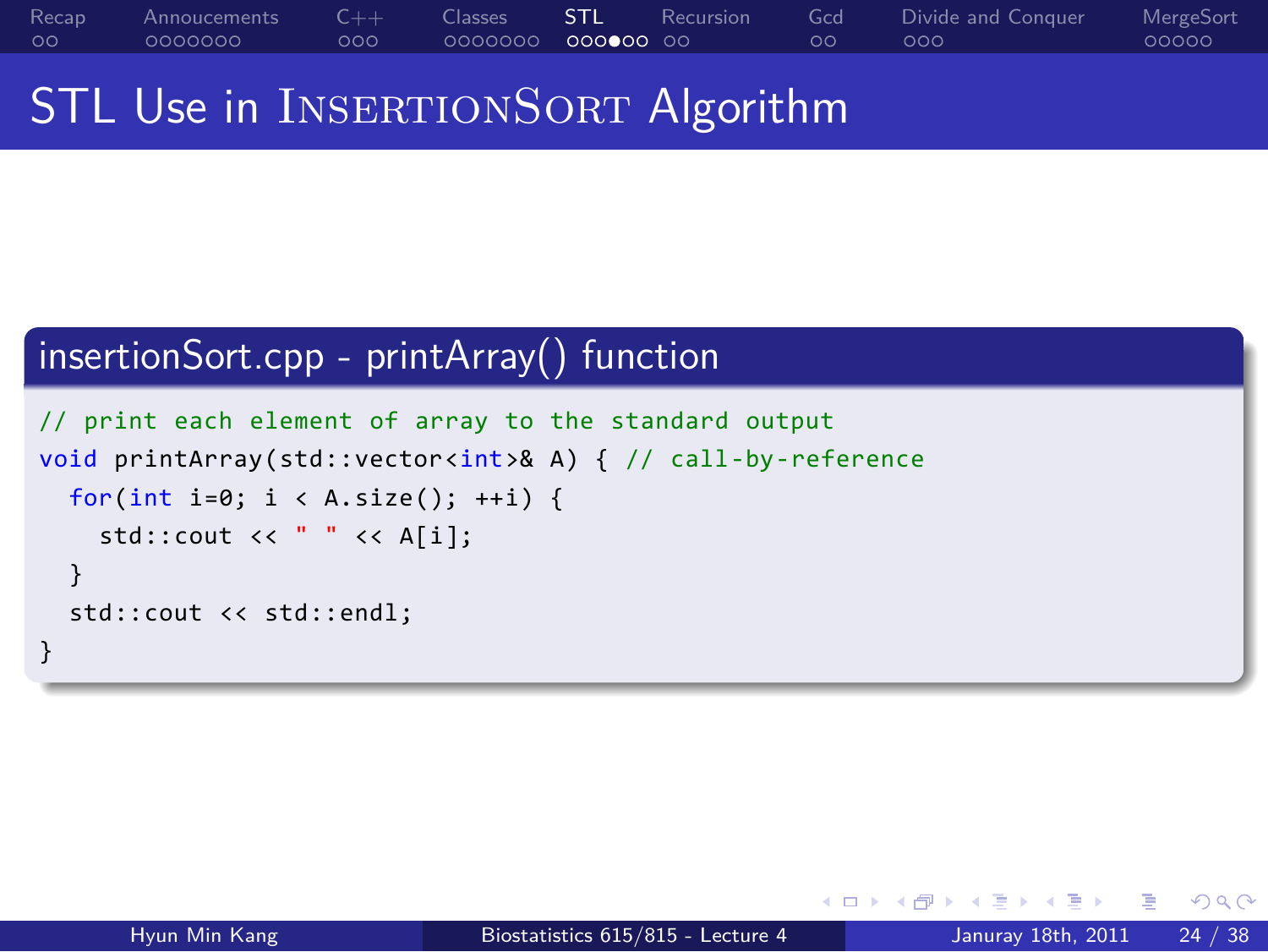### STL Use in INSERTIONSORT Algorithm

### . insertionSort.cpp - insertionSort() function ..

```
.
}
.. .
// perform insertion sort on A
void insertionSort(std::vector<int>& A) { // call-by-reference
 for(int j=1; j \lt A.size(); ++j) { // 0-based index
   int key = A[j]; // key element to relocate
   int i = j-1; // index to be relocated
   while( (i >= 0) && (A[i] > key) ) { // find position to relocate
    A[i+1] = A[i]; // shift elements
     --i; // update index to be relocated
   }
   A[i+1] = key; // relocate the key element
 }
```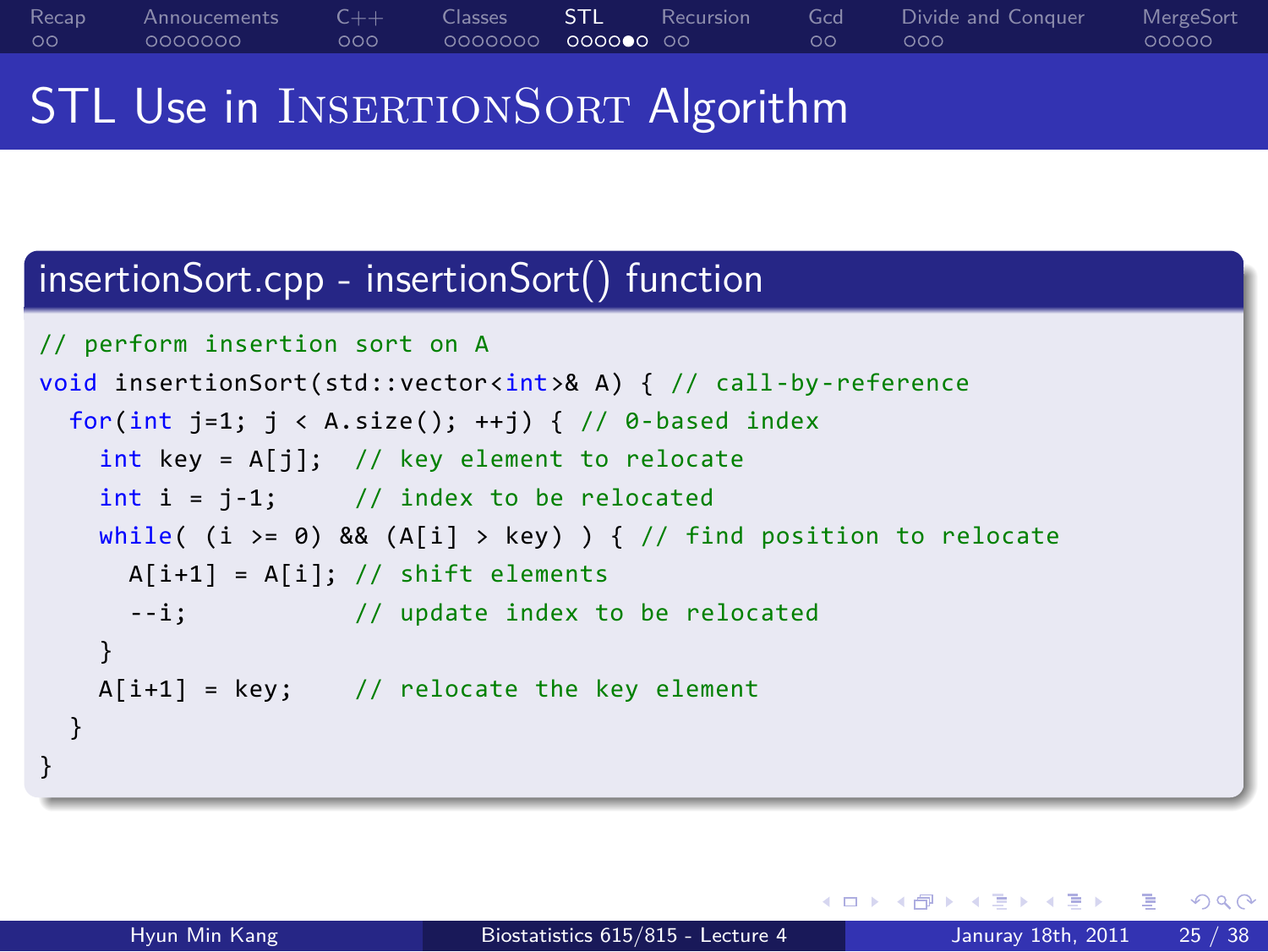### . . . . . . . insertionSort.cpp - main() function .. . } .. . #include <iostream> #include <vector> void printArray(std::vector<int>& A); // declared here, defined later void insertionSort(std::vector<int>& A); // declared here, defined later int main(int argc, char\*\* argv) { std::vector<int> v; // contains array of unsorted/sorted values int tok;  $\frac{1}{2}$  // temporary value to take integer input while ( std::cin >> tok ) // read an integer from standard input v.push\_back(tok) // and add to the array std::cout << "Before sorting:"; printArray(v); // print the unsorted values insertionSort(v); // perform insertion sort std::cout << "After sorting:"; printArray(v); // print the sorted values return 0; Hyun Min Kang Biostatistics 615/815 - Lecture 4 Januray 18th, 2011

Classes STL Recursion<br>0000000 000000 00

Gcd<br>00

Divide and Conquer<br>000

MergeSort<br>00000

Recap<br>00

Annoucements<br>0000000

C++<br>000

STL use in INSERTIONSORT Algorithm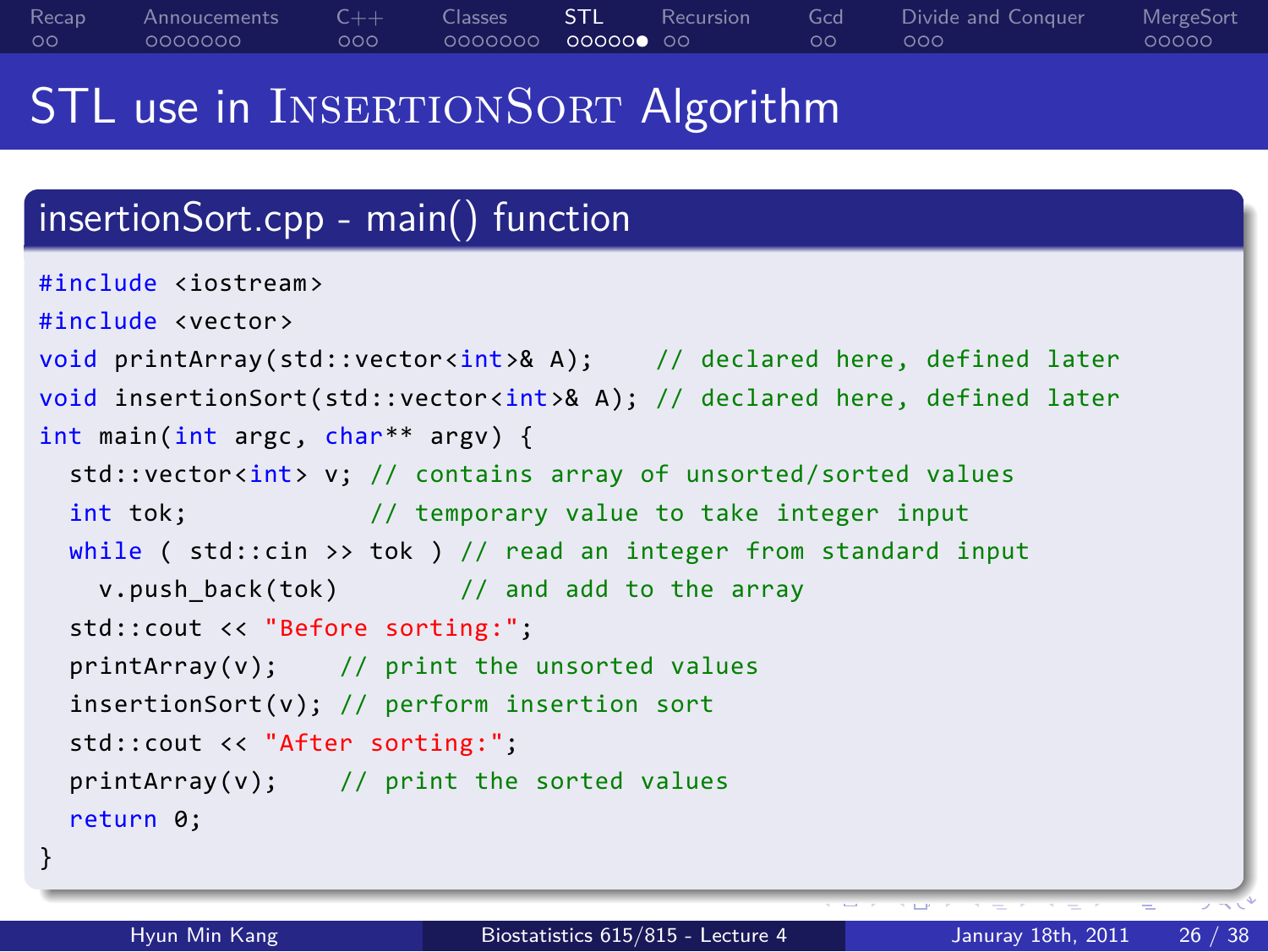. . Recap . . . . . . . Annoucements C++<br>000 Classes STL **Recursion**<br>0000000 000000 **00** Gcd<br>00 Divide and Conquer<br>000 MergeSort<br>00000 Recursion

.. .

Defintion of recursion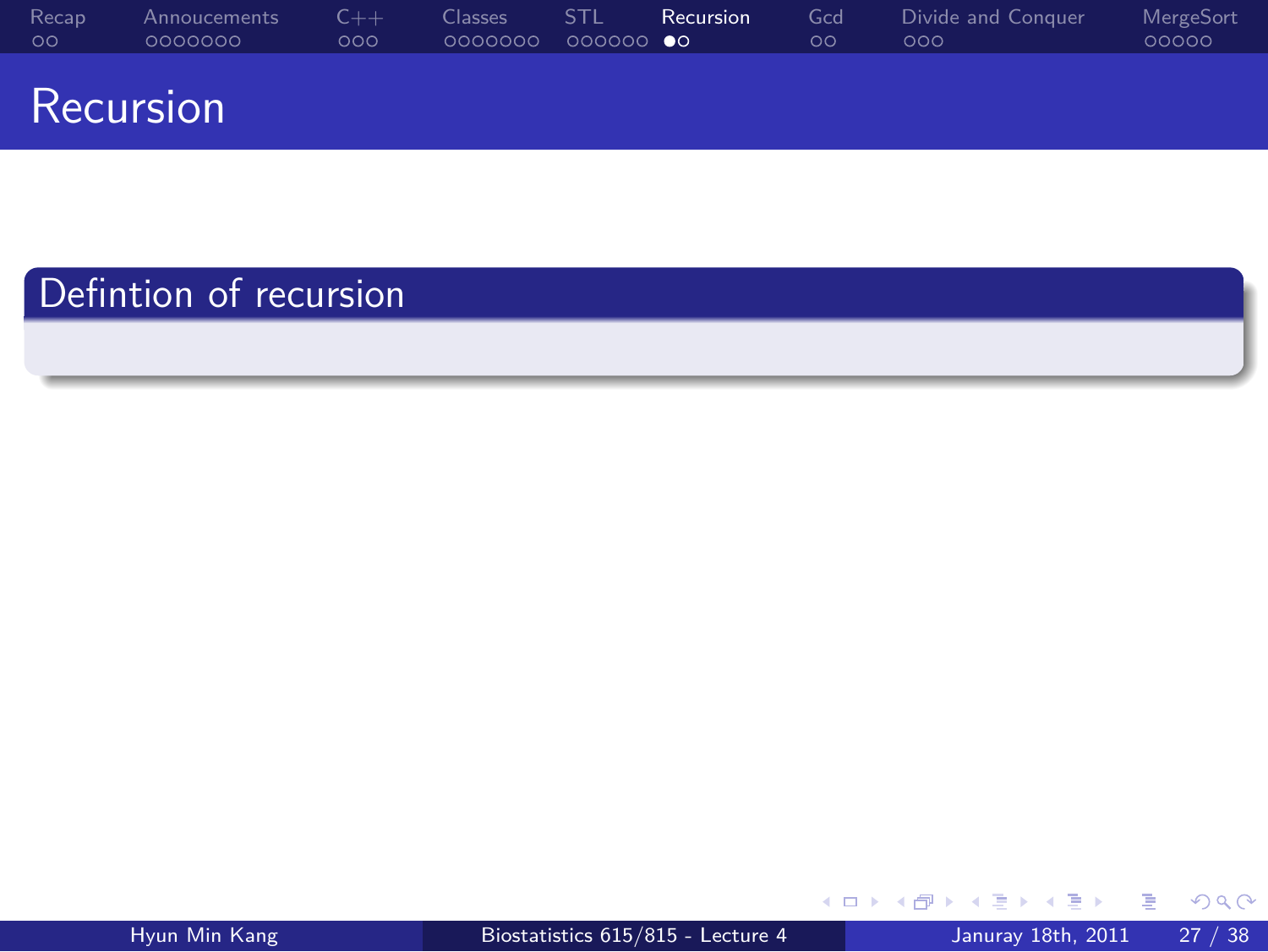### Recap<br>00 Annoucements<br>0000000 C++<br>000 Classes STL **Recursion**<br>0000000 000000 **00** Gcd<br>00 Divid<br>000 MergeSort<br>00000 Recursion

## Defintion of recursion

.. . Recursion See "Recursion".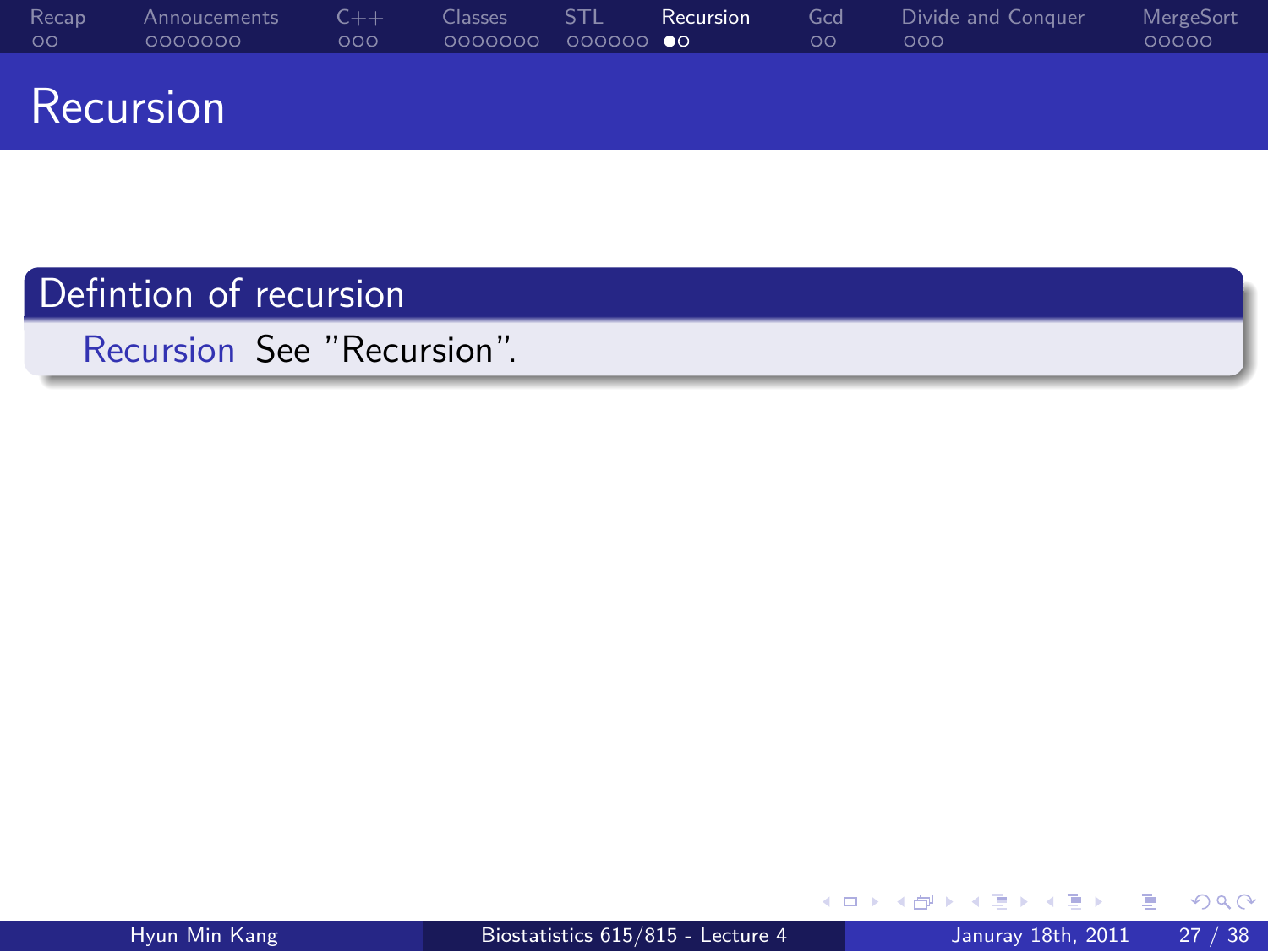Defintion of recursion

.. . Recursion See "Recursion".

Another defintion of recursion

.. . Recursion If you still don't get it, see: "Recursion"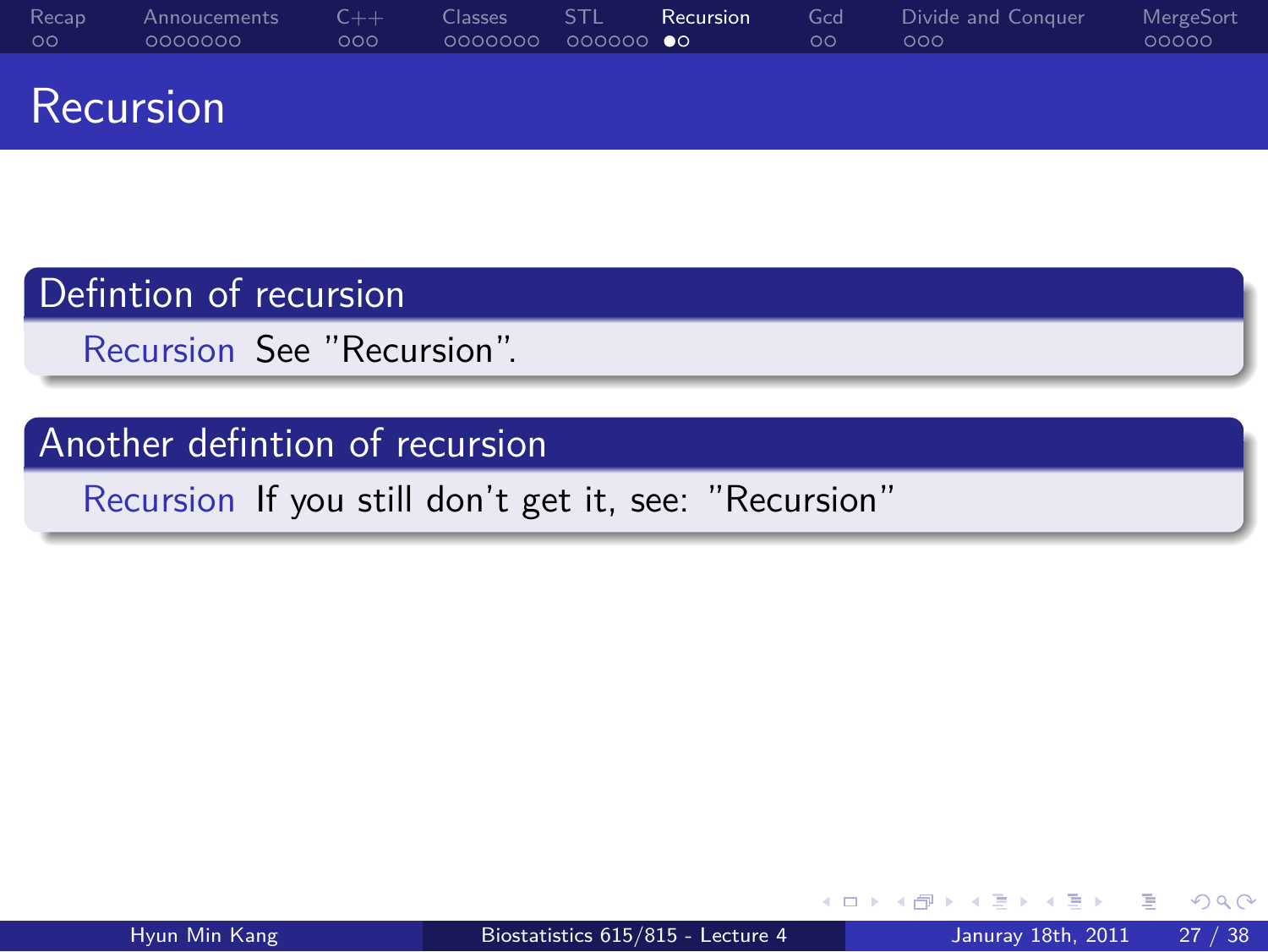## Defintion of recursion

.. . Recursion See "Recursion".

## Another defintion of recursion

.. . Recursion If you still don't get it, see: "Recursion"

# Key components of recursion

- *•* A function that is part of its own definition
- *•* Terminating condition (to avoid infinite recursion)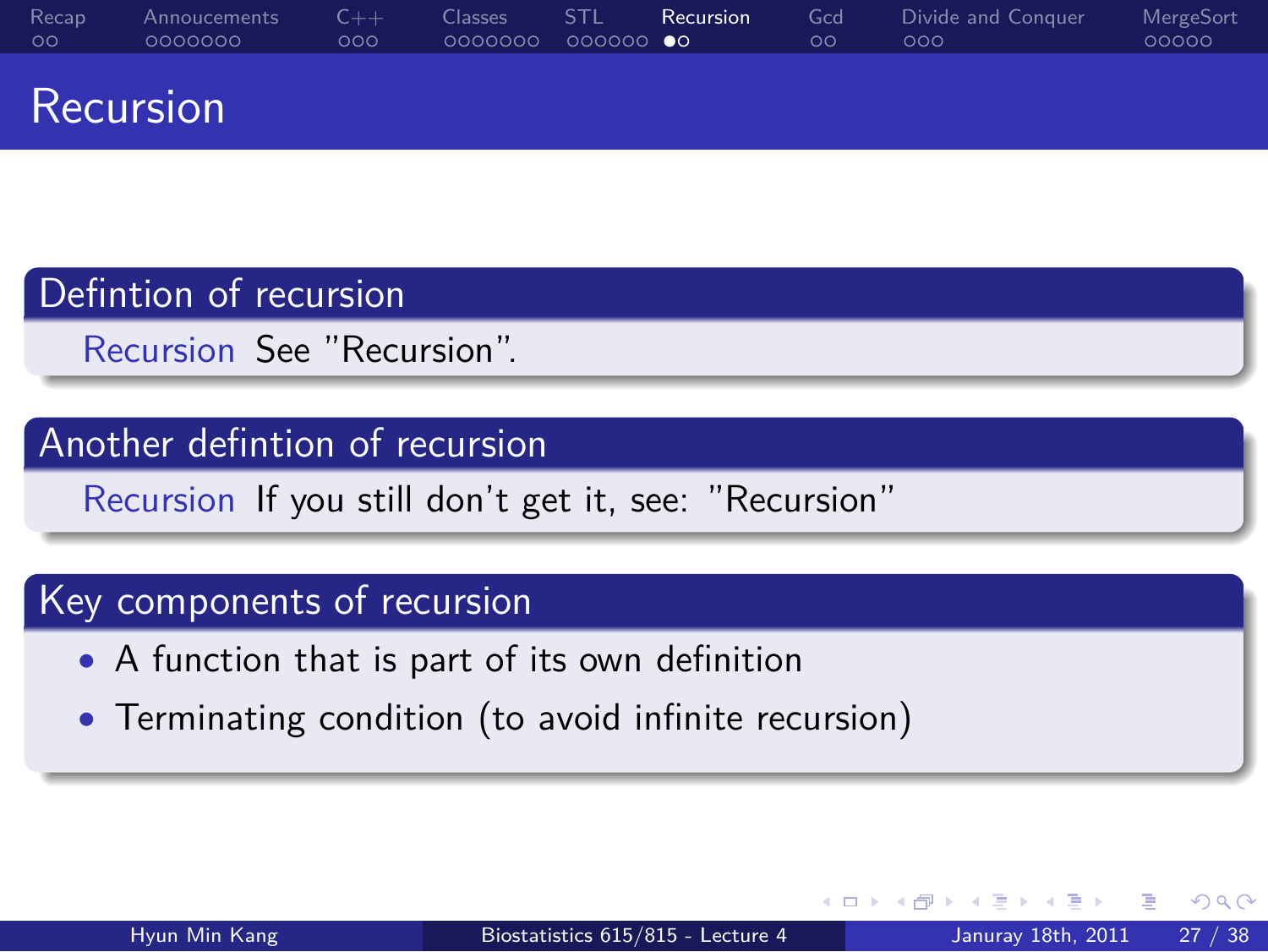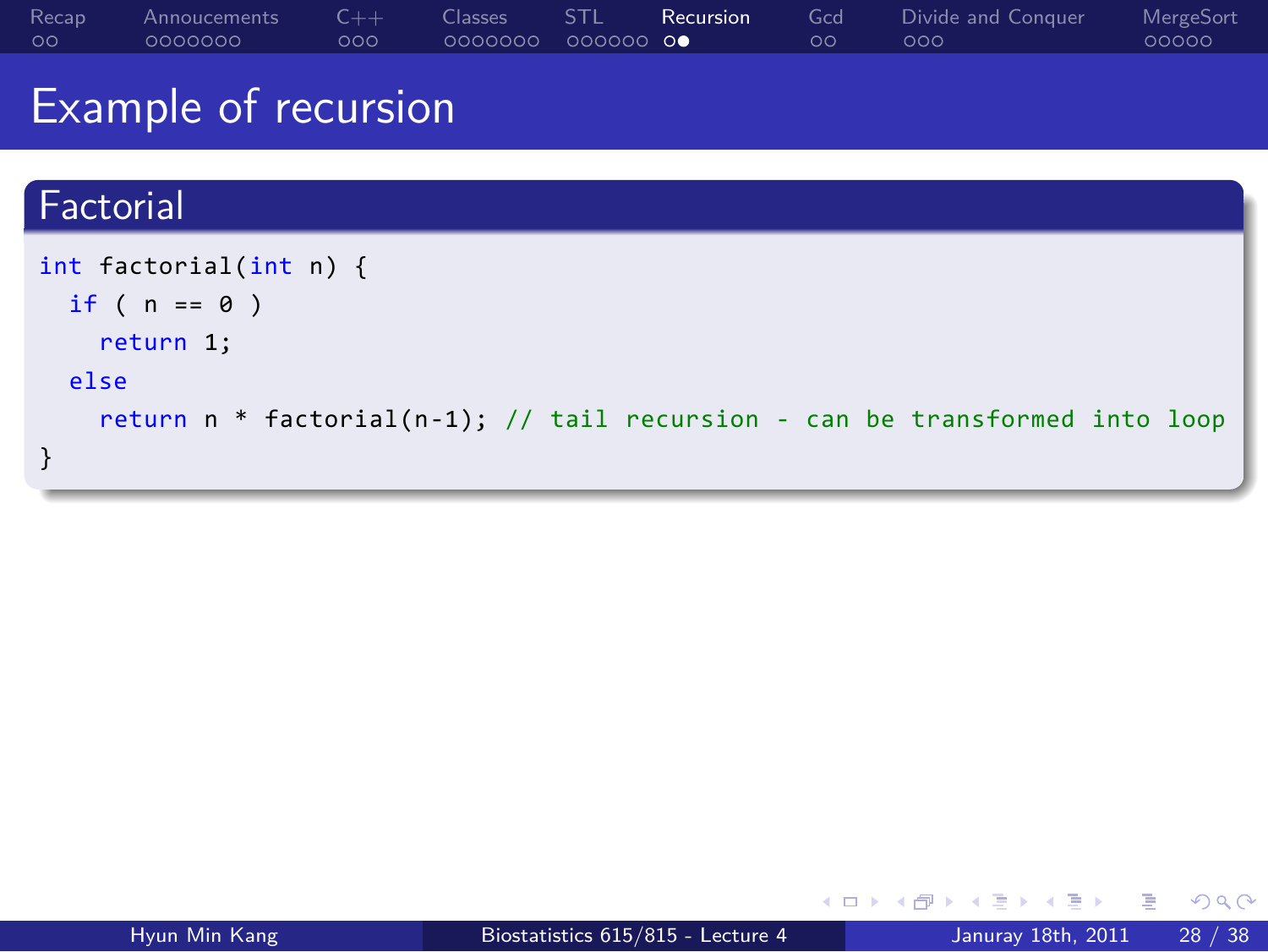## Example of recursion . Factorial .. int factorial(int n) { if (  $n == 0$  )

Gcd<br>00

 $.000$ 

Divide and Conquer

MergeSort<br>00000

Classes STL **Recursion**<br>0000000 000000 **00** 

. } .. . return 1; else return n \* factorial(n-1); // tail recursion - can be transformed into loop . towerOfHanoi ..

Recap<br>00

Annoucements<br>0000000

C++<br>000

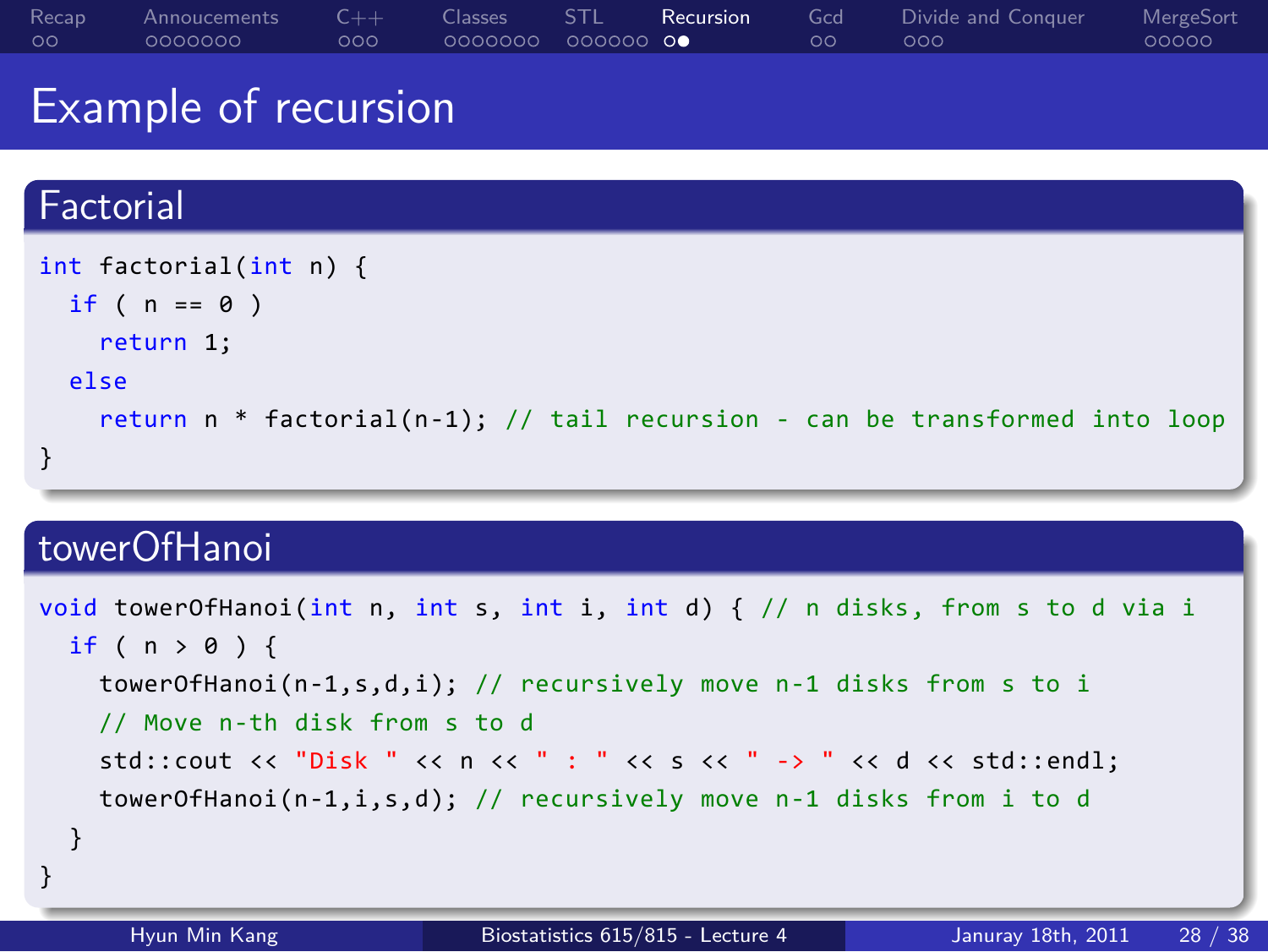## Euclid's algorithm

# Algorithm GCD

```
.
end
.. .
Data: Two integers a and b
Result: The greatest common divisor (GCD) between a and b
if a divides b then
return a
else
  Find the largest integer t such that at + r = b;
  return GCD(r, a)
```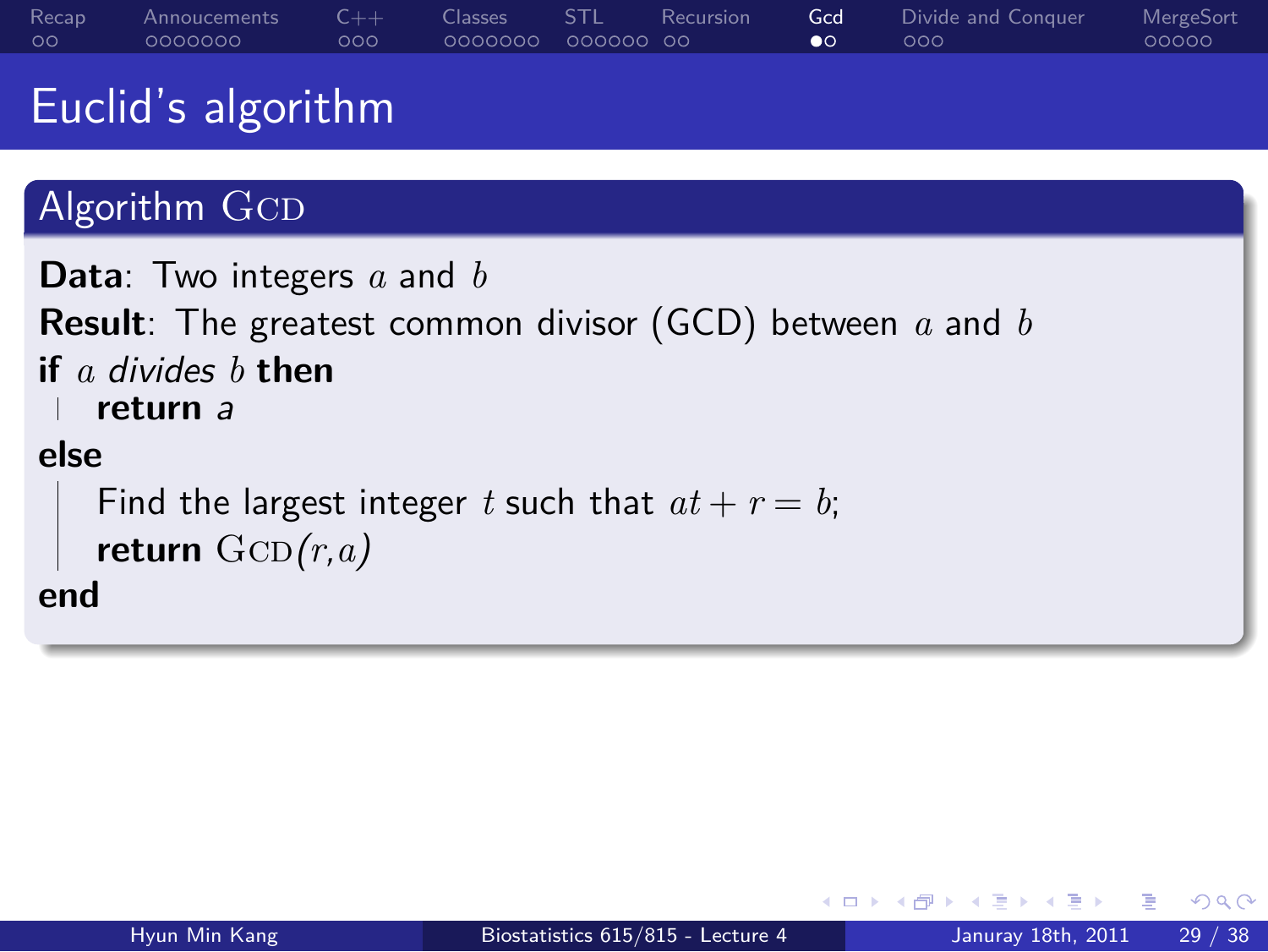## Euclid's algorithm

# Algorithm GCD

```
.
end
.. .
Data: Two integers a and b
Result: The greatest common divisor (GCD) between a and b
if a divides b then
return a
else
  Find the largest integer t such that at + r = b;
  return GCD(r, a)
```
## Function gcd()

```
.
}
1991 - 1992 - 1993 - 1994 - 1994 - 1994 - 1994 - 1994 - 1994 - 1994 - 1994 - 1994 - 1994 - 1994 - 1994 - 1994<br>1994 - 1994 - 1994 - 1994 - 1994 - 1994 - 1994 - 1994 - 1994 - 1994 - 1994 - 1994 - 1994 - 1994 - 1994 - 1994<br>19
int gcd (int a, int b) {
   if ( a == 0 ) return b; // equivalent to returning a when b % a == 0else return gcd( b % a, a );
```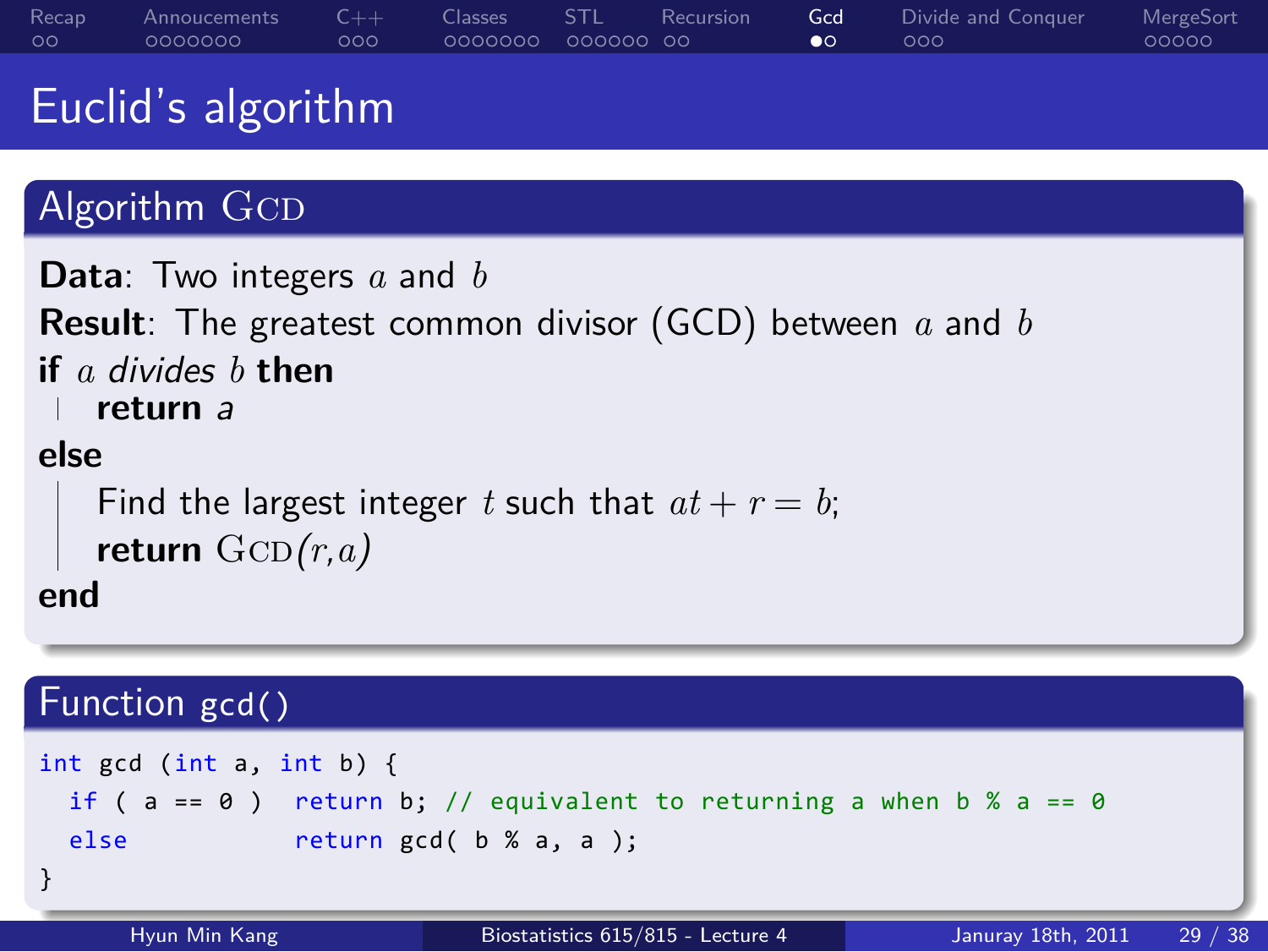## A running example of Euclid's algorithm

## $($   $\Box$   $>$   $\land$   $\Theta$   $>$   $\land$   $\Xi$   $>$   $\land$   $\Xi$   $>$   $\land$   $\Box$   $\land$   $\Theta$ Function gcd() . } .. . int gcd (int a, int b) { if (  $a == 0$  ) return b; // equivalent to returning a when b %  $a == 0$ else return gcd( b % a, a ); Evaluation of gcd(477,246) .. . gcd(477, 246) Hyun Min Kang Biostatistics 615/815 - Lecture 4 Januray 18th, 2011 30 / 38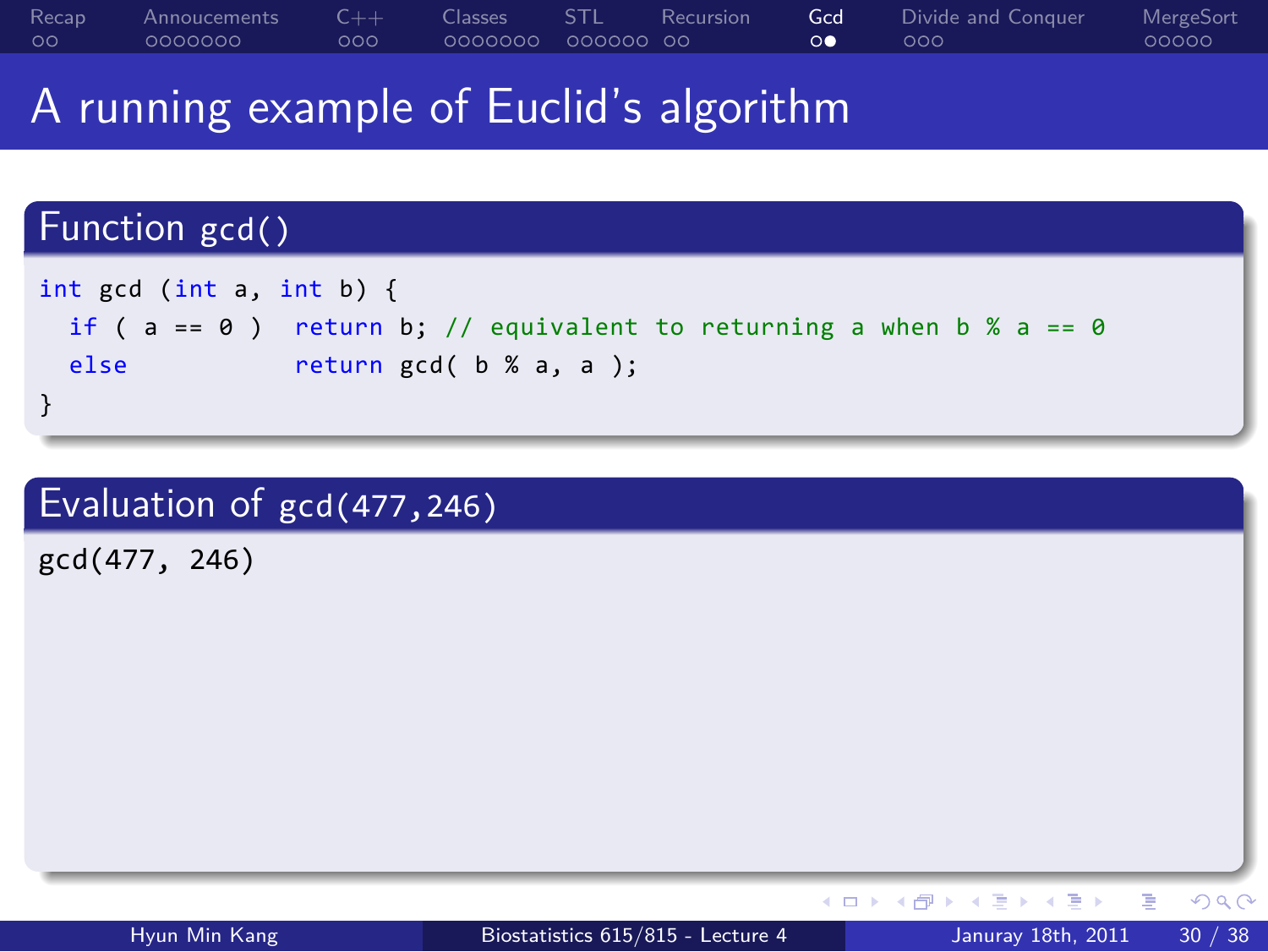## A running example of Euclid's algorithm

```
( \Box > \land \Theta > \land \Xi > \land \Xi > \land \Box \land \ThetaFunction gcd()
.
}
.. .
int gcd (int a, int b) {
 if ( a == 0 ) return b; // equivalent to returning a when b % a == 0else return gcd( b % a, a );
Evaluation of gcd(477,246)
.. .
gcd(477, 246)
    gcd(231, 246)
    Hyun Min Kang Biostatistics 615/815 - Lecture 4 Januray 18th, 2011 30 / 38
```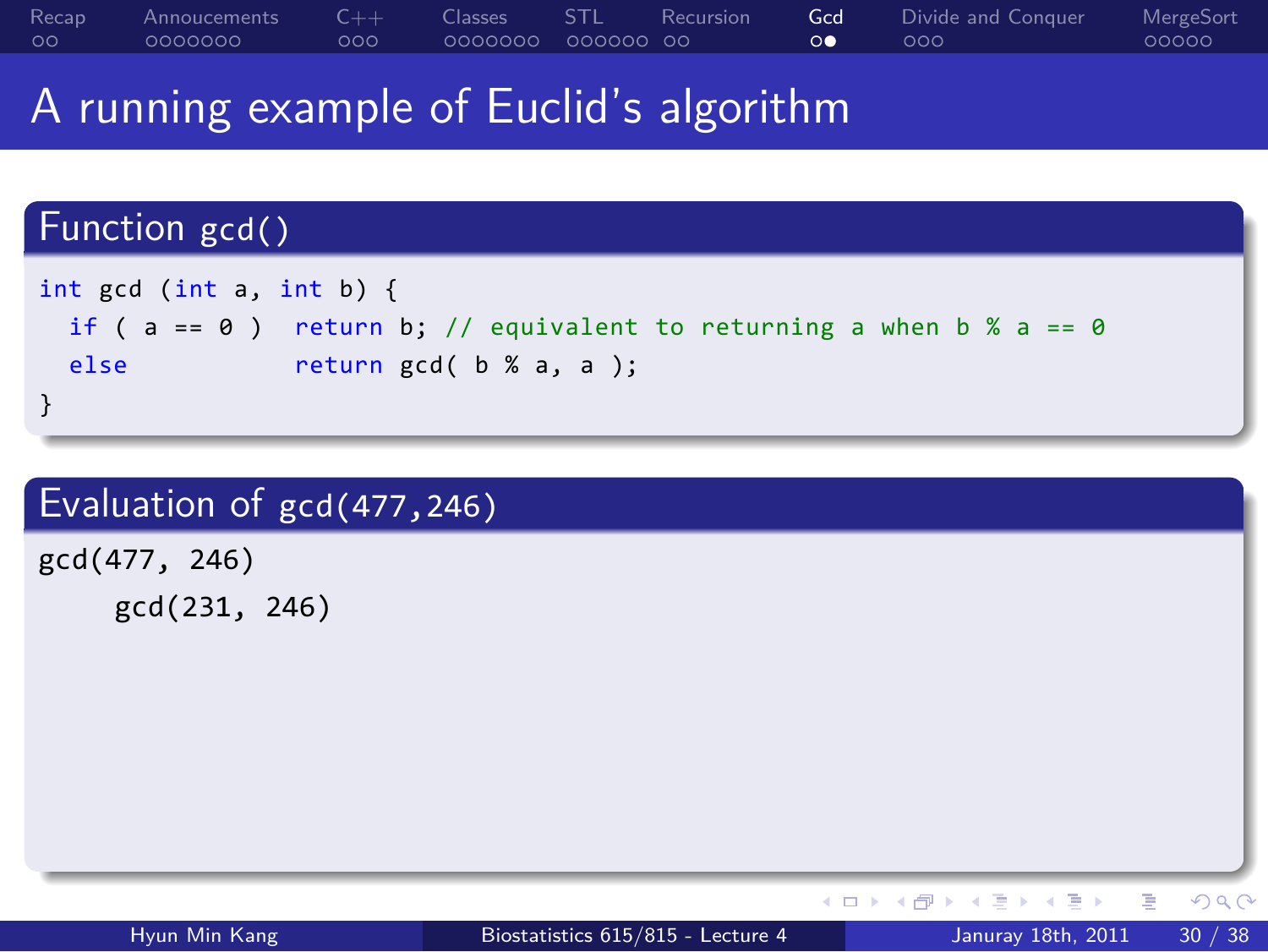## A running example of Euclid's algorithm

## Function gcd()

```
.
}
int gcd (int a, int b) {
 if ( a == 0 ) return b; // equivalent to returning a when b % a == 0else return gcd( b % a, a );
```

| Hyun Min Kang              | Biostatistics 615/815 - Lecture 4 | 30 / 38<br>Januray 18th, 2011       |  |  |  |  |  |  |
|----------------------------|-----------------------------------|-------------------------------------|--|--|--|--|--|--|
|                            |                                   | K ロ ▶ K @ ▶ K 로 ▶ K 로 ▶ 『 콘 / ⊙ Q C |  |  |  |  |  |  |
|                            |                                   |                                     |  |  |  |  |  |  |
|                            |                                   |                                     |  |  |  |  |  |  |
|                            |                                   |                                     |  |  |  |  |  |  |
|                            |                                   |                                     |  |  |  |  |  |  |
|                            |                                   |                                     |  |  |  |  |  |  |
|                            |                                   |                                     |  |  |  |  |  |  |
| gcd(15, 231)               |                                   |                                     |  |  |  |  |  |  |
| gcd(231, 246)              |                                   |                                     |  |  |  |  |  |  |
| gcd(477, 246)              |                                   |                                     |  |  |  |  |  |  |
|                            |                                   |                                     |  |  |  |  |  |  |
| Evaluation of gcd(477,246) |                                   |                                     |  |  |  |  |  |  |
|                            |                                   |                                     |  |  |  |  |  |  |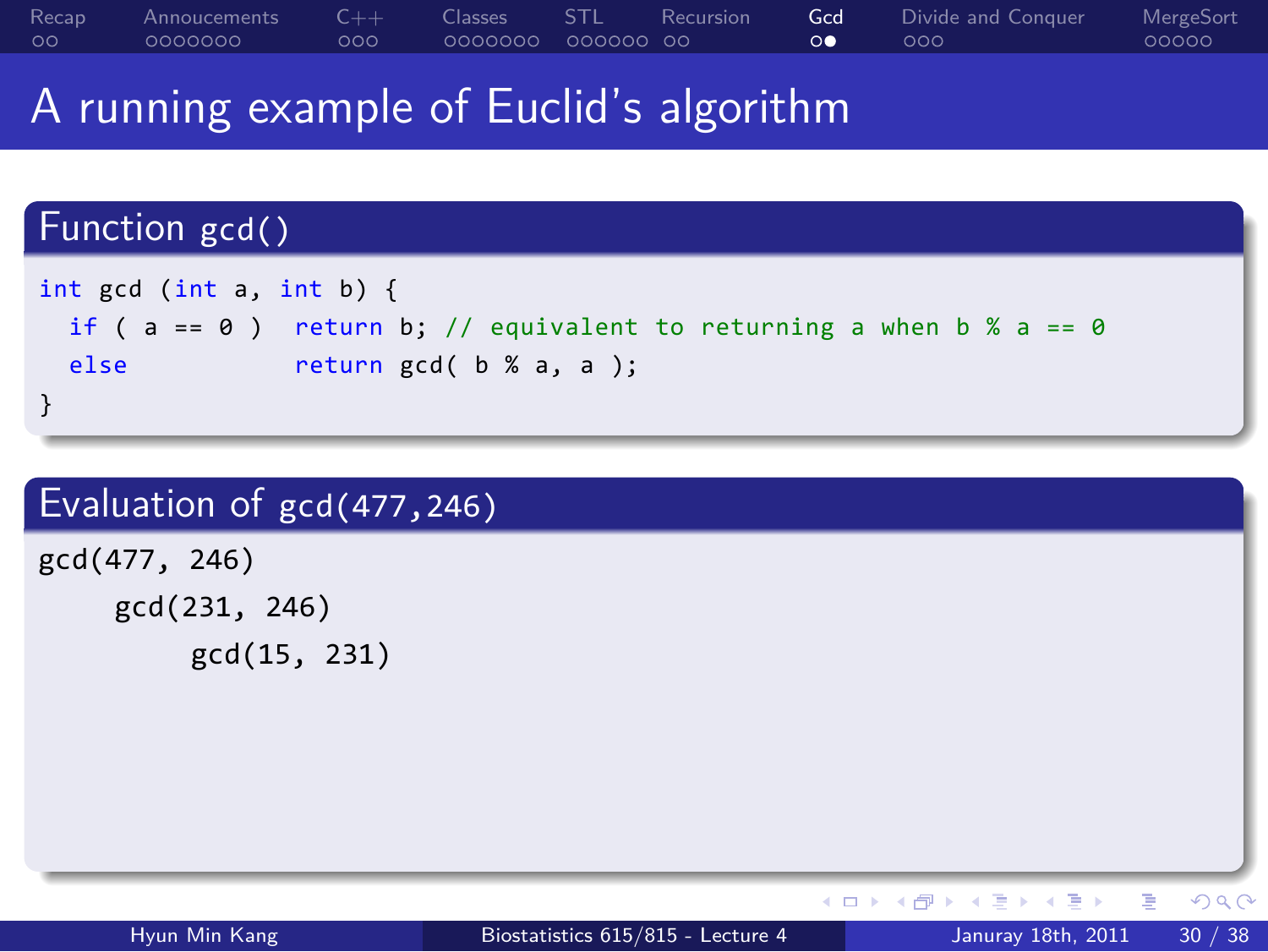## A running example of Euclid's algorithm

## Function gcd()

```
.
}
int gcd (int a, int b) {
 if ( a == 0 ) return b; // equivalent to returning a when b % a == 0else return gcd( b % a, a );
```
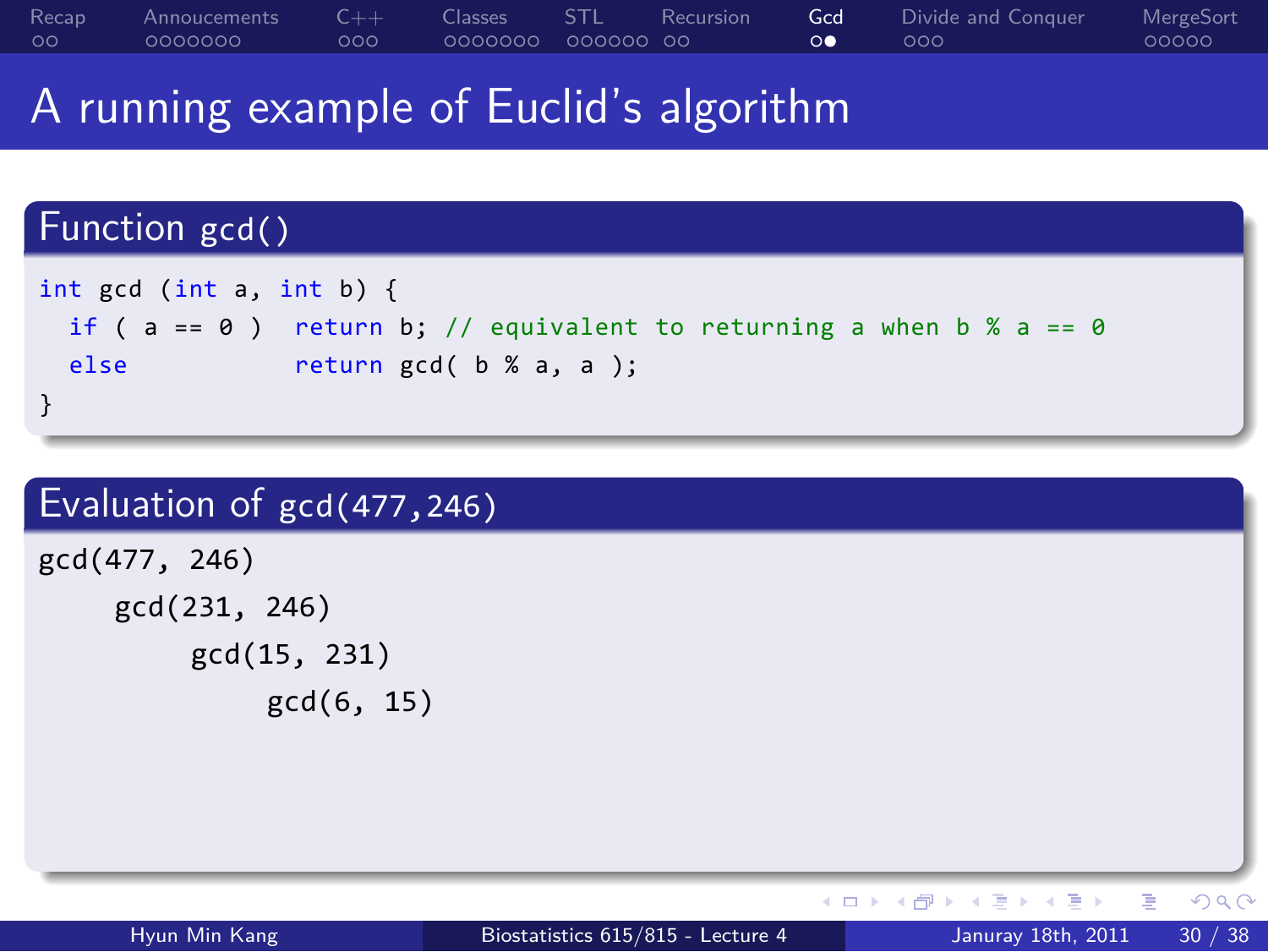A running example of Euclid's algorithm

```
\Box \Box \rightarrow \land \Box \rightarrow \land \Box \rightarrow \land \Box \rightarrow \land \Diamond \land \Box \rightarrow \land \Diamond \rightarrow \Box \land \Box \rightarrow \Box \land \Box \rightarrow \Box \land \Box \rightarrow \Box \land \Box \rightarrow \Box \land \Box \rightarrow \Box \land \Box \rightarrow Function gcd()
 .
}
 .. .
int gcd (int a, int b) {
  if ( a == 0 ) return b; // equivalent to returning a when b % a == 0else return gcd( b % a, a );
Evaluation of gcd(477,246)
 .. .
gcd(477, 246)
       gcd(231, 246)
             gcd(15, 231)
                    gcd(6, 15)
                          gcd(3, 6)
```
Hyun Min Kang Biostatistics 615/815 - Lecture 4 Januray 18th, 2011 30 / 38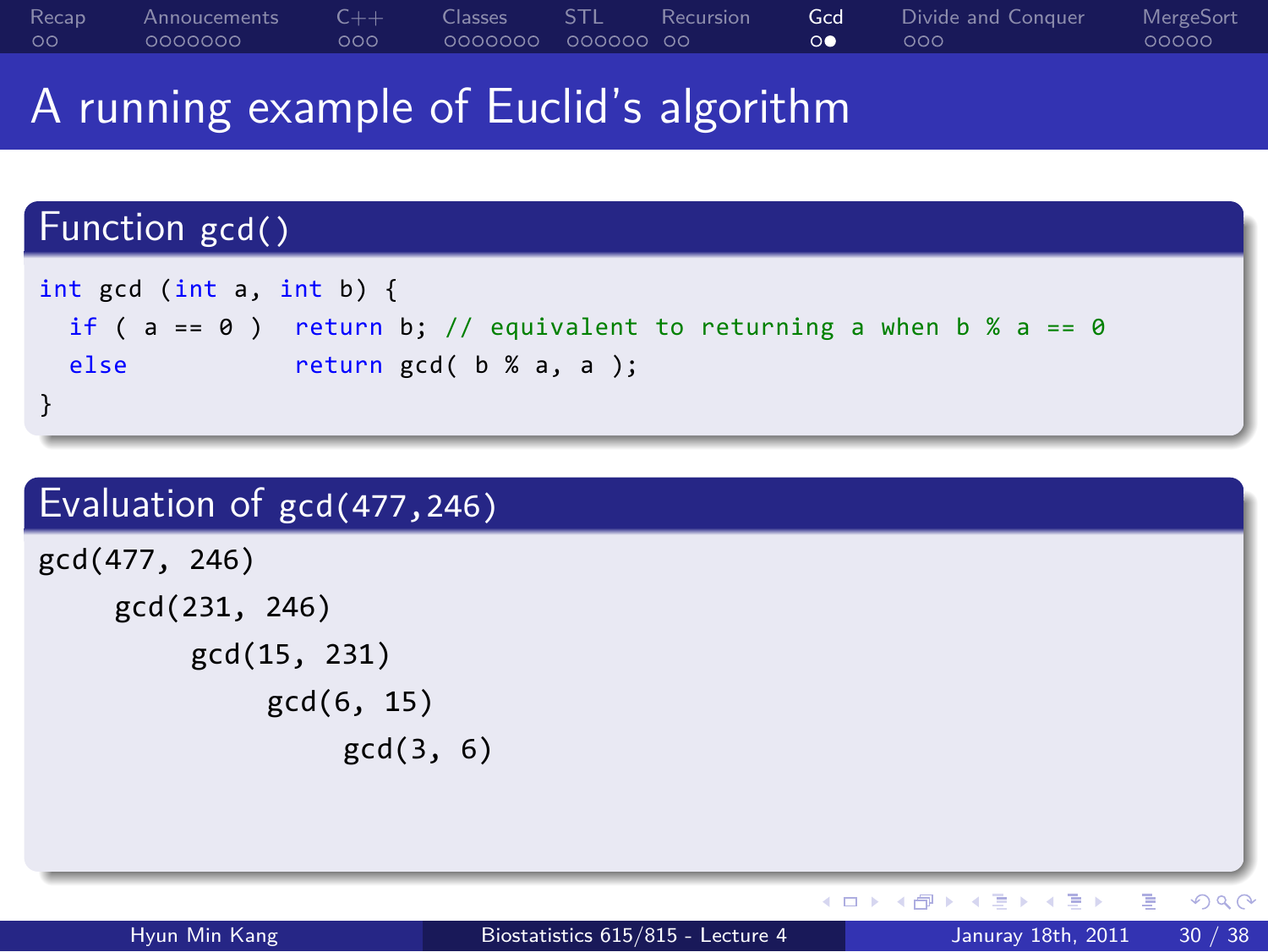## A running example of Euclid's algorithm

## Function gcd()

```
.
}
int gcd (int a, int b) {
 if ( a == 0 ) return b; // equivalent to returning a when b % a == 0else return gcd( b % a, a );
```
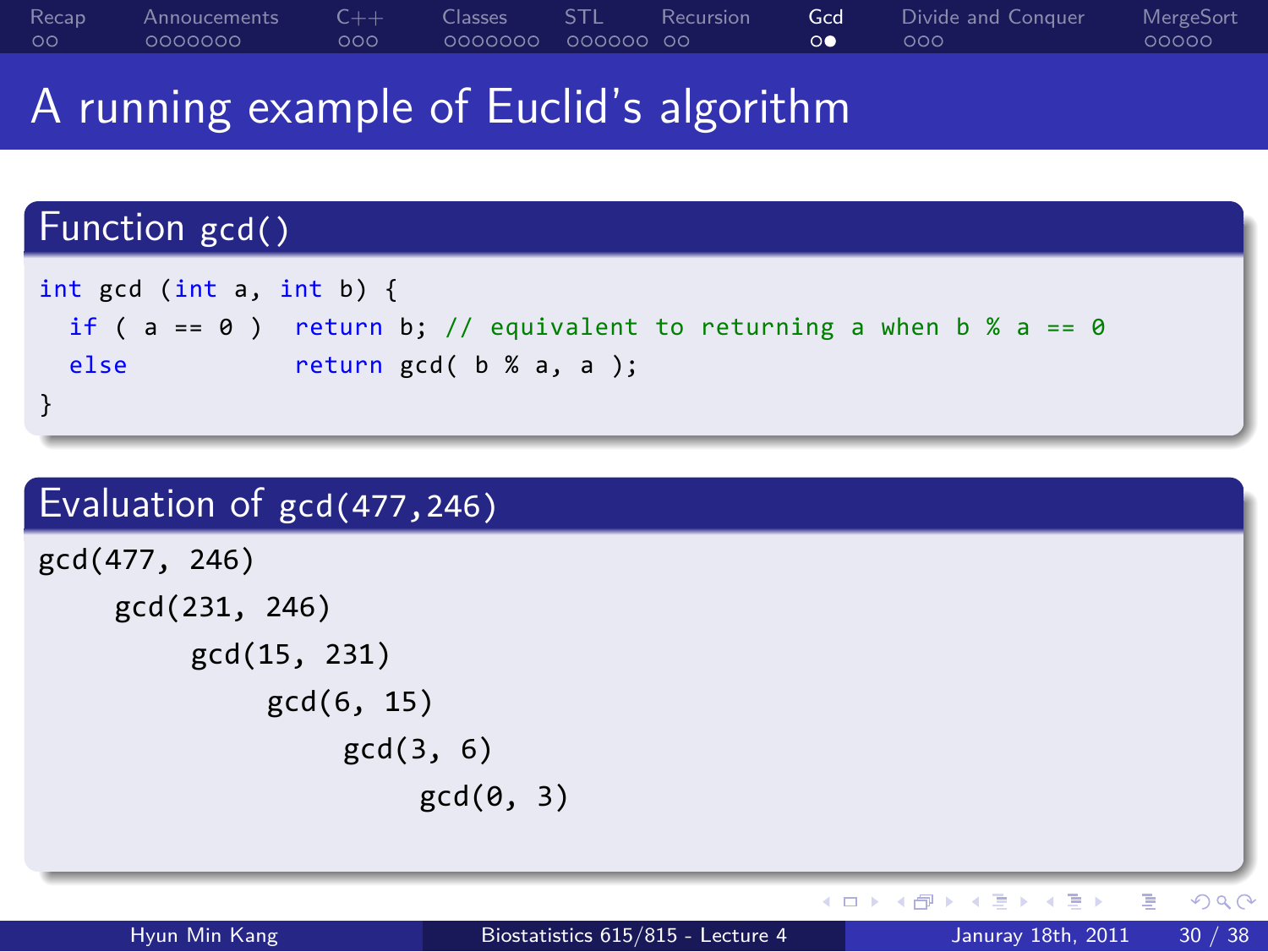## A running example of Euclid's algorithm

```
Function gcd()
```

```
.
}
int gcd (int a, int b) {
 if ( a == 0 ) return b; // equivalent to returning a when b % a == 0else return gcd( b % a, a );
```
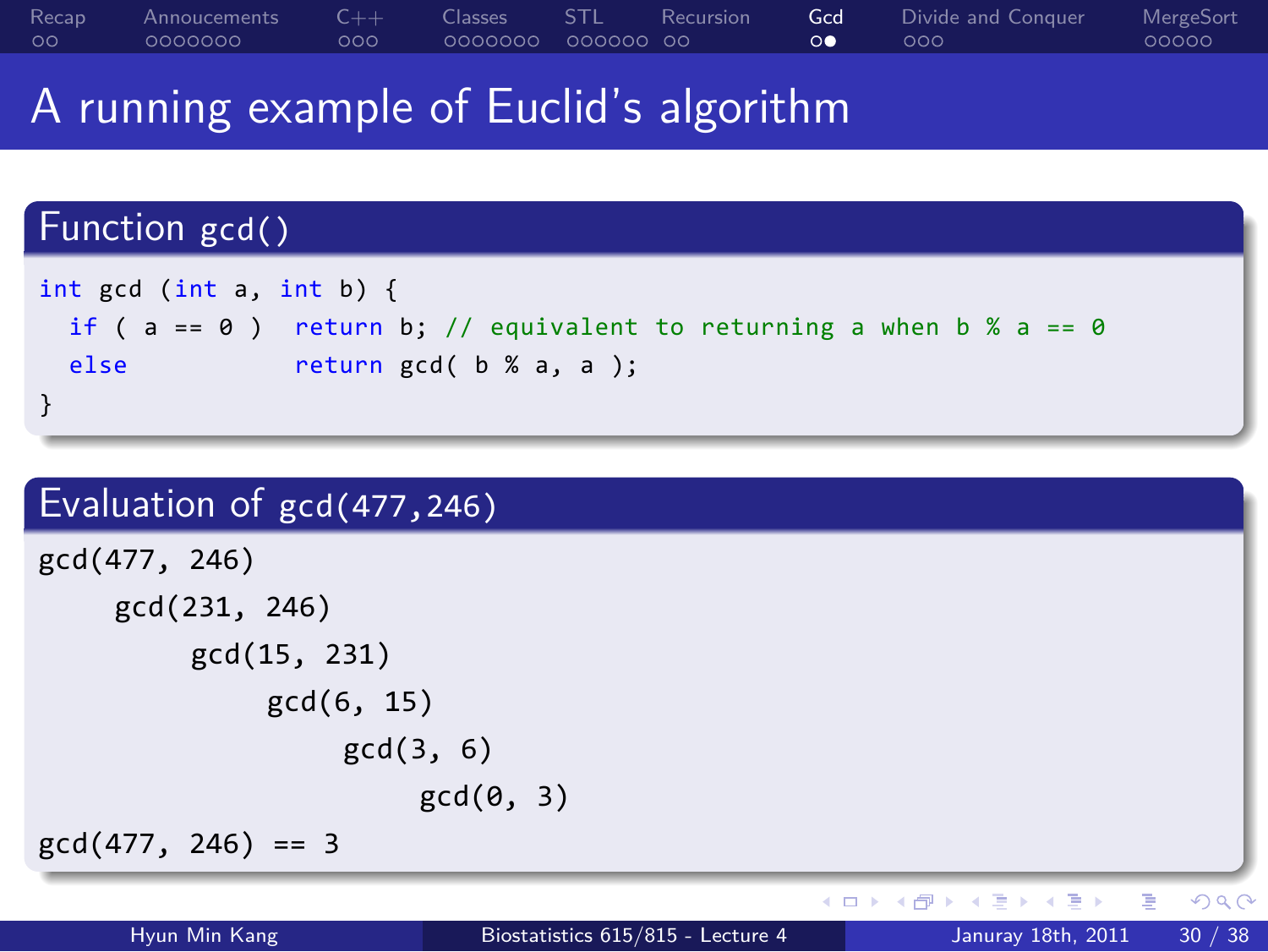### Recap<br>00 Annoucements<br>0000000 C++<br>000 Classes STL Recursion<br>0000000 000000 00 Gcd<br>00  $\bullet$ Divide MergeSort<br>00000

Divide-and-conquer algorithms

Solve a problem recursively, applying three steps at each level of recursion

- Divide the problem into a number of subproblems that are smaller instances of the same problem
- Conquer the subproblems by solving them recursively. If the subproblem sizes are small enough, however, just solve the subproblems in a straightforward manner.
- Combine the solutions to subproblems into the solution for the original problem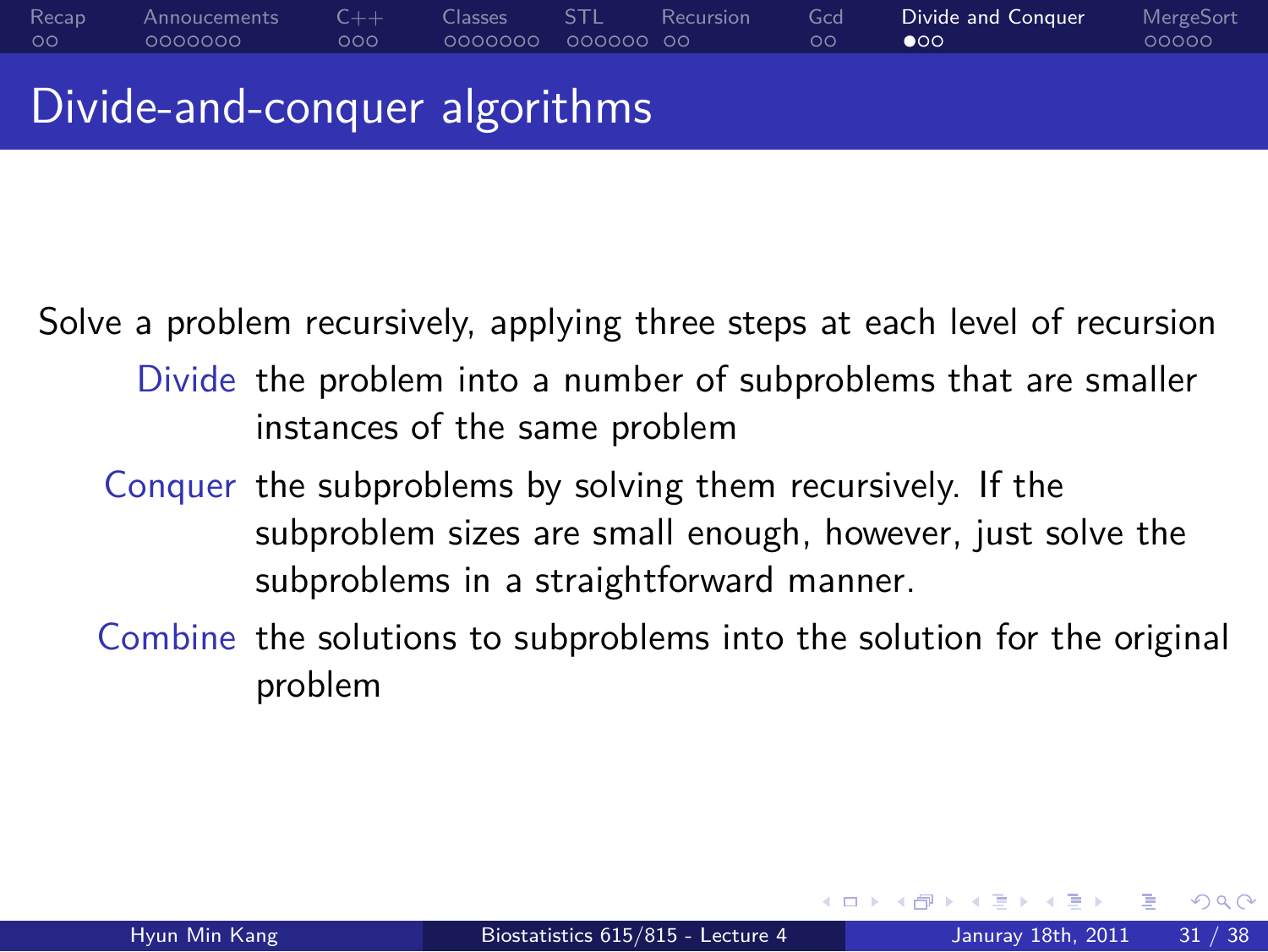```
// assuming a is sorted, return index of array containing the key,
// among a[start...end]. Return -1 if no key is found
int binarySearch(std::vector<int>& a, int key, int start, int end) {
  if ( start > end ) return -1; // search failed
  int mid = (start+end)/2;
  if ( key == a[mid] ) return mid; // terminate if match is found
  if ( key < a[mid] ) // divide the remaining problem into half
    return binarySearch(a, key, start, mid-1);
  else
    return binarySearch(a, key, mid+1, end);
}
```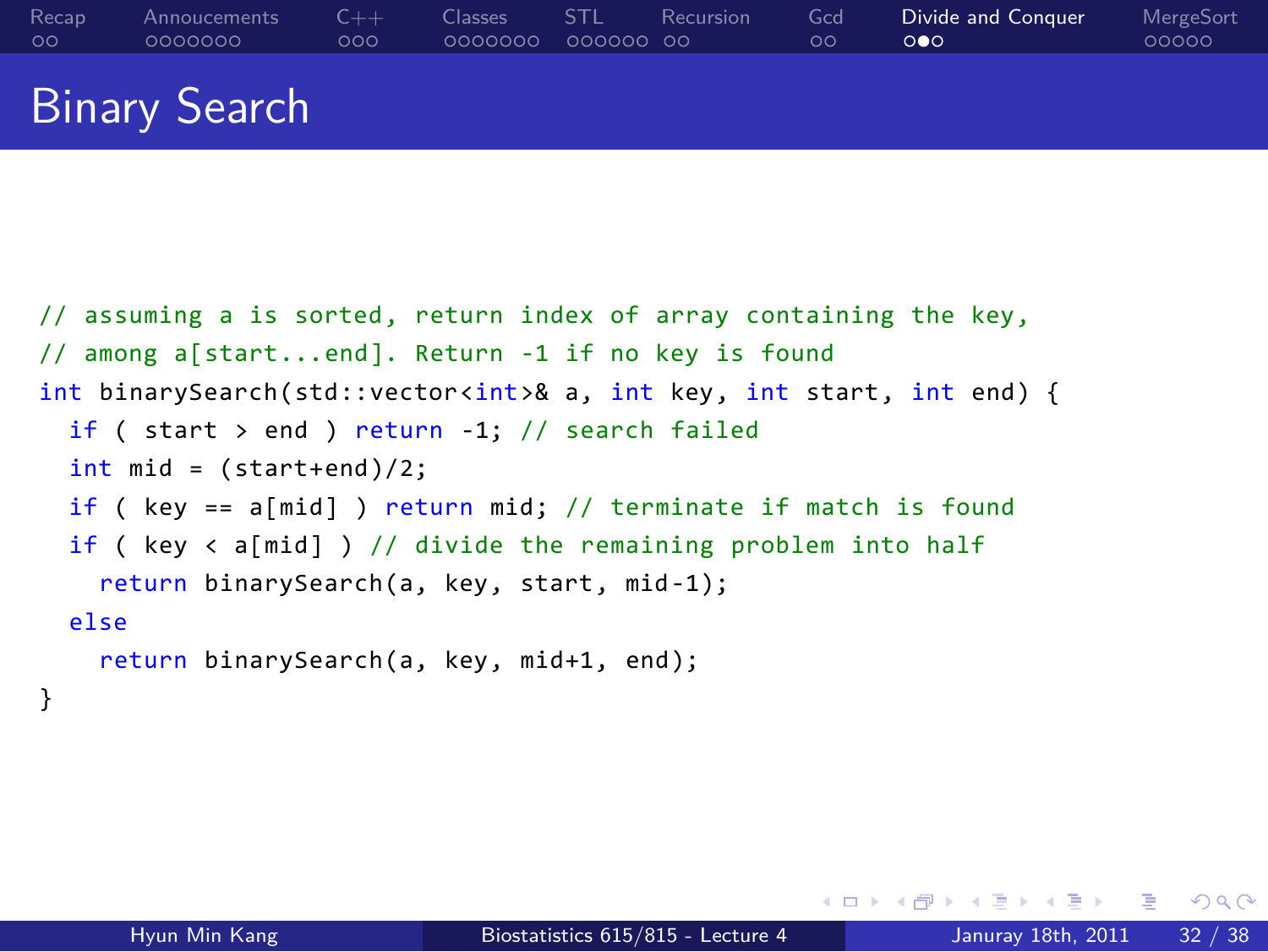```
// find maximum within an a[start..end]
int findMax(std::vector<int>& a, int start, int end) {
  if ( start == end ) return a[start]; // conquer small problem directly
  else {
   int mid = (start+end)/2;
   int leftMax = findMax(a,start,mid); // divide the problem into half
   int rightMax = findMax(a,mid+1,end);
    return ( leftMax > rightMax ? leftMax : rightMax ); // combine solutions
  }
}
```
Classes STL Recursion<br>0000000 000000 00

Gcd<br>00

Divide and Conquer<br>000

MergeSort<br>00000

### Recursive Maximum

C++<br>000

Annoucements<br>0000000

Recap<br>00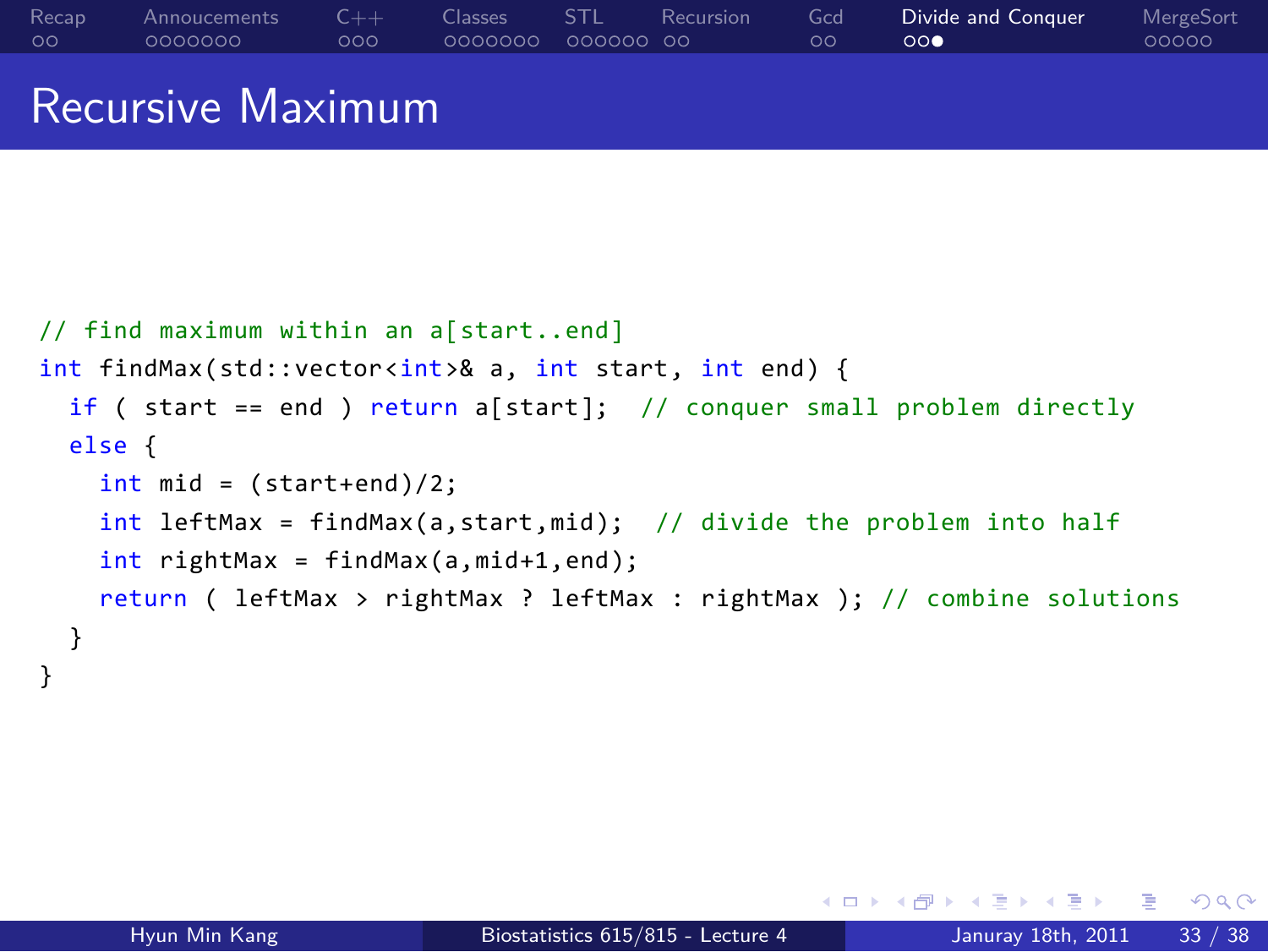## Divide and conquer algorithm Divide Divide the *n* element sequence to be sorted into two subsequences of n/2 elements each

.. . Conquer Sort the two subsequences recursively using merge sort Combine Merge the two sorted subsequences to produce the sorted answer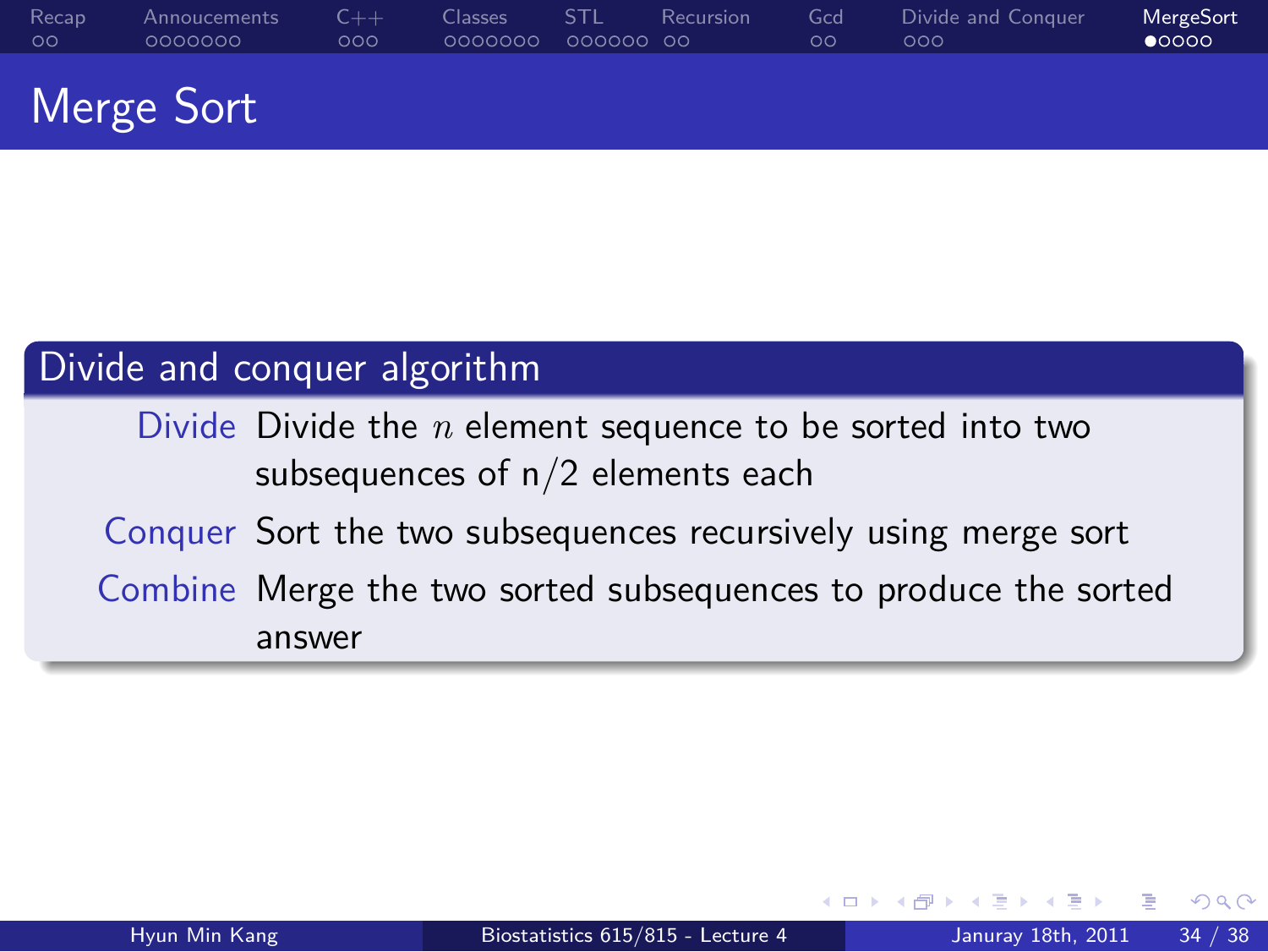```
. . . . . .
mergeSort.cpp - main()
#include <iostream>
#include <vector>
#include <climits>
void mergeSort(std::vector<int>& a, int p, int r); // defined later
void printArray(std::vector<int>& A); // same as insertionSort
// same to insertionSort.cpp except for one line
int main(int argc, char** argv) {
  std::vector<int> v;
  int tok;
  while ( std::cin \gg tok ) {
    v.push_back(tok);
  }
  std::cout << "Before sorting: ";
  printArray(v);
  mergeSort(v, 0, v.size()-1); // differs from insertionSort.cpp
  std::cout << "After sorting: ";
  printArray(v);
  return 0;
}
```
Classes STL Recursion<br>0000000 000000 00

Gcd<br>00

Divide and Conquer<br>000

MergeSort<br>00000

Recap<br>00

Annoucements<br>0000000

C++<br>000

```
Hyun Min Kang Biostatistics 615/815 - Lecture 4 Januray 18th, 2011 35 / 38
```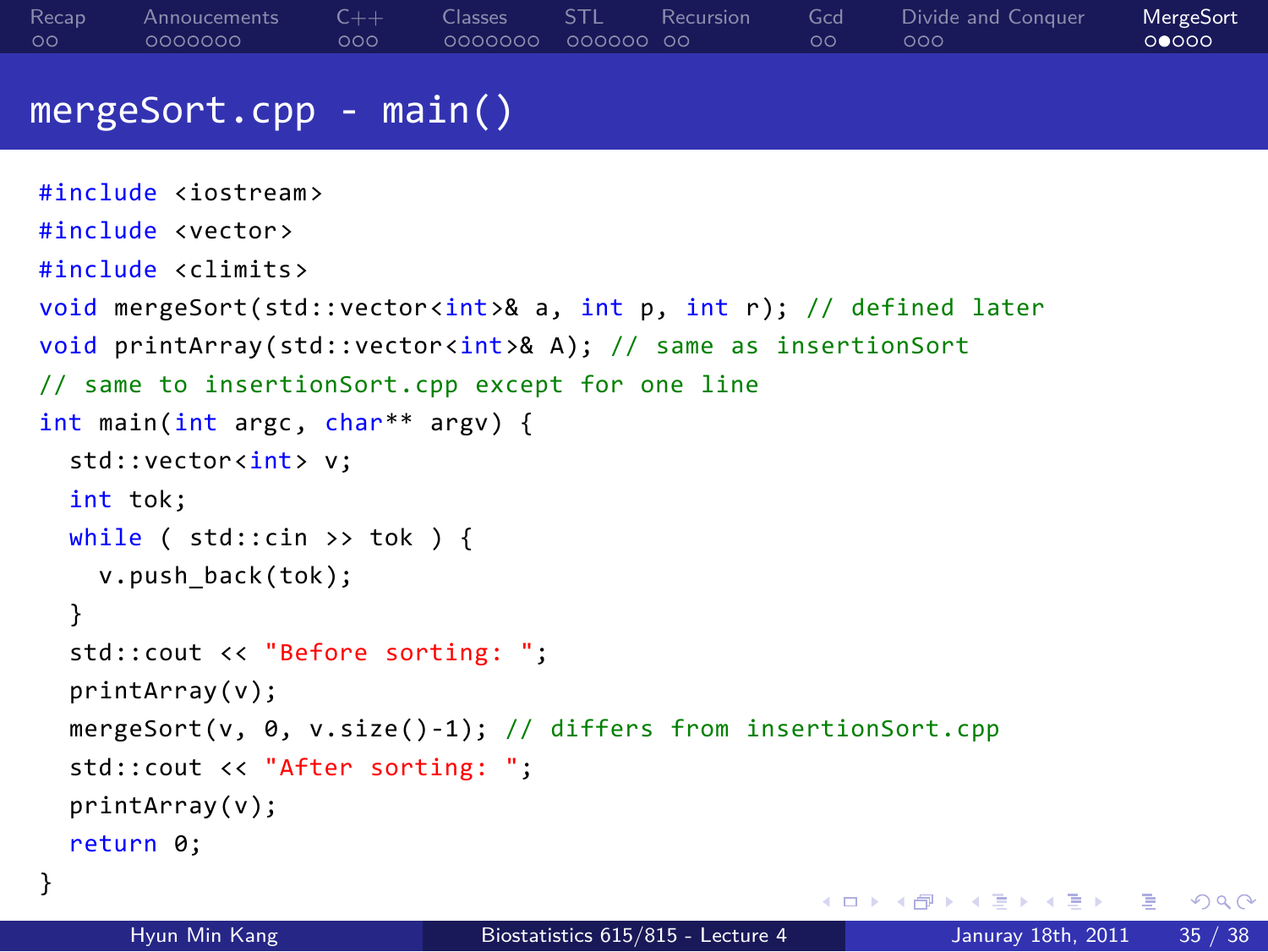### $\left\{ \begin{array}{ccc} \Box & \rightarrow & \left\langle \bigoplus \right\rangle \rightarrow & \left\langle \bigoplus \right\rangle \rightarrow & \left\langle \bigoplus \right\rangle \rightarrow & \left\langle \bigoplus \right\rangle \rightarrow & \left\langle \bigoplus \right\rangle \rightarrow & \left\langle \bigoplus \right\rangle \rightarrow & \left\langle \bigoplus \right\rangle \rightarrow & \left\langle \bigoplus \right\rangle \rightarrow & \left\langle \bigoplus \right\rangle \rightarrow & \left\langle \bigoplus \right\rangle \rightarrow & \left\langle \bigoplus \right\rangle \rightarrow & \left\langle \bigoplus \right\rangle \rightarrow & \left\langle \bigoplus \right\rangle \rightarrow & \left\langle \bigoplus$ mergeSort.cpp - merge() function // merge piecewise sorted a[p..q] a[q+1..r] into a sorted a[p..r] void merge(std::vector<int>& a, int p, int q, int r) { std::vector<int> aL, aR; // copy a[p..q] to aL and a[q+1..r] to aR for(int i=p; i <= q; ++i) aL.push\_back(a[i]); for(int i=q+1; i <= r; ++i)  $aR.push_back(a[i]);$ aL.push\_back(INT\_MAX); // append additional value to avoid out-of-bound aR.push\_back(INT\_MAX); // pick smaller one first from aL and aR and copy to a[p..r] for(int k=p, i=0, j=0; k <= r; ++k) {  $if (al[i] \leq aR[j])$   $\{$  $a[k] = aL[i];$ ++i; } else {  $a[k] = aR[j];$ ++j; } } } Hyun Min Kang Biostatistics 615/815 - Lecture 4 Januray 18th, 2011 36 / 38

Classes STL Recursion<br>0000000 000000 00

Gcd<br>00

 $000$ 

Divide and Conquer

MergeSort<br>00000

Recap<br>00

Annoucements<br>0000000

C++<br>000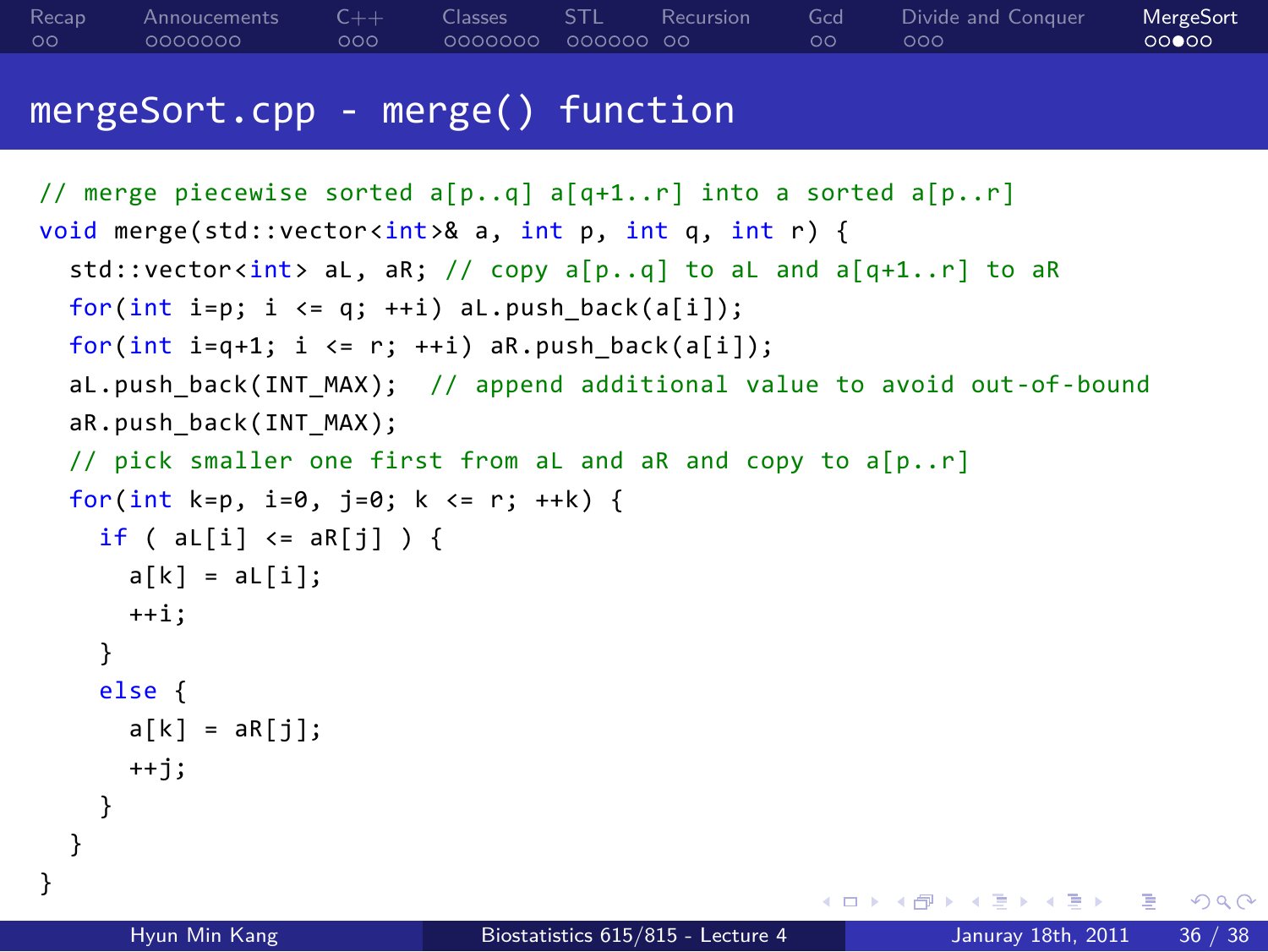```
Recap<br>00
             Annoucements<br>0000000
                                  C++<br>000
                                              Classes STL Recursion<br>0000000 000000 00
                                                                                     Gcd<br>00
                                                                                               Divide and Conquer<br>000
                                                                                                                          MergeSort<br>00000
mergeSort.cpp - mergeSort() function
```

```
void mergeSort(std::vector<int>& a, int p, int r) {
 if ( p < r ) {
   int q = (p+r)/2; // find a point to divide the problem
   mergeSort(a, p, q); // divide-and-conquer
   mergeSort(a, q+1, r); // divide-and-conquer
   merge(a, p, q, r); // combine the solutions
 }
}
```